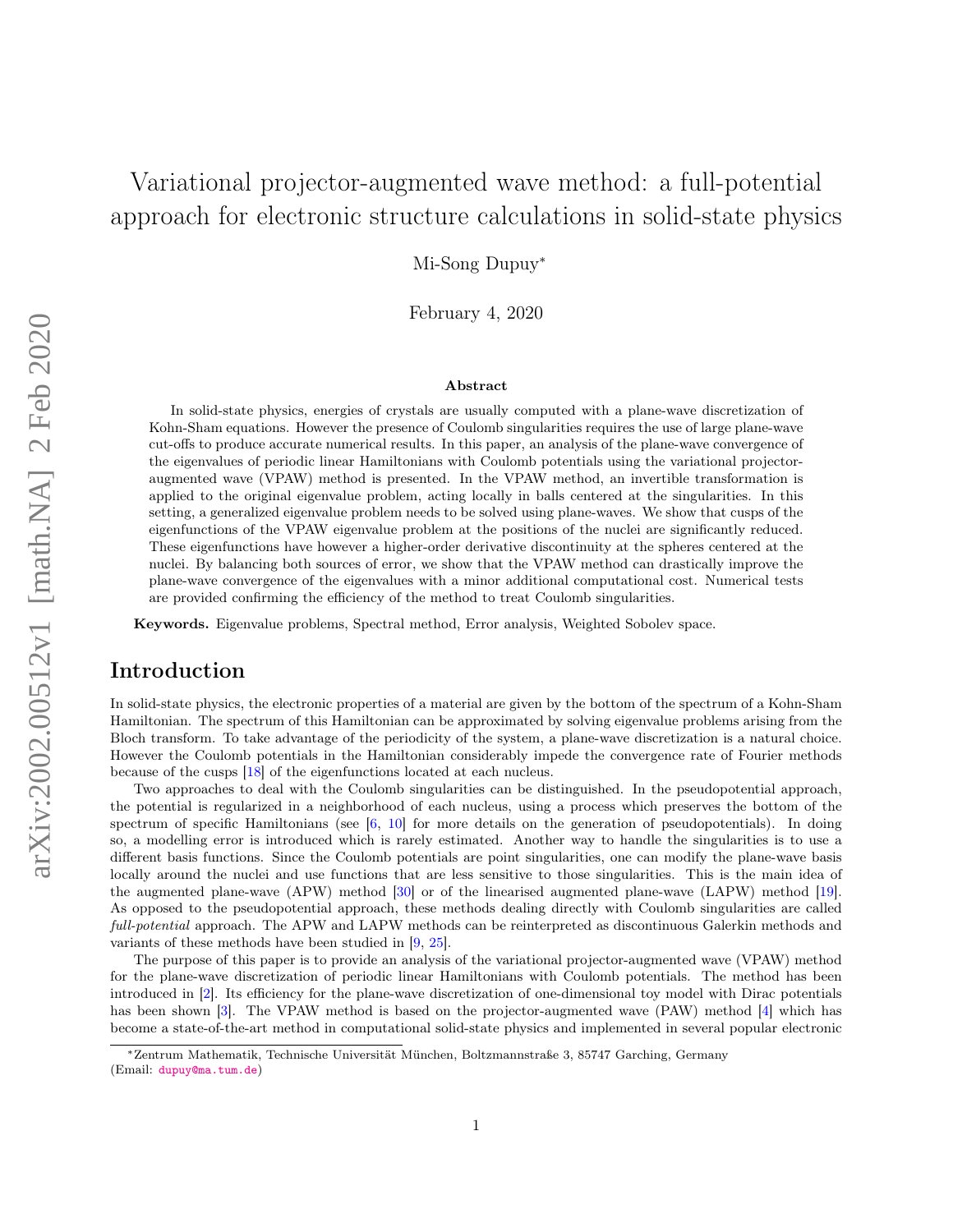structure simulation codes (Abinit [\[32\]](#page-28-4), VASP [\[21\]](#page-28-5)). The idea of the PAW method is to modify the original eigenvalue problem by an invertible transformation. This transformation acts locally in the neighborhood of each nucleus and maps atomic wave functions to smooth functions called pseudo wave functions. Moreover the PAW treatment allows for the use of pseudopotentials without any approximation. In practice however, the PAW method yields equations with infinite expansions that have to be truncated. This induces an error that has been analyzed in [\[11\]](#page-27-6) for the same one-dimensional model mentioned previously. In the VPAW method, the invertible transformation is a finite sum of operators, hence no truncation is needed and no approximation is made. Although Coulomb singularities are still present in the equations that are discretized, an acceleration of the plane-wave convergence can be proved.

The paper is organized as follows. The VPAW method applied to a periodic linear Hamiltonian is presented in Section [1.](#page-1-0) Estimates on the eigenvalues of the plane-wave discretization of the VPAW equations are given in Section [2.](#page-7-0) Numerical tests confirming the efficiency of the VPAW method on a simple model can be found in Section [3.](#page-8-0) Proofs of the acceleration of convergence are gathered in Section [5.](#page-11-0)

### <span id="page-1-0"></span>1 The VPAW method

#### 1.1 The eigenvalue problem

For simplicity, we restrict ourselves to the linear model. A quick overview of the spectral theory of periodic Hamiltonians can be found in [\[15\]](#page-27-7). More thoroughful expositions of this theory are presented in [\[12,](#page-27-8) [23\]](#page-28-6). For extensions to nonlinear equations, the interested reader is referred to [\[8\]](#page-27-9) for the Hartree model and to [\[7\]](#page-27-10) for the Hartree-Fock model.

The crystal is modelled as an infinite periodic motif of  $N_{at}$  point charges at positions  $\mathbf{R}_I$  in the unit cell

$$
\Gamma = \left\{\alpha_1 \mathbf{a}_1 + \alpha_2 \mathbf{a}_2 + \alpha_3 \mathbf{a}_3, (\alpha_1, \alpha_2, \alpha_3) \in [-1/2, 1/2)^3 \right\}
$$

and repeated over a periodic lattice

$$
\mathcal{R}=\mathbb{Z}\mathbf{a}_1+\mathbb{Z}\mathbf{a}_2+\mathbb{Z}\mathbf{a}_3.
$$

where  $\mathbf{a}_1, \mathbf{a}_2, \mathbf{a}_3$  are linearly independent vectors of  $\mathbb{R}^3$ .

The electronic properties of the crystal are determined by the spectrum of the periodic Hamiltonian  $H_{\text{per}}$  acting on  $L^2(\mathbb{R}^3)$ :

$$
H_{\text{per}} = -\frac{1}{2}\Delta + V_{\text{per}} + W_{\text{per}},\tag{1.1}
$$

.

.

.

where  $V_{\text{per}}$  is an  $\mathcal{R}\text{-periodic potential defined by}$ 

<span id="page-1-1"></span>
$$
\begin{cases}\n-\Delta V_{\text{per}} = 4\pi \left( \sum_{\mathbf{T} \in \mathcal{R}} \sum_{I=1}^{N_{at}} Z_I \left( \delta_{\mathbf{R}_I} (\cdot + \mathbf{T}) - \frac{1}{|\Gamma|} \right) \right) \\
V_{\text{per}} \text{ is } \mathcal{R}\text{-periodic.} \n\end{cases} \tag{1.2}
$$

In this paper,  $W_{\text{per}}$  is a smooth R-periodic potential so that Equation [\(1.2\)](#page-1-1) has a solution. In practice,  $W_{\text{per}}$  is a nonlinear potential depending on the model chosen to describe the electronic self-interaction (typically a Kohn-Sham potential).

The standard way to study the spectrum of  $H_{\text{per}}$  is through Bloch theory which will be outlined in the next few lines. Let  $\mathcal{R}^*$  be the dual lattice

$$
\mathcal{R}^*=\mathbb{Z}\mathbf{a}_1^*+\mathbb{Z}\mathbf{a}_2^*+\mathbb{Z}\mathbf{a}_3^*,
$$

where  $(\mathbf{a}_1^*, \mathbf{a}_2^*, \mathbf{a}_3^*)$  satisfies  $\mathbf{a}_i \cdot \mathbf{a}_j^* = 2\pi \delta_{ij}$ . The reciprocal unit cell is defined by

$$
\Gamma^* = \{ \alpha_1 \mathbf{a}_1^* + \alpha_2 \mathbf{a}_2^* + \alpha_3 \mathbf{a}_3^*, (\alpha_1, \alpha_2, \alpha_3) \in [-1/2, 1/2)^3 \}
$$

As  $H_{\text{per}}$  commutes with  $\mathcal{R}\text{-translations}$ ,  $H_{\text{per}}$  admits a Bloch decomposition in operators  $H_{\text{q}}$  acting on

$$
L_{\text{per}}^2(\Gamma) = \{ f \in L_{\text{loc}}^2(\mathbb{R}^3) \mid f \text{ is } \mathcal{R}\text{-periodic} \},
$$

with domain

$$
H_{\text{per}}^{2}(\Gamma) = \{ f \in H_{\text{loc}}^{2}(\mathbb{R}^{3}) \mid f \text{ is } R \text{-periodic} \}.
$$

The operator  $H_{\mathbf{q}}$  is given by:

$$
H_{\mathbf{q}} = \frac{1}{2}|-i\nabla + \mathbf{q}|^2 + V_{\text{per}} + W_{\text{per}}, \quad \mathbf{q} \in \Gamma^*
$$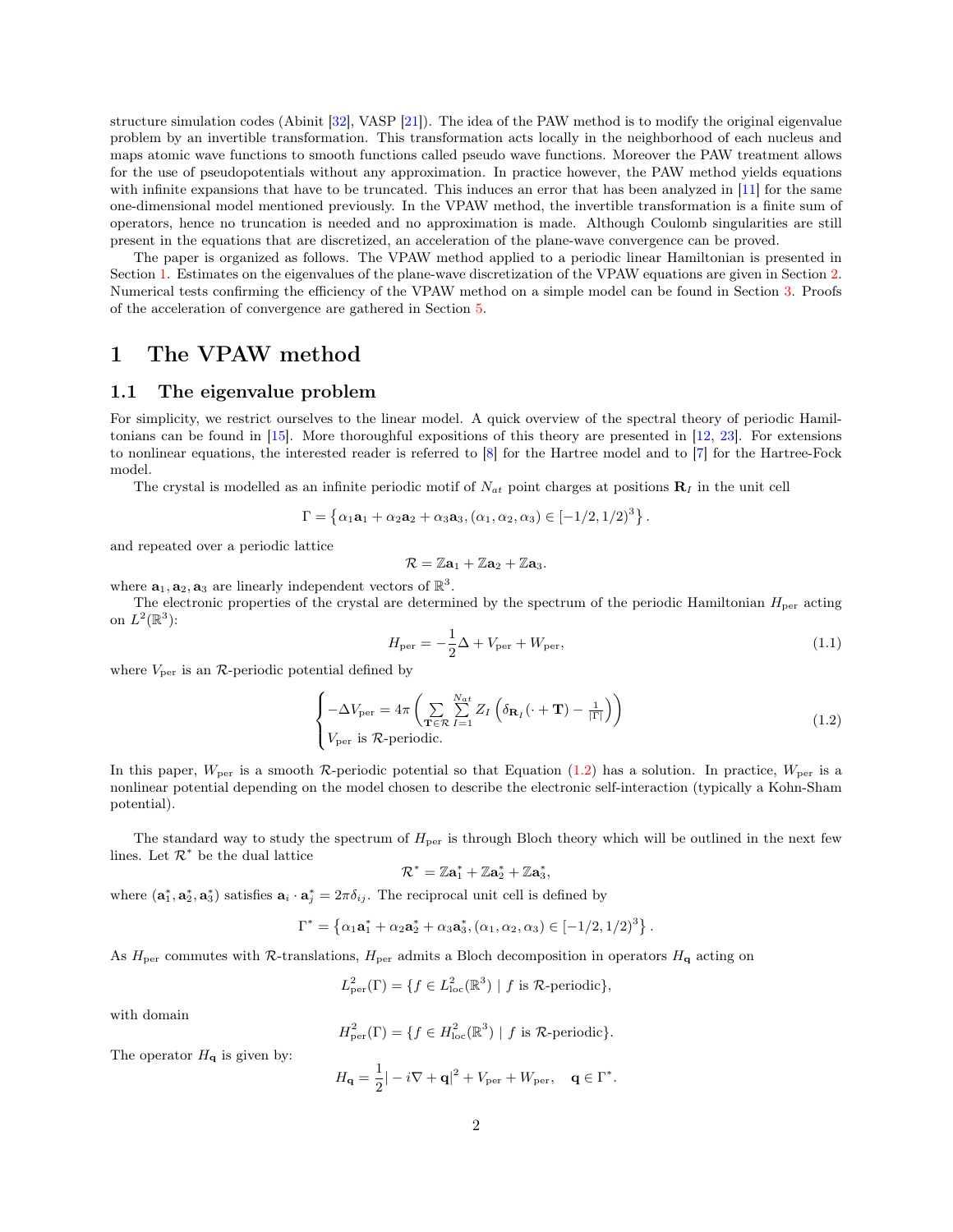For each  $\mathbf{q} \in \Gamma^*$ , the operator  $H_{\mathbf{q}}$  is self-adjoint, bounded below and with compact resolvent. Thus it has a discrete spectrum of infinite eigenvalues  $E_{1,\mathbf{q}} \leq E_{2,\mathbf{q}} \leq \cdots \leq E_{n,\mathbf{q}} \to \infty$ , counted with multiplicities, and the associated eigenfunctions  $(\psi_{n,q})_{n \in \mathbb{N}^*}$  form an orthonormal basis of  $L^2_{per}(\Gamma)$ :

<span id="page-2-0"></span>
$$
H_{\mathbf{q}}\psi_{n,\mathbf{q}} = E_{n,\mathbf{q}}\psi_{n,\mathbf{q}}.\tag{1.3}
$$

By Bloch theorem [\[29,](#page-28-7) Chapter XIII], the spectrum of  $H_{\text{per}}$  is given by the union of the discrete spectra of an infinite number of eigenvalue problems parameterized by the vector  $q$  belonging to the reciprocal unit cell  $\Gamma^*$ :

$$
\sigma(H_{\text{per}}; L^2(\mathbb{R}^3)) = \bigcup_{\mathbf{q} \in \Gamma^*} \sigma(H_{\mathbf{q}}; L^2_{\text{per}}(\Gamma)). \tag{1.4}
$$

The VPAW method aims to ease the resolution of the eigenvalue problem [\(1.3\)](#page-2-0). For clarity, we will only present the case  $\mathbf{q} = 0$  and denote  $H_0$  by H as this example contains all the main difficulties encountered in the numerical resolution of Equation [\(1.3\)](#page-2-0).

### 1.2 The VPAW method for solids

Following the idea of the PAW method, an invertible transformation  $(\text{Id} + T)$  is applied to the eigenvalue problem  $(1.3)$ , where T is the sum of operators  $T_I$  acting locally around each nucleus. For each operator  $T_I$ , two parameters  $N_{\text{paw}}$  and  $r_c$  need to be fixed ( $r_c$  and  $N_{\text{paw}}$  may depend on the atomic site I):

- 1.  $N_{\text{paw}}$  is the number of PAW functions used to build  $T_I$ ,
- 2.  $r_c$  is a cut-off radius which will set the acting domain of  $T_I$ , more precisely:
	- for all  $f \in L^2_{\text{per}}(\Gamma)$ , supp $(T_I f) \subset \bigcup_{\mathbf{T} \in \mathcal{R}} B(\mathbf{R}_I + \mathbf{T}, r_c)$ , where  $B(\mathbf{R}, r)$  is the closed ball of  $\mathbb{R}^3$  with center **R** and radius r,

• if 
$$
\text{supp}(f) \cap \bigcup_{\mathbf{T} \in \mathcal{R}} B(\mathbf{R}_I + \mathbf{T}, r_c) = \emptyset
$$
, then  $T_I f = 0$ .

The operator  $T_I$  is given by:

$$
T_I = \sum_{\mathbf{T} \in \mathcal{R}} \sum_{k=1}^{N_{\text{paw}}} (\phi_k^I(\mathbf{r} - \mathbf{R}_I) - \tilde{\phi}_k^I(\mathbf{r} - \mathbf{R}_I)) \langle \tilde{p}_k^I(\cdot - \mathbf{R}_I) \rangle, \cdot \rangle, \tag{1.5}
$$

where  $\langle \cdot, \cdot \rangle$  is the  $L^2$ -scalar product on the unit cell Γ and the functions  $\phi_k^I$ ,  $\widetilde{\phi}_k^I$  and  $\widetilde{p}_k^I$  are functions in  $L^2_{\text{per}}(\Gamma)$ . The PAW functions  $(\phi_k^I)_{1 \leq k \leq N_{\text{paw}}}$ ,  $(\tilde{\phi}_k^I)_{1 \leq k \leq N_{\text{paw}}}$  and  $(\tilde{p}_k^I)_{1 \leq k \leq N_{\text{paw}}}$  must satisfy the following essential properties:

- 1. supp  $(\phi_k^I \tilde{\phi}_k^I) \subset \bigcup_{\mathbf{T} \in \mathcal{R}} B(\mathbf{T}, r_c);$
- 2.  $\widetilde{\phi}_k^I$  restricted to  $B(0, r_c)$  is smooth;
- 3.  $\tilde{p}_k^I$  are supported in  $\bigcup_{\mathbf{T} \in \mathcal{R}} B(\mathbf{T}, r_c)$  and  $\forall 1 \leq i, j \leq N_{\text{paw}}$ ,  $\langle \tilde{p}_i^I, \tilde{\phi}_j^I \rangle = \delta_{ij}$  (*i.e.*  $(\tilde{p}_j^I)_{1 \leq j \leq N_{\text{paw}}}$  is dual to

 $(\widetilde{\phi}_j^I)_{1\leq j\leq N_{\text{paw}}}).$ 

The operators  $T_I$  act locally in  $\bigcup_{\mathbf{T} \in \mathcal{R}} B(\mathbf{R}_I + \mathbf{T}, r_c)$ .

Several schemes exist in the literature to generate the PAW functions. In this paper, the PAW functions are close to the Vanderbilt scheme [\[22\]](#page-28-8) where only the projector functions differ from ours. The Blöchl scheme [\[4\]](#page-27-5) is another popular way to generate PAW functions although the first seems to be preferred [\[17\]](#page-27-11). See [\[3,](#page-27-4) [17\]](#page-27-11) for more details on the generation of the PAW functions.

**Atomic wave function** Let  $(\varphi_k^I)_{1\leq k\leq N_{\text{paw}}} \in (L^2(\mathbb{R}^3))^{N_{\text{paw}}}$  be eigenfunctions of an atomic non-periodic Hamiltonian

$$
H_I \varphi_k^I = \epsilon_k \varphi_k^I, \quad \epsilon_1^I \leq \epsilon_2^I \leq \epsilon_3^I \leq \ldots, \quad \int_{\mathbb{R}^3} \varphi_k^I \varphi_{k'}^I = \delta_{kk'},
$$

with  $H_I$  defined by

<span id="page-2-1"></span>
$$
H_I = -\frac{1}{2}\Delta - \frac{Z_I}{|\mathbf{r}|} + W_{\text{at}}(|\mathbf{r}|),\tag{1.6}
$$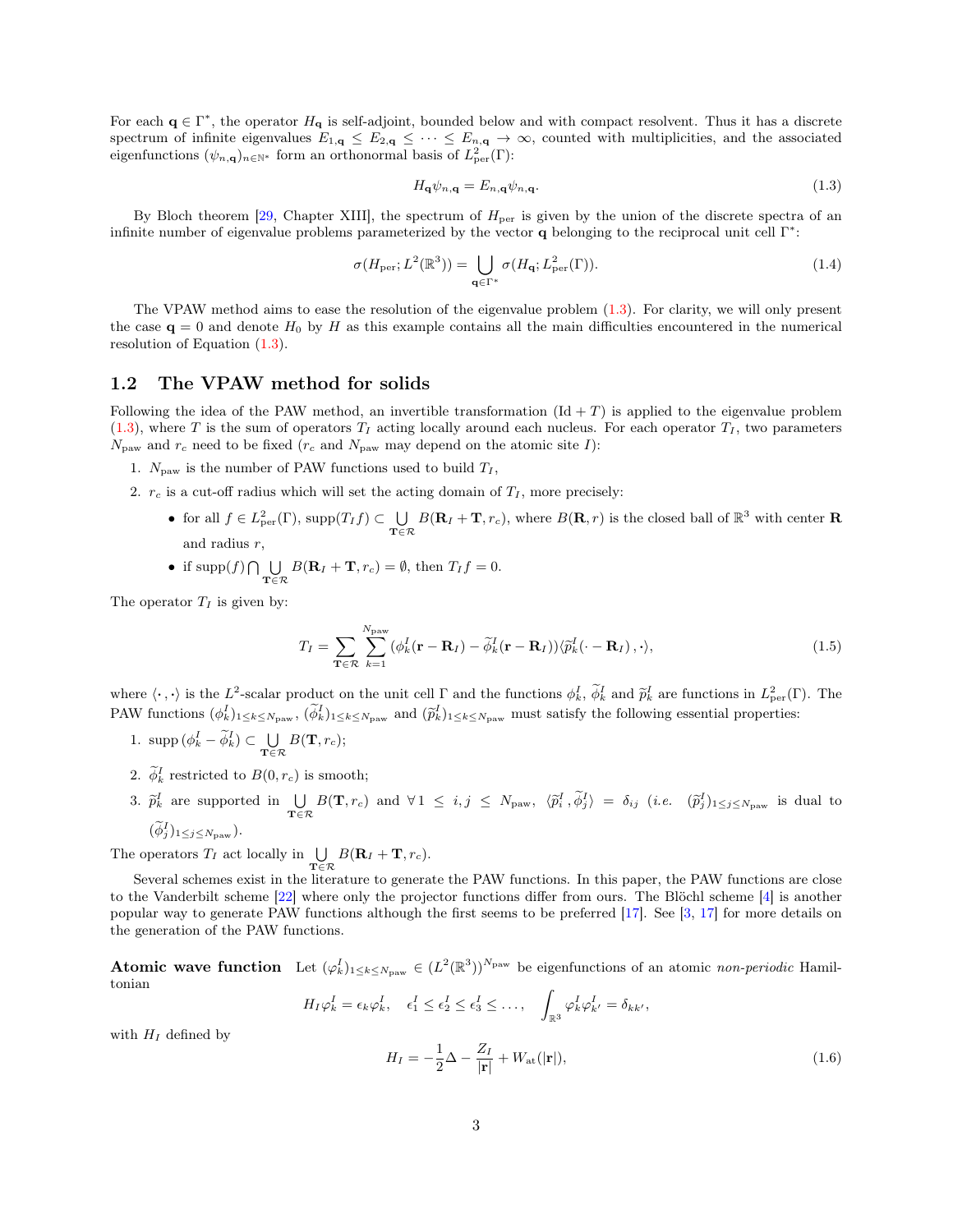where  $W_{\text{at}}$  is a smooth bounded potential. The operator  $H_I$  is self-adjoint on  $L^2(\mathbb{R}^3)$  with domain  $H^2(\mathbb{R}^3)$ . Again, in practice,  $W_{\text{at}}$  is a radial nonlinear potential belonging to the same family of models as  $W_{\text{per}}$  in Equation [\(1.2\)](#page-1-1). Since the atomic Hamiltonian is rotationnaly invariant,  $H_I$  is block-diagonal in the decomposition of  $L^2(\mathbb{R}^3)$  associated with the eigenspaces of the operator  $\mathbf{L}^2$  (the square of the angular momentum  $\mathbf{L} = \mathbf{r} \times \mathbf{p} = \mathbf{r} \times (-i\nabla)$ ). The eigenfunctions  $\varphi_k^I$  can be decomposed into a radial function and a spherical harmonics (see [\[29,](#page-28-7) Chapter XIII.3.B] for further details):

<span id="page-3-0"></span>
$$
\varphi_k^I(\mathbf{r}) = r^\ell R_{n\ell}(r) Y_{\ell m}(\hat{\mathbf{r}}),\tag{1.7}
$$

where  $Y_{\ell m}$  is the real spherical harmonics and  $R_{n\ell}$  is a continuous function such that  $\lim_{r\to 0}|R_{n\ell}(r)| < \infty$ . For  $r \in \mathbb{R}^3$ , we define  $\hat{\mathbf{r}} := \frac{\mathbf{r}}{|\mathbf{r}|}$  and when there is no ambiguity we will denote by r the euclidean norm of r. The decomposition  $(1.7)$  also holds for some nonlinear models, see [\[31,](#page-28-9) [5\]](#page-27-12). The functions  $R_{n\ell}$  satisfies the following radial Schrödinger equation

$$
\mathfrak{h}_{\ell}R_{n\ell}(r) = -\frac{1}{2}R_{n\ell}''(r) - \frac{\ell+1}{r}R_{n\ell}'(r) - \frac{Z_I}{r}R_{n\ell}(r) + W_{\text{at}}(r)R_{n\ell}(r) = \epsilon_{n\ell}R_{n\ell}(r).
$$
\n(1.8)

The eigenvalues of  $\mathfrak{h}_{\ell}$ , if they exist, are all simple. The discrete spectrum of  $H_I$  is then the collection of all the eigenvalues of the operators  $\mathfrak{h}_{\ell}, \ell \geq 0$ .

The PAW atomic wave functions  $(\phi_k^I)_{1\leq k\leq N_{\text{paw}}} \in (L^2_{\text{per}}(\Gamma))^{N_{\text{paw}}}$  are then defined by

- for  $1 \leq k \leq N_{\text{paw}}$  and  $\mathbf{r} \in \Gamma$ ,  $\phi_k^I(\mathbf{r}) = \varphi_k^I(\mathbf{r})$ ,
- $\phi_k^I$  is R-periodic.

If  $W_{\rm at} \neq 0$ , there is a minimal angular momentum  $\ell_{\rm adm}$  for which  $\mathfrak{h}_{\ell}$  for all  $\ell \geq \ell_{\rm adm}$  has no eigenvalue (see [\[29,](#page-28-7) Theorem XIII.8] for the linear case and [\[31\]](#page-28-9) for the reduced Hartree-Fock extension). As an immediate consequence, PAW functions can only be selected for a finite range of angular momentum  $\ell \leq \ell_{\text{adm}}$ .

We denote by  $(n_0, n_1, \ldots, n_{\ell_{\text{max}}})$  the number of PAW functions for each admissible angular momentum, *i.e.* there are  $n_0$  PAW functions for the angular momentum  $\ell = 0, m = 0, n_1$  PAW functions for  $\ell = 1, |m| \leq 1, ...$  The total number of PAW functions for one atomic site is thus given by  $N_{\text{paw}} = \sum_{\ell=0}^{\ell_{\text{max}}} (2\ell + 1) n_{\ell}$ .

**Pseudo wave function** The pseudo wave functions  $\widetilde{\phi}_k^I$  are the R-periodic functions given in the unit cell  $\Gamma$  by:

$$
\forall \mathbf{r} \in \Gamma, \ \widetilde{\phi}_{k}^{I}(\mathbf{r}) = r^{\ell} \widetilde{R}_{n\ell}(r) Y_{\ell m}(\hat{\mathbf{r}}).
$$
\n(1.9)

where k stands for the multiple index  $(n, \ell, m)$ . The radial functions  $\widetilde{R}_{n\ell}$ ,  $1 \leq n \leq n_{\ell}$ ,  $0 \leq \ell \leq \ell_{\max}$  are polynomial inside the augmentation region  $B(0, r_c)$ :

$$
\widetilde{R}_{n\ell}(r) = \begin{cases}\n\sum_{k=0}^{d} c_{2k} r^{2k} & \text{for } 0 \le r \le r_c \\
R_{n\ell}(r) & \text{for } r > r_c\n\end{cases}
$$
\n(1.10)

and the coefficients are chosen to match  $R_{n\ell}$  and its first  $(d - 1)$  derivatives of  $R_{n\ell}$  at  $r_c$ .

**Projector functions** The projector functions  $(\tilde{p}_k^I)_{1\leq k\leq N_{\text{paw}}}$  chosen here are the R-periodic functions given in the unit cell  $\Gamma$  by:

$$
\forall \mathbf{r} \in \Gamma, \ \widetilde{p}_{n\ell m}^I(\mathbf{r}) = r^{\ell} p_{n\ell}(r) Y_{\ell m}(\hat{\mathbf{r}}). \tag{1.11}
$$

The functions  $p_{n\ell}$  for  $0 \leq \ell \leq \ell_{\max}$ ,  $1 \leq n \leq n_{\ell}$  are defined by

$$
p_{n\ell}(r) = \sum_{n'=1}^{n_{\ell}} \left( B_{\ell}^{-1} \right)_{nn'} \chi(r) \widetilde{R}_{n'\ell}(r), \tag{1.12}
$$

with  $\chi$  a smooth positive cut-off function supported in  $(0, r_c)$  and

$$
B_{\ell} = \left(\int_0^{r_c} \chi(r) \widetilde{R}_{n\ell}(r) \widetilde{R}_{n'\ell}(r) r^{2+2\ell} \, \mathrm{d}r\right)_{1 \le n, n' \le n_{\ell}}.
$$
\n(1.13)

By definition, the projector functions  $(\tilde{p}_k^I)_{1\leq k\leq N_{\text{paw}}}$  are supported in  $\bigcup_{\mathbf{T}\in\mathcal{R}} B(\mathbf{T},r_c)$  and form a dual family to the pseudo wave functions  $(\widetilde{\phi}_k^I)_{1 \leq k \leq N_{\text{paw}}}$ :  $\langle \widetilde{p}_k^I, \widetilde{\phi}_{k'}^I \rangle = \delta_{kk'}$ .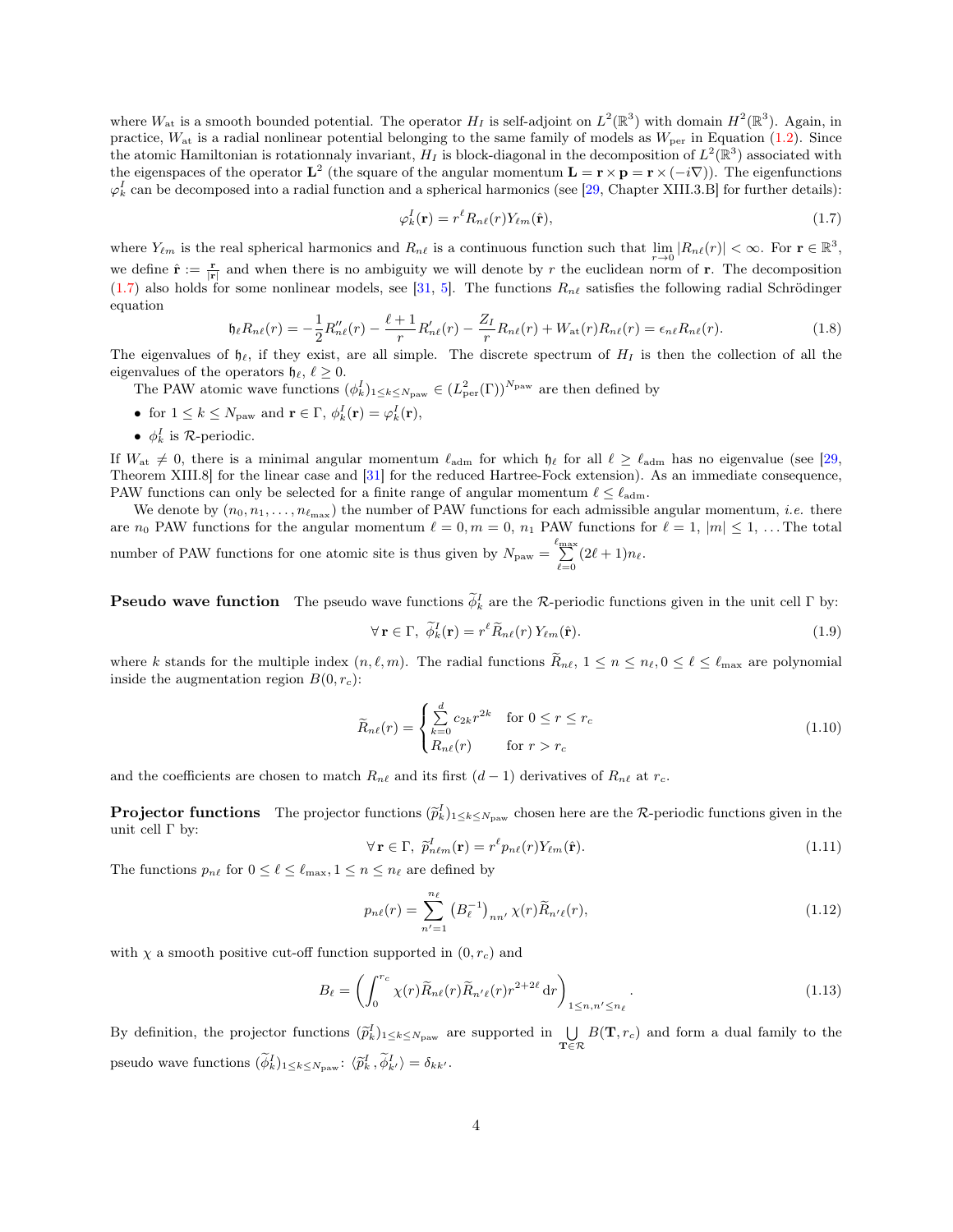The VPAW equations to solve are then:

<span id="page-4-0"></span>H

$$
H^{\text{VPAW}}\widetilde{\psi} = ES^{\text{VPAW}}\widetilde{\psi},\tag{1.14}
$$

where

$$
IVPAW = (\text{Id} + T)^* H (\text{Id} + T), \quad SVPAW = (\text{Id} + T)^* (\text{Id} + T), \tag{1.15}
$$

and

$$
T = \sum_{I=1}^{N_{at}} T_I.
$$

Thus if  $(\text{Id} + T)$  is invertible, the eigenfunctions of H can be recovered by the formula

<span id="page-4-4"></span>
$$
\psi = (\text{Id} + T)\psi,\tag{1.16}
$$

and the eigenvalues are identical to the original eigenvalue problem [\(1.3\)](#page-2-0).

By construction, the operator  $(\text{Id} + T_I)$  maps the pseudo wave functions  $\widetilde{\phi}^I$  to the atomic eigenfunctions  $\phi^I$ :

$$
(\mathrm{Id} + T_I)\widetilde{\phi}_k^I(\cdot - \mathbf{R}_I) = \phi_k^I(\cdot - \mathbf{R}_I),
$$

so if locally around each nucleus, the function  $\psi$  "behaves" like the atomic wave functions  $\phi_k^I$ , we can hope that the cusp behavior of  $\psi$  is captured by the operator T. The VPAW eigenfunction  $\widetilde{\psi}$  would therefore be smoother than  $\psi$ and the plane-wave expansion of  $\tilde{\psi}$  would converge faster than the expansion of  $\psi$ .

#### 1.3 Well-posedness of the VPAW method

To be well-posed the VPAW method requires

- 1. for each  $0 \leq \ell \leq \ell_{\max}$ , the family of pseudo wave functions  $(R_{n\ell})_{1 \leq n \leq n_{\ell}}$  to be linearly independent in  $[0, r_c]$ , so that the projector functions  $(p_{n\ell})_{1\leq n\leq n_{\ell}}$  are well defined;
- 2.  $(\text{Id} + T)$  to be invertible.

To fulfill the first condition, the following assertion is assumed.

<span id="page-4-1"></span>**Assumption 1.** For all  $0 < r_c < r_{\min}$  and each  $0 \leq \ell \leq \ell_{\max}$ ,  $(\mathcal{R}^{(k)}(r_c))_{0 \leq k \leq n_{\ell}-1}$  is a linearly independent family, where  $\mathcal R$  is the vector of the functions  $(R_{1\ell}, \ldots, R_{n_\ell\ell}).$ 

This condition ensures that the family of pseudo-wave functions  $(\tilde{R}_{n\ell})$ <sub>1≤n≤n<sub> $\ell$ </sub> is linearly independent. This as-</sub> sumption holds in the particular case of the hydrogenoid atom (see Lemma  $\overline{A.4}$  $\overline{A.4}$  $\overline{A.4}$  in the appendix).

It can be shown that the second condition is equivalent to the invertibility of the matrix  $(\langle p_{j\ell}, r^{\ell}R_{k\ell} \rangle)_{1 \leq j,k \leq n_{\ell}}$ for each  $0 \leq \ell \leq \ell_{\text{max}}$ . Since the proof of this statement is very close to the proof of Proposition 2.3 in [\[3\]](#page-27-4), we will not reproduce it here. For the rest of the paper, we make the following assumption.

<span id="page-4-2"></span>**Assumption 2.** For all  $0 < r_c < r_{\min}$  and any  $0 \leq \ell \leq \ell_{\max}$ , the matrix  $(\langle p_{n\ell}, R_{n'\ell} \rangle)_{1 \leq n, n' \leq n_{\ell}}$  is invertible.

Finally, it appears in the proof of Theorem [2.1](#page-7-1) that we need the following assumption. It is shown in the appendix that this assumption is satisfied for the hydrogenoid eigenfunctions.

<span id="page-4-3"></span>**Assumption 3.** For every  $0 \leq \ell \leq \ell_{\max}$  and  $0 \leq n \leq n_{\ell}$ , the radial functions  $R_{n\ell}$  defined in [\(1.7\)](#page-3-0) satisfies  $R_{n\ell}(0) \neq 0$ .

There is a natural interpretation to this condition. The poor convergence of plane-wave expansions in the computation of the eigenvalues of [\(1.3\)](#page-2-0) is due to the cusps of the molecular wave functions. Hence we want to use atomic wave functions with cusps to reduce them. By the Kato cusp condition (see Theorem [1.6](#page-6-0) below), this is equivalent to  $R_{n\ell}(0) \neq 0.$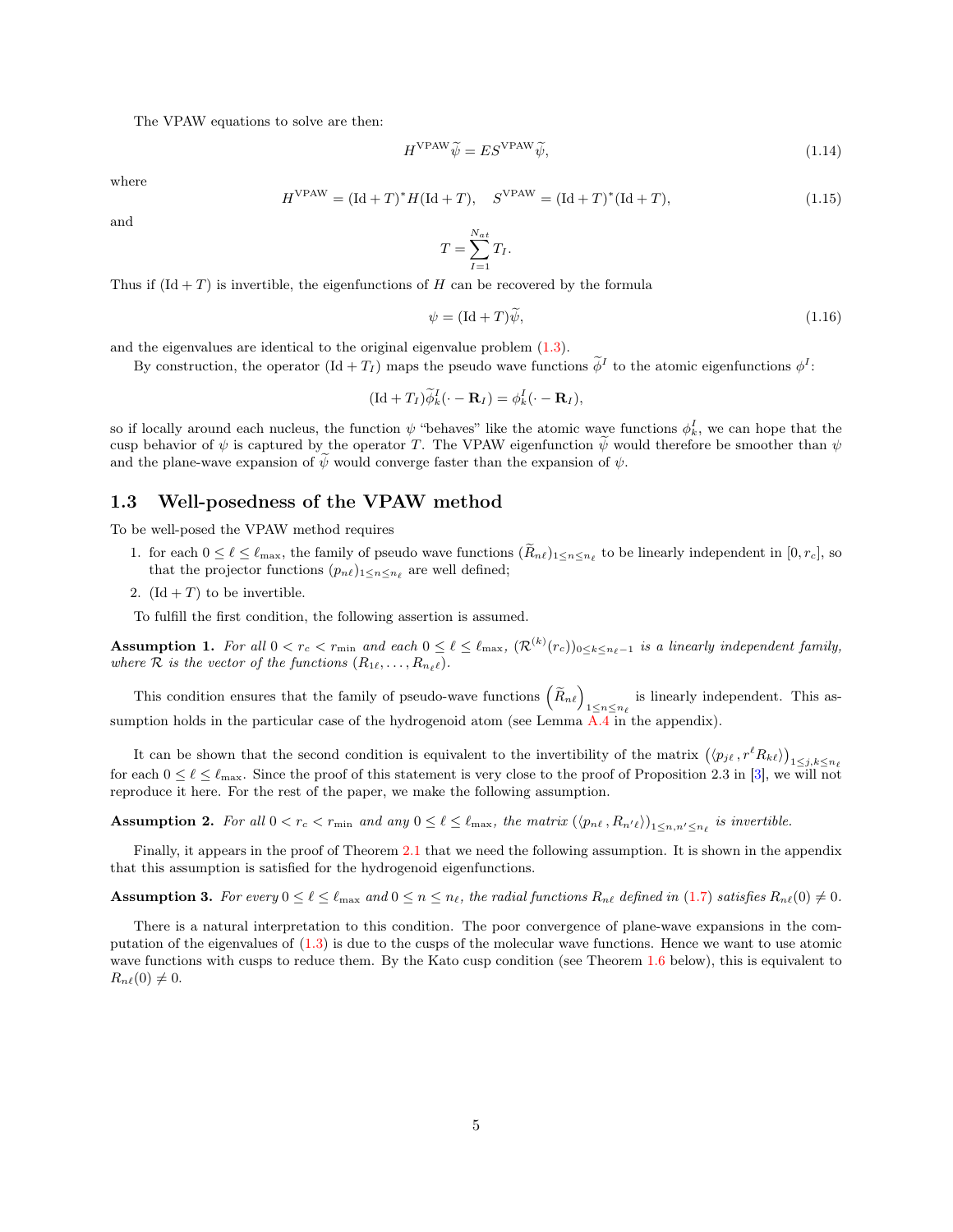### 1.4 Computational cost of the VPAW method

A detailed analysis of the computational cost of the PAW method can be found in [\[24\]](#page-28-10): the cost scales like  $\mathcal{O}(N_{\rm at}N_{\rm paw}M+$  $N_{\rm at} N_{\rm paw}^2 + M \log M$ ) where  $N_{\rm at}$  is the number of nuclei,  $N_{\rm paw}$  is the number of PAW functions per atomic site and M the number of plane-waves. Usually,  $N_{\text{paw}}$  is chosen relatively small, but M may be large, so it is important to avoid a computational cost of order  $M^2$ .

In practice, we are interested in the cost of the computation of  $H^{\text{VPAW}}\tilde{\psi}$  and  $S^{\text{VPAW}}\tilde{\psi}$  where  $\tilde{\psi}$  is expanded in M plane-waves as the generalized eigenvalue problem is solved by a conjugate gradient algorithm. We will only focus on  $H^{\text{VPAW}}\widetilde{\psi}$  since the analysis  $S^{\text{VPAW}}\widetilde{\psi}$  is similar. Let us split  $H^{\text{VPAW}}$  into four terms:

$$
H^{\mathrm{VPAW}} \widetilde{\psi} = H \widetilde{\psi} + P D_H P^T \widetilde{\psi} + H \left( \Phi - \widetilde{\Phi} \right) P^T \widetilde{\psi} + P H \left( \Phi - \widetilde{\Phi} \right)^T \widetilde{\psi},
$$

where P is the  $M \times N_{\rm at} N_{\rm paw}$  matrix of the projector functions,  $H(\Phi - \tilde{\Phi})$  the  $M \times N_{\rm at} N_{\rm paw}$  matrix of the Fourier representation of the  $N_{\rm at}N_{\rm paw}$  functions  $H(\phi_i^I - \tilde{\phi}_i^I)$ , and  $D_H$  is the  $N_{\rm at}N_{\rm paw} \times N_{\rm at}N_{\rm paw}$  matrix  $\langle \phi_i^I - \tilde{\phi}_i^I, H(\phi_j^J - \tilde{\phi}_j^J) \rangle$ . Note that  $D_H$  is a block diagonal matrix, because balls of radius  $r_c$  centered at different atomic site do not overlap.

The computational cost can be estimated as follows (the cost at each step is given in brackets):

- 1.  $H\widetilde{\psi}$  is assembled in two steps. First,  $-\frac{1}{2}\Delta\widetilde{\psi}$  is computed in  $\mathcal{O}(M)$  since the operator  $\frac{1}{2}\Delta$  is diagonal in Fourier representation. For the potential V, apply an inverse FFT to  $\tilde{\psi}$  to have the real space representation of  $\tilde{\psi}$ , multiply pointwise by V and apply a FFT to the whole result  $(\mathcal{O}(M \log M));$
- 2. for  $PD_H P^T \widetilde{\psi}$ , compute the  $N_{\text{at}} N_{\text{paw}}$  projections  $P^T \widetilde{\psi}$  ( $\mathcal{O}(MN_{\text{at}} N_{\text{paw}})$ ), then successively apply the matrices  $D_H$  ( $\mathcal{O}(N_{\text{at}} N_{\text{paw}})$ );
- 3. for  $PH(\Phi \tilde{\Phi})^T \tilde{\psi}$ , similarly apply successively  $H(\Phi \tilde{\Phi})^T$  to  $\tilde{\psi}$  ( $\mathcal{O}(MN_{\text{at}}N_{\text{paw}})$ ) and P to  $H(\Phi \tilde{\Phi})^T \tilde{\psi}$  $(\mathcal{O}(MN_{\text{at}}N_{\text{paw}}));$
- 4. for  $H(\Phi \tilde{\Phi})P^T \tilde{\psi}$ , we proceed as in step 3.

Thus, the total numerical cost is of order  $\mathcal{O}(MN_{\text{at}}N_{\text{paw}}+N_{\text{at}}N_{\text{paw}}^2+M\log M)$  which is the same as for the PAW method.

#### 1.5 Singular expansion

It appears that the theory of weighted Sobolev spaces and the singular expansion of eigenfunctions of Hamiltonians with Coulomb potentials provides a nice framework to study the Fourier decay of the VPAW pseudo wave functions  $\psi$ . The singular expansion gives a generalization of the Kato cusp condition [\[18\]](#page-28-0) to any order. This theory is closely linked to the b-calculus of pseudodifferential operators developed by Melrose [\[28\]](#page-28-11). It has been applied successfully to characterize precisely the behaviour of the electronic wave function close the nucleus [\[14,](#page-27-13) [16\]](#page-27-14) and used in the analysis of the muffin-tin and LAPW methods  $[9]$ . It is also a key element of the analysis of the convergence of  $hp$ -finite elements approximation for similar models  $[26, 27]$  $[26, 27]$  $[26, 27]$ . The interested reader may refer to  $[20, 13]$  $[20, 13]$  $[20, 13]$  for a detailed exposition of this theory.

For simplicity and without loss of generality, we assume that  $\Gamma$  is the cube  $[-\frac{1}{2},\frac{1}{2}]^3$ . We denote by  $\mathcal{S} \subset \mathbb{R}^3$  the set of the positions of the nuclei

$$
\mathcal{S} = \{ \mathbf{R}_I + \mathbf{T}, I = 1, \ldots, N_{\text{at}}, \mathbf{T} \in \mathcal{R} \}.
$$

Let  $\chi$  be a R-periodic continuous function such that  $\chi(\mathbf{R}_I + \mathbf{r}) = r$  for small  $r, \chi \in C^{\infty}_{loc}(\mathbb{R}^3 \setminus \mathcal{S})$ .

**Definition 1.1.** Let  $k \in \mathbb{N}$  and  $\gamma \in \mathbb{R}$ . We define the k-th weighted Sobolev space with index  $\gamma$  by

$$
\mathcal{K}^{k,\gamma}(\Gamma) = \left\{ u \in L^2_{\text{per}}(\Gamma) : \chi^{|\alpha|-\gamma} \partial^{\alpha} u \in L^2_{\text{per}}(\Gamma) \ \forall \ |\alpha| \le k \right\}.
$$
 (1.17)

Consider a subspace of functions with the asymptotic expansions

<span id="page-5-0"></span>
$$
\forall I = 1, \dots, N_{\text{at}}, u(\mathbf{r} + \mathbf{R}_I) \sim \sum_{j \in \mathbb{N}} c_j^I(\hat{\mathbf{r}}) r^j \text{ as } r \to 0,
$$
\n(1.18)

where  $c_j^I$  belongs to the finite dimensional subspace  $M_j = \text{span}\{Y_{\ell m}, 0 \leq \ell \leq j, |m| \leq \ell\}.$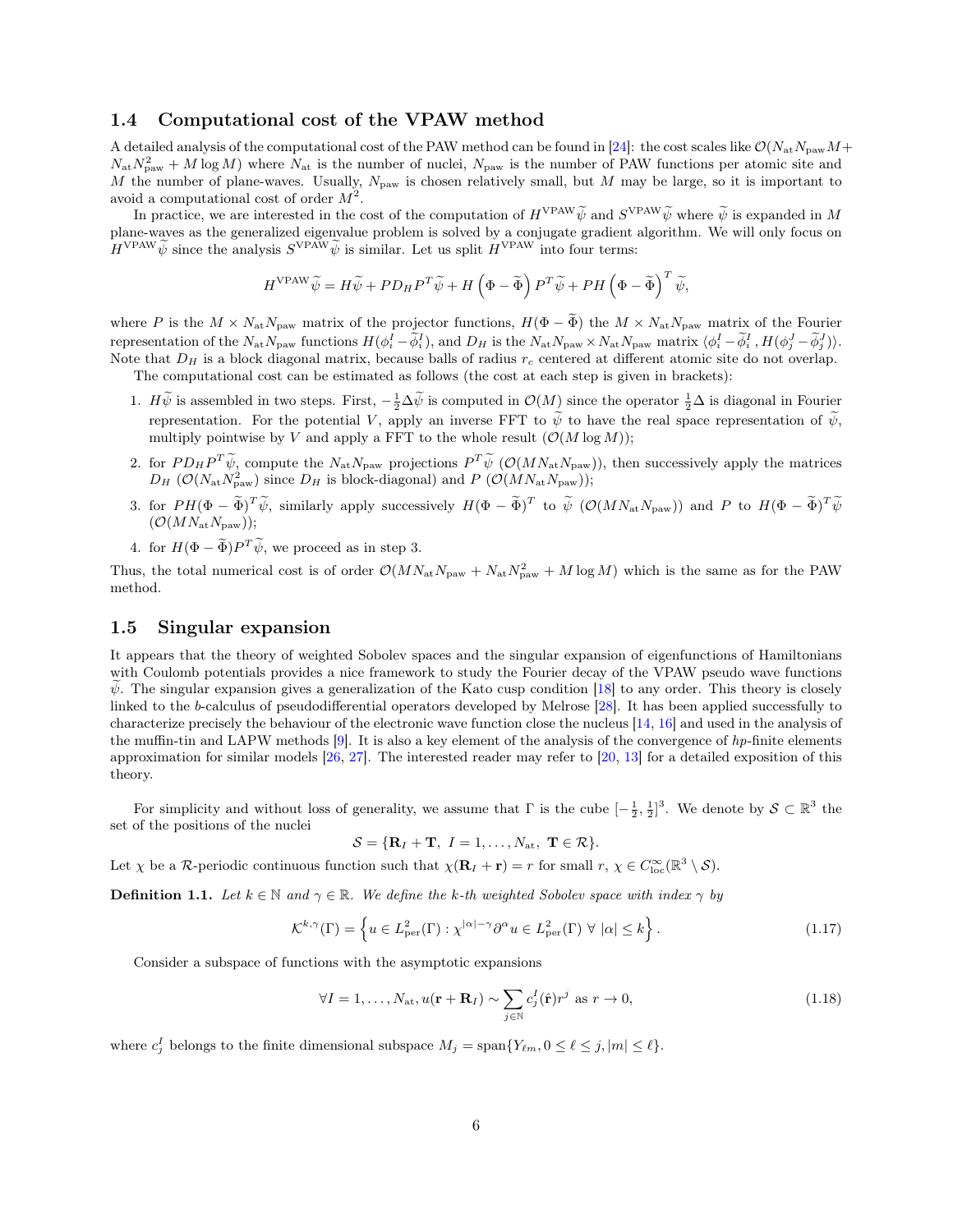<span id="page-6-1"></span>**Definition 1.2.** Let  $k \in \mathbb{N}$  and  $\gamma \in \mathbb{R}$ . We define the weighted Sobolev spaces with asymptotic type [\(1.18\)](#page-5-0) by

<span id="page-6-2"></span>
$$
\mathcal{K}^{k,\gamma}(\Gamma) = \left\{ u \in \mathcal{K}^{k,\gamma}(\Gamma) \middle| \eta_N \in \mathcal{K}^{k,\gamma+N+1}(\Gamma) \text{ where } \eta_N \text{ is the } \Gamma \text{-periodic function defined in } \Gamma \text{ by} \right\}
$$
\n
$$
\forall N \in \mathbb{N}, \ \forall \mathbf{r} \in \Gamma, \ \eta_N(\mathbf{r}) = u(\mathbf{r}) - \sum_{I=1}^{N_{\text{at}}} \omega(|\mathbf{r} - \mathbf{R}_I|) \sum_{j=0}^{N} c_j^I(\widehat{\mathbf{r} - \mathbf{R}_I}) |\mathbf{r} - \mathbf{R}_I|^j \right\},\tag{1.19}
$$

where  $\omega$  is a smooth positive cutoff function, i.e.  $\omega = 1$  near 0 and  $\omega = 0$  outside some neighbourhood of 0.

Definition [1.2](#page-6-1) slightly differs from the definition of the weighted Sobolev space given in [\[9\]](#page-27-2) (Equation (2.6)). However, our definition is consistent with the results that can be found in [\[16\]](#page-27-14) (see Theorem I.1) and the original paper [\[14\]](#page-27-13) (see Proposition 1) from which the definition appearing in [\[9\]](#page-27-2) is taken.

The expansion  $(1.18)$  can be viewed as a "regularity expansion". Let us suppose that the functions  $c_j$  in the singular expansion are constant. Then all the even terms appearing in [\(1.19\)](#page-6-2) are smooth since for any  $k \in \mathbb{N}, r \mapsto r^{2k}$ is smooth. For the odd terms in the expansion, the function  $r \mapsto r$  is continuous but not differentiable at the origin, the function  $r \mapsto r^3$  is  $C^2$  but not  $C^3$  and so on. Since the decay of the Fourier coefficients depends on the regularity of the function, this expansion enables one to characterize precisely this decay. A precise estimation of this decay for all the terms appearing in  $(1.19)$  is given in Lemma [5.4](#page-13-0) below.

**Definition 1.3.** A function u is asymptotically well-behaved if  $u \in \mathscr{K}^{\infty,\gamma}(\Gamma)$  for  $\gamma < 3/2$ .

<span id="page-6-5"></span>Remark 1.4. Note that if u is asymptotically well-behaved then by the definition of the weighted Sobolev space with asymptotic type [\(1.18\)](#page-5-0), the remainder  $\eta_N(\mathbf{r}) = u(\mathbf{r}) - \sum_{I=1}^{N_{\text{at}}} \omega(|\mathbf{r} - \mathbf{R}_I|) \sum_{j=0}^{N} c_j^I(\widehat{\mathbf{r} - \mathbf{R}_I}) |\mathbf{r} - \mathbf{R}_I|^j$  is in the classical Sobolev space  $H^{5/2+N-\varepsilon}_{\text{per}}(\Gamma)$ .

The following result, stated in  $[16, 9]$  $[16, 9]$  $[16, 9]$ , gives the regularity of the eigenfunction of  $(1.3)$  in terms of the previously defined weighted Sobolev space.

<span id="page-6-3"></span>**Theorem 1.5** ([\[16,](#page-27-14) [9\]](#page-27-2)). Let  $\psi$  be an eigenfunction of  $H\psi = E\psi$  where H is defined in [\(1.3\)](#page-2-0). Then  $\psi$  is asymptotically well-behaved.

Theorem [1.5](#page-6-3) enables to characterize precisely the singularity of the Hamiltonian wave function and generalizes the Kato cusp condition for eigenfunctions of 3D-Hamiltonians. Let  $V^I$  be the smooth potential such that in a neighborhood of  $\mathbf{R}_I$ ,

<span id="page-6-6"></span>
$$
V_{\text{per}}(\mathbf{r}) + W_{\text{per}}(\mathbf{r}) = -\frac{Z}{|\mathbf{r} - \mathbf{R}_I|} + V^I(\mathbf{r} - \mathbf{R}_I),
$$
\n(1.20)

and denote by  $(v_k^I)_{k\geq \ell}$  the coefficients of the Taylor expansion of

<span id="page-6-4"></span>
$$
V_{\ell m}^{I}(r) = \int_{S(0,1)} V^{I}(\mathbf{r}) Y_{\ell m}(\hat{\mathbf{r}}) d\hat{\mathbf{r}}.
$$
\n(1.21)

 $j=0$ 

<span id="page-6-0"></span>**Theorem 1.6.** Let  $\ell \in \mathbb{N}$  and  $|m| \leq \ell$ . Let  $\psi$  be an eigenfunction of  $H\psi = E\psi$  where H is defined in [\(1.3\)](#page-2-0) and  $(\psi_{j\ell m})_{j,\ell \leq j,|m| \leq \ell}$  be the coefficients of the singular expansion of  $\psi$ , i.e. for all  $\varepsilon > 0$ ,

$$
\psi(\mathbf{r}) - \sum_{I=1}^{N_{\text{at}}} \omega(|\mathbf{r}-\mathbf{R}_I|) \sum_{j=0}^N \sum_{|m| \leq \ell \leq j} \psi_{j\ell m}^I |\mathbf{r}-\mathbf{R}_I|^j Y_{\ell m}(|\widehat{\mathbf{r}-\mathbf{R}_I}|) \in \mathscr{K}^{\infty,\frac{5}{2}+N-\varepsilon}(\Gamma).
$$

Let  $(v_k^I)_{k\geq \ell}$  be the coefficients of the Taylor expansion of the function  $V_{\ell m}^I$  defined in  $(1.21)$ . Then the sequence  $(\psi^I_{j\ell m})_{j\geq \ell}$  satisfies

<span id="page-6-7"></span>
$$
\forall j \ge \ell, \frac{(j+1)(j+2+2\ell)}{2} \psi_{j+1,\ell m}^I = -Z\psi_{j\ell m}^I + (v^I * \psi^I)_{j-1} - E\psi_{j-1,\ell m}^I,
$$
\n(1.22)

where  $v^I * \psi^I$  denotes the convolution

$$
(v^I * \psi^I)_k = \sum_{j=\ell}^k v_{k-j}^I \psi^I_{k\ell m}.
$$

The proof of this theorem follows from the definition of the weighted Sobolev space  $\mathcal{K}^{\infty, \frac{5}{2} + N - \varepsilon}$  and the Coulomb singularity of the potential. For  $\ell = 0$ , the Kato cusp condition is recovered since  $\psi_{000}^I = \psi(\mathbf{R}_I)$  and  $\psi_{100}^I =$  $\frac{\partial}{\partial r}\big|_{r=0}\int_{S(\mathbf{R}_I,1)}\psi(\mathbf{r})Y_{00}(\hat{\mathbf{r}})\,\mathrm{d}\hat{\mathbf{r}}.$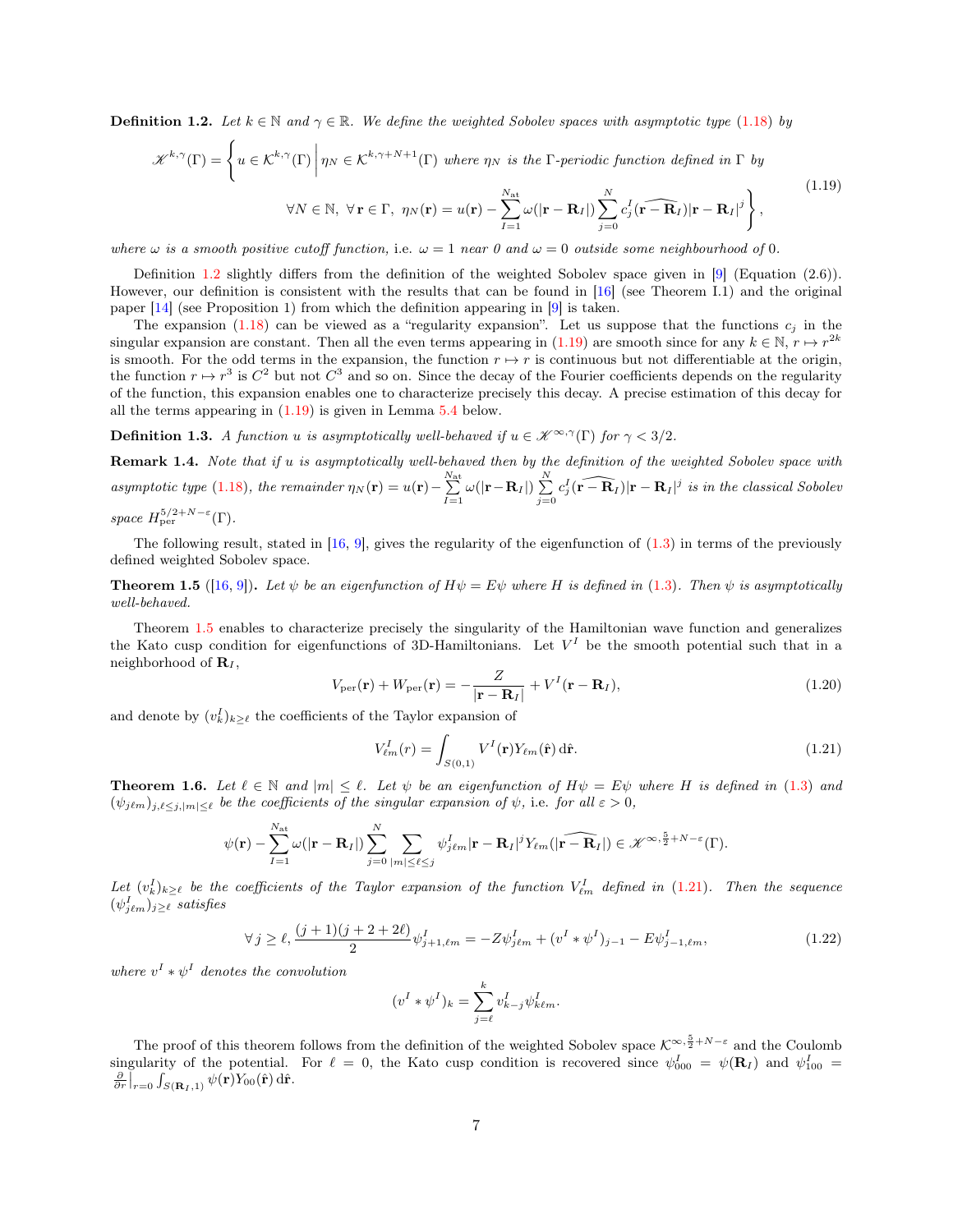### <span id="page-7-0"></span>2 Main results

We focus on the analysis of the VPAW method restricted to a set of PAW functions associated to the lowest angular momentum  $\ell = m = 0$  (*i.e.*  $\ell_{\text{max}} = 0$ ).

From Definition [1.2](#page-6-1) and the asymptotic expansion of the molecular wave function  $\psi$ , it is possible to identify the cause of the slow decay of the Fourier coefficients of  $\psi$ , which is the cusps at each nucleus. We can show that the cusp of the pseudo wave function  $\psi$  is significantly reduced by the VPAW method. More precisely (see Proposition [5.1\)](#page-12-0), if  $n_0$  PAW functions associated to the angular momentum  $\ell = m = 0$  are used, then there is a constant C independent of  $r_c$  such that for all  $I = 1, \ldots, N_{at}$ , for any  $0 < r_c \le r_{min}$  and for all  $\varepsilon > 0$ :

$$
\left|\frac{\partial}{\partial r}\bigg|_{r=0}\int_{S(\mathbf{R}_I,1)}\widetilde{\psi}(\mathbf{r})\,\mathrm{d}\hat{\mathbf{r}}\right|\leq Cr_c^{\min(2n_0,5)-\varepsilon}.
$$

The blow-up of the d-th derivative introduced at each sphere  $S(\mathbf{R}_I, r_c)$  is controlled similarly. It is possible to show (see Proposition [5.2\)](#page-12-1) that there exists a constant C independent of  $r_c$  such that  $I = 1, \ldots, N_{at}$ , for any  $0 \lt r_c \lt r_{\min}$ and for all  $\varepsilon > 0$ :

<span id="page-7-3"></span>
$$
\left| \left[ \int_{S(\mathbf{R}_I,1)} \widetilde{\psi}^{(d)}(\mathbf{r}) \, d\hat{\mathbf{r}} \right]_{r_c} \right| \leq \frac{C}{r_c^{d-1}}.
$$

From both estimates, the following plane-wave convergence for the computation of the eigenvalues with the VPAW method can be proved.

<span id="page-7-1"></span>**Theorem 2.1.** Let  $E_M$  be an eigenvalue of the variational approximation of  $(1.15)$  in a plane-wave basis with wavenumber  $|\mathbf{K}| \leq M$ , with  $n_0$  PAW functions associated to the angular momentum  $\ell = 0, m = 0$  with smoothness  $d \geq n$  and cut-off radius  $r_c$ . Let E be the corresponding exact eigenvalue. Under Assumptions [1,](#page-4-1) [2](#page-4-2) and [3,](#page-4-3) there exists a constant  $C > 0$  independent of  $r_c$  and M such that for M sufficiently large, for all  $\varepsilon > 0$ , and for all  $0 < r_c < r_{\min}$ , we have

<span id="page-7-2"></span>
$$
0 < E_M - E \le C \left( \frac{r_c^{2\min(2n_0, 5) - 2\varepsilon}}{M^3} + \frac{r_c^{\min(2n_0, 5) - \varepsilon}}{M^{4-\varepsilon}} + \frac{1}{r_c^{2d-2}} \frac{1}{M^{2d-1}} + o\left(\frac{1}{M^{5-\varepsilon}}\right) \right). \tag{2.1}
$$

The VPAW method does not erase the cusps appearing in the molecular wave function  $\psi$ , hence in the asymptotic regime, the plane-wave convergence rate is the same as the brute force discretization of the original eigenvalue problem. The prefactor  $r_c^{2\min(2n_0,5)-2\varepsilon}$  can be significantly reduced by taking a small cut-off radius  $r_c$ . However in doing so, the second prefactor  $\frac{1}{rc^{2d-2}}$  can become dominant in the eigenvalue error. Balancing both error terms gives an optimal cut-off radius equal to  $r_{\text{opt}} = (M^{\frac{2d-4}{4n_0+2d-2}})^{-1}$ . For  $n_0 = 2$  and  $d = 5$  (which are typical for PAW simulations) and  $r_c = r_{\rm opt}$ , both error terms behave like  $\frac{1}{M^6}$ .

Theorem [2.1](#page-7-1) holds for *any* eigenvalue of H given in  $(1.3)$ , however numerical tests provided in Section [3](#page-8-0) are restricted to the ground-state eigenvalue. They suggest that the VPAW method can be an efficient strategy to solve accurately the eigenvalue problem [\(1.3\)](#page-2-0) (see Figure [1\)](#page-9-0).

**Remark 2.2.** By incorporating  $n_1$  functions for each angular momentum  $\ell = 1$  and  $m \in \{-1, 0, 1\}$ , we can improve the convergence estimate  $(2.1)$  to

$$
\forall 0 < r_c < r_{\min}, \ 0 < E_M - E \le C \left( \frac{r_c^{2\min(2n_0,5) - 2\varepsilon}}{M^3} + \frac{r_c^{\min(2n_0,5) - \varepsilon}}{M^{4-\varepsilon}} + \frac{1}{r_c^{2d-2}} \frac{1}{M^{2d-1}} + o\left(\frac{1}{M^{7-\varepsilon}}\right) \right). \tag{2.2}
$$

The only difference between [\(2.1\)](#page-7-2) and [\(2.2\)](#page-7-3) is the prefactor of  $\frac{1}{M^5}$ . In our example (Section [3\)](#page-8-0), improvements for the computation of ground-state are marginal and visible for large plane-wave cutoffs (see Figure [1\)](#page-9-0). However, introducing PAW functions for  $\ell = 1$  might be beneficial for higher eigenvalues where in a pre-asymtotic regime, the prefactor of  $\frac{1}{M^5}$  may be preponderant.

It is interesting to compare the VPAW method convergence with another full-potential approach like the augmented plane-wave (APW) method [\[30\]](#page-28-1). In the APW method, instead of modifying the Hamiltonian, a different basis set is used which is not sensitive to the cusps resulting from the Coulomb interaction with the nuclei. The new basis set is defined by partitioning the unit cell  $\Gamma$  into two types of regions (the so-called muffin-tin division):

i) balls  $B(\mathbf{R}_I, r_c), I = 1, \ldots, M;$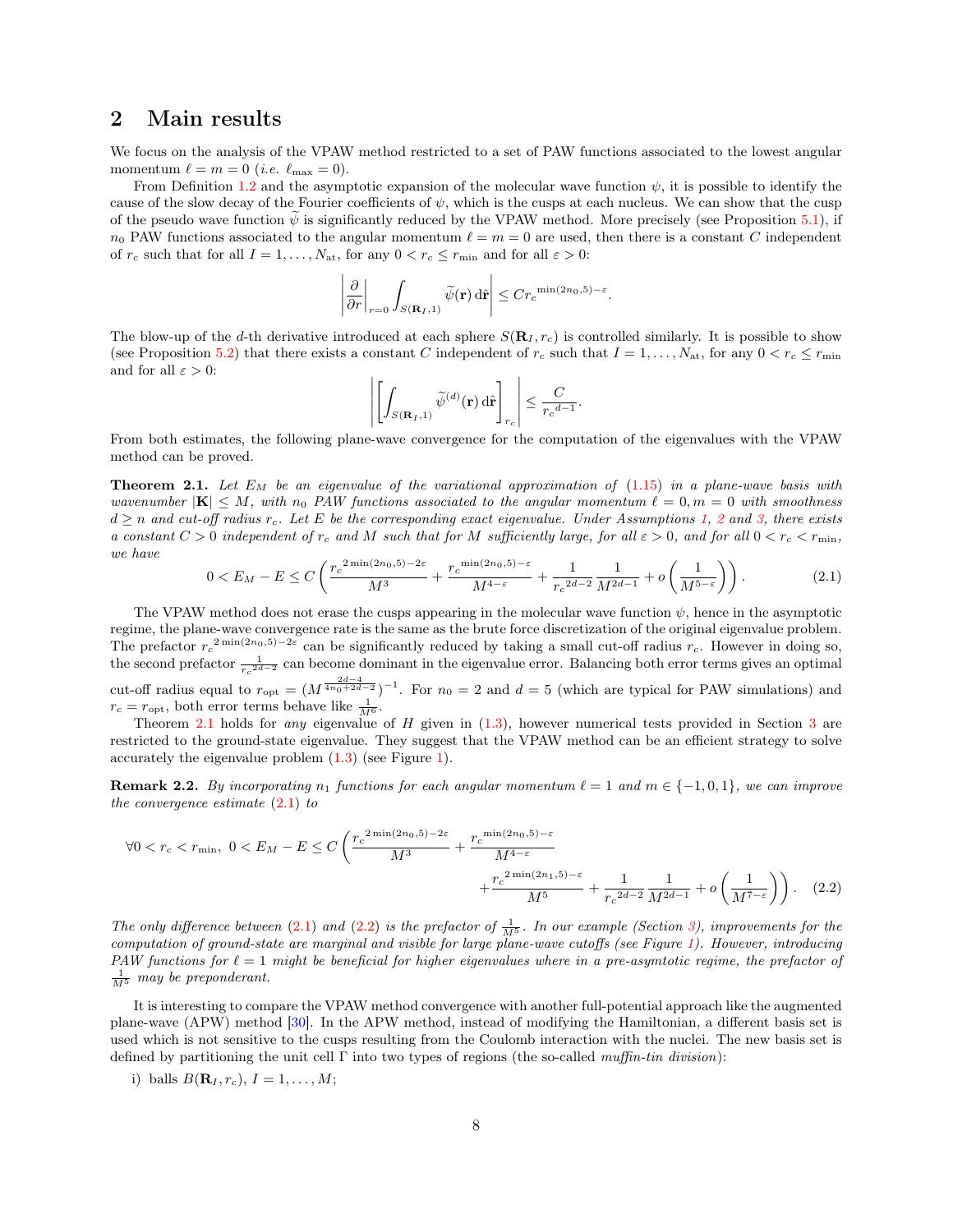#### ii) the remaining interstitial region D.

The basis functions consist of augmentations of plane-waves:

$$
\omega_{\mathbf{K}}(\mathbf{r}) = \begin{cases} e^{i\mathbf{K}\cdot\mathbf{r}} & \text{in } \mathcal{D} \\ \sum_{\ell=0}^{\ell_{\max}} \sum_{m=-\ell}^{\ell} \alpha_{\ell m}^{\mathbf{K}} \chi_{\ell}(r_{I}) Y_{\ell m}(\hat{\mathbf{r}_{I}}) & \text{in each } B(\mathbf{R}_{I}, r_{c}) \end{cases}
$$
(2.3)

where  $\mathbf{r}_I = \mathbf{r} - \mathbf{R}_I$ . The coefficients  $(\alpha_{\ell m}^{\mathbf{K}})_{|m| \leq \ell \leq \ell_{\max}}$  are set to match the spherical harmonics expansion of  $e^{i\mathbf{K} \cdot \mathbf{r}}$  at the boundaries of the balls  $B(\mathbf{R}_I, r_c)$ . These basis functions are however not continuous at the boundary of the balls  $B(\mathbf{R}_I, r_c)$ , hence they do not belong to  $H^1(\Gamma)$ : the APW method is a nonconforming method. In [\[9\]](#page-27-2), the convergence of the APW method for a particular choice of  $\chi_{\ell}$  is studied where each  $\chi_{\ell}$  is a polynomial of degree less than N. The authors showed that the error on the eigenvalues of the problem [\(1.3\)](#page-2-0) by the APW method is bounded by

$$
\forall s > \frac{3}{2}, \ |E^{\text{APW}}_{\eta} - E| \le \frac{C_s}{\eta^{s - \frac{3}{2}}},
$$

where  $\eta = \min(M, \ell_{\max}, N)$ .

Although this bound holds for any  $s > \frac{3}{2}$ , the prefactor depends on s and this dependency is not explicit in the paper. Moreover, in most situations,  $\eta$  is equal to the maximal angular momentum  $\ell_{\text{max}}$ . Hence, increasing this parameter is more and more costly since it introduces  $(2\ell + 1)(N + 1)$  basis functions in the nonconforming method. On the other hand, the convergence of the VPAW method is already very good for  $n_0 \leq 2$  PAW functions for  $\ell = 0$ (see Figure [1\)](#page-9-0).

### <span id="page-8-0"></span>3 Numerical results

In this section, we present some numerical results applied to the Hamiltonian H in  $\left[-\frac{L}{2},\frac{L}{2}\right]^3$ 

<span id="page-8-1"></span>
$$
H = -\frac{1}{2}\Delta - \frac{Z}{|\mathbf{r} - \frac{\mathbf{R}}{2}|} - \frac{Z}{|\mathbf{r} + \frac{\mathbf{R}}{2}|},
$$
\n(3.1)

with periodic boundary conditions. The lowest eigenvalue is sought using iterative schemes, hence we are interested in the cost of the matrix-vector multiplication.

The problem is solved using plane-waves. The kinetic operator is diagonal in the reciprocal space. The potential is discretized using a radial grid around the nuclei and a uniform grid in the rest of the domain. For the VPAW method, the following integrals are pre-computed:

- 1.  $\langle e_K, \tilde{p} \rangle$ : since  $\tilde{p}(\mathbf{r}) = p(r)Y_{\ell m}(\hat{\mathbf{r}})$  using  $(5.6), \langle e_K, \tilde{p} \rangle$  $(5.6), \langle e_K, \tilde{p} \rangle$  can be evaluated on a radial grid.
- 2.  $\langle e_K , \phi \widetilde{\phi} \rangle$ : we proceed like for  $\langle e_K , \widetilde{p} \rangle$  using a radial grid;
- 3.  $\langle e_K, H(\phi \tilde{\phi})\rangle$ :  $H(\phi \tilde{\phi})$  is decomposed into a radial and a non-radial part. The radial part is evaluated on a radial grid and the non-radial part on a uniform grid. For non-linear approximations (Hartree-Fock and Kohn-Sham DFT), this term can be critical since it may be necessary to re-compute these integrals at each iteration. This is the main drawback of the VPAW method compared to the PAW method where this term does not exist.
- 4.  $\langle \phi \tilde{\phi}, \phi \tilde{\phi} \rangle$ ,  $\langle \phi \tilde{\phi}, H(\phi \tilde{\phi}) \rangle$ : these integrals are computed using radial grids when possible or using 3D integration schemes. For nonlinear models, the last integral needs to be recomputed at each iteration, however, since there are  $N_{\text{paw}}^2$  of them, it is not too costly.

The numerical results using a Julia [\[1\]](#page-27-16) homemade code are summarized in the following figures with  $Z = 3$ ,  $R = 1$ and  $L = 5$ . The atomic PAW function  $\phi_k$  are the eigenfunctions of the hydrogenoid atom. For the pseudo atomic function  $\phi_k$ , continuity of the function and of the first four derivatives are enforced (*i.e.*  $d = 5$ ). The lowest eigenvalue is computed using a conjugate-gradient algorithm stopped when the norm of the residual is less than  $10^{-5}$ .

For all the plots presented in this section, VPAW 1s denotes the VPAW method with one PAW function for  $\ell = 0$ per atom, VPAW 2s with two PAW functions for  $\ell = 0$  per atom and VPAW 2s1p with two PAW functions for  $\ell = 0$ and one function for  $\ell = 1$ ,  $|m| \leq 1$  per atom. The reference value for the lowest eigenvalue is given by the VPAW method for 200 plane waves per direction. Computation of the reference is out of reach by a direct plane-wave method. Figures [1,](#page-9-0) [2](#page-10-0) and [4](#page-11-1) are log-log plots of the convergence of the lowest eigenvalue of [\(3.1\)](#page-8-1) with respect to the number of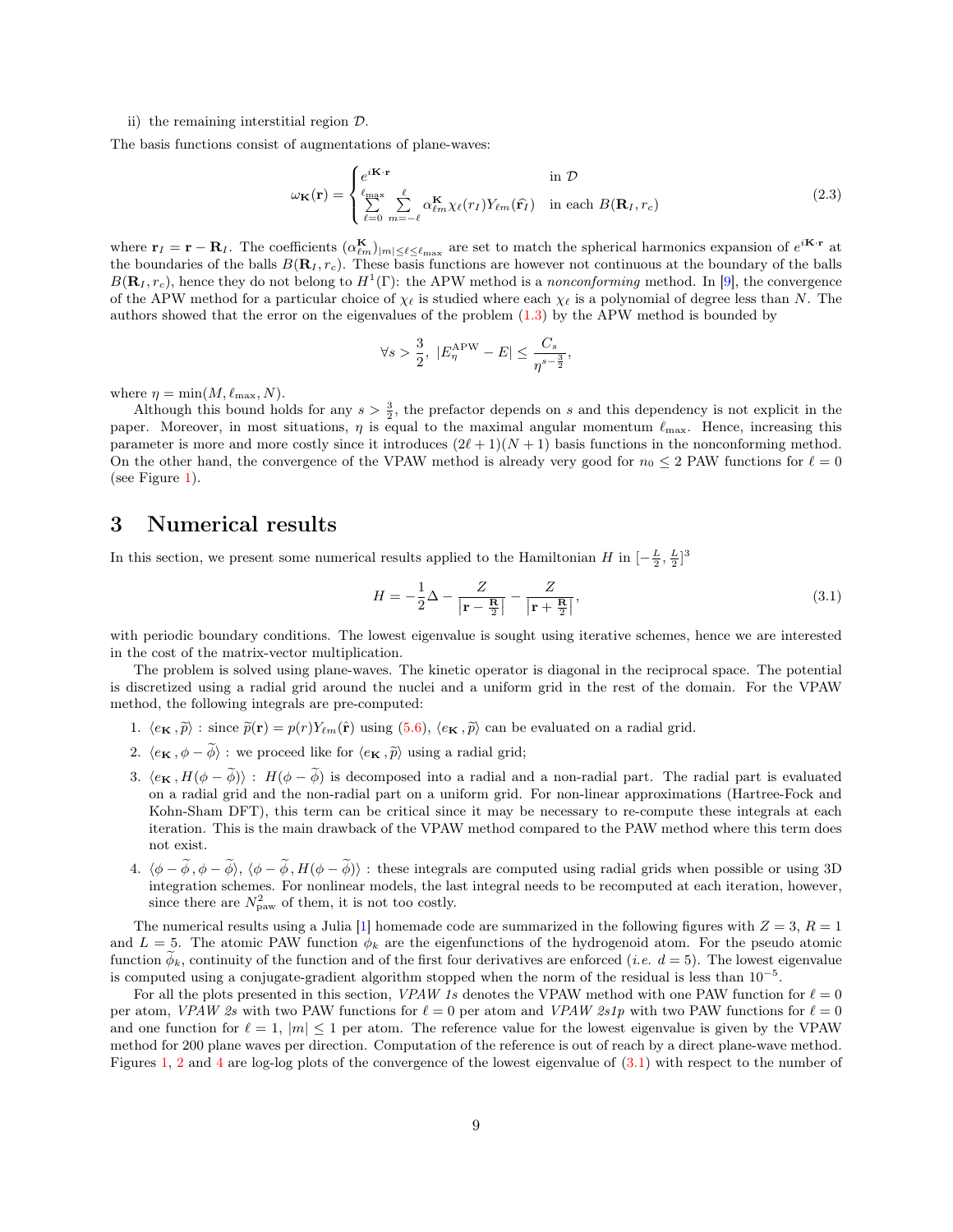plane-waves per direction for different choices of the PAW parameters. Figure [3](#page-10-1) is a log-log plot of the energy difference

In Figure [1,](#page-9-0) convergence rates of the energy for the VPAW method for a cutoff radius  $r_c = \frac{R}{2} = 0.5$  are presented. We clearly notice that the VPAW method converges faster than the direct method, gaining up to three orders of magnitude compared to a brute force plane-wave discretization. The convergence seems marginally faster when increasing the number of PAW functions per atom. This can be explained by the relatively large cut-off radius chosen for this example. We can distinctly see two regimes:

- for  $M \leq 20$ , in the pre-asymptotic regime, the error on the eigenvalue is dominated by the term  $\frac{1}{r_c^{2d-2}M^{2d-1}}$ as the estimated convergence rate suggests (numerically we observe a convergence rate  $M^{-7.8}$  and theoretically  $M^{-9}$  is expected). Since the same regularity of the atomic pseudo wave function  $\widetilde{\phi}_k$  is used, it is not surprising to witness a similar behavior in that regime.
- <span id="page-9-0"></span>• for  $M \ge 20$ , the convergence rate is close to  $M^{-4}$  which is the next error term given by Theorem [2.1.](#page-7-1)



Figure 1: Error on the lowest eigenvalue with the VPAW method for different choices of PAW functions.

The size of the VPAW acting region can significantly impact the convergence rate in the pre-asymptotic regime (Figure [2\)](#page-10-0). This plot suggests that there are different phases in the convergence of the VPAW eigenvalue:

- 1. for very low plane-wave cut-off  $(M < 15)$ , the VPAW acting region is too small to be seen by the Fourier grid, hence no improvement is observed;
- 2. as the plane-wave cut-off grows, the VPAW eigenvalue converges very fast, since for this regime, the prefactors kill the  $\frac{1}{M^3}$  and  $\frac{1}{M^4}$  decay;
- 3. for a larger plane-wave cut-off  $M \ge 50$ , the convergence slows down since the prefactor for the  $\frac{1}{M^4}$  decay is not negligible anymore. Note that in this regime the error on the eigenvalue decreases as the VPAW cut-off radius  $r_c$  is small, in agreement with Theorem [2.1.](#page-7-1)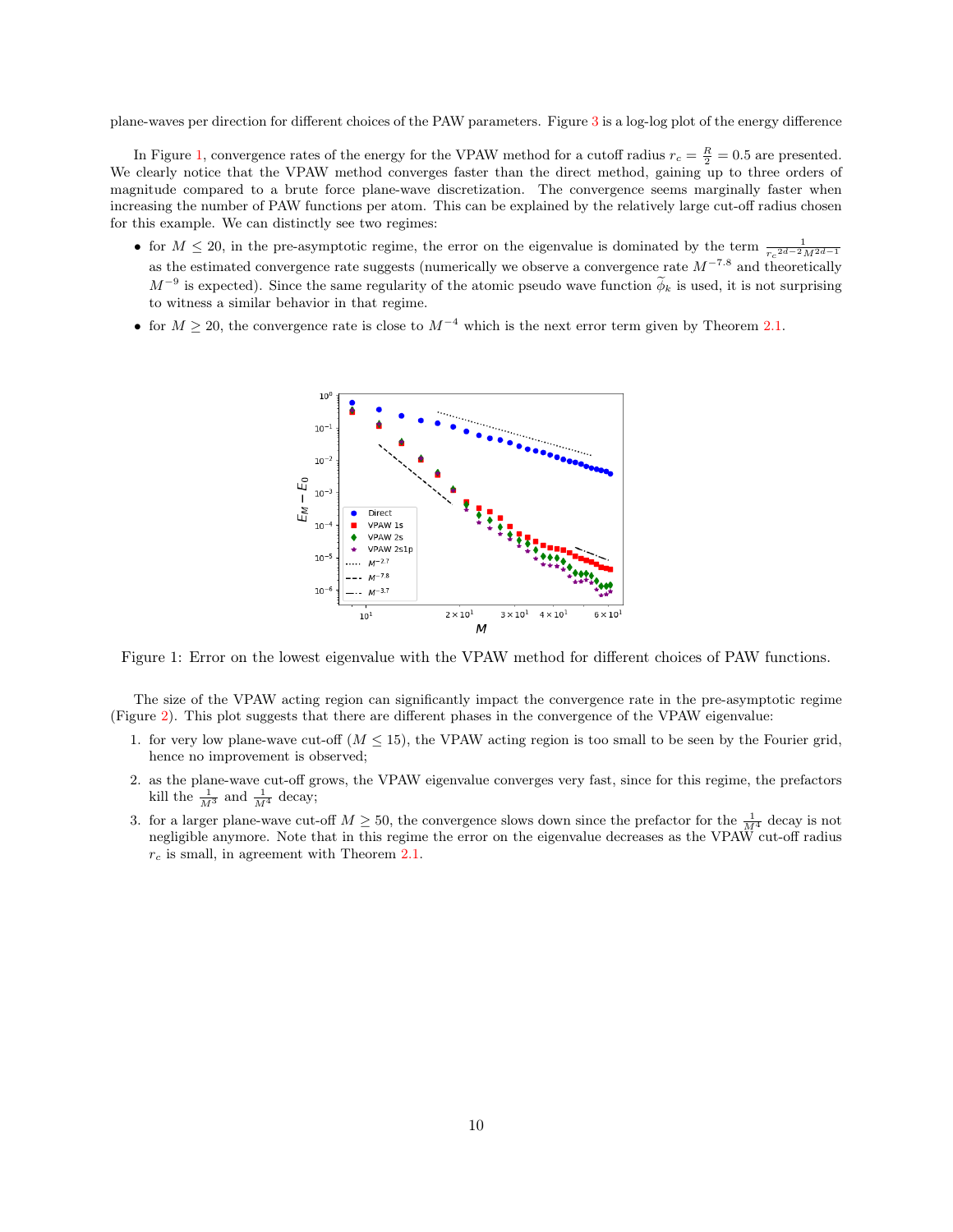<span id="page-10-0"></span>

Figure 2: Error on the lowest eigenvalue with the VPAW method for different choices of cut-off radius.

Figure [3](#page-10-1) illustrates the dependence on the VPAW cut-off radius  $r_c$  of the error for the VPAW 1s method. The numerically observed behavior of the error is approximately the one predicted by Theorem [2.1](#page-7-1) ( $r_c^{-8}$  for small M and  $r_c^2$  for large M)

<span id="page-10-1"></span>

Figure 3: Error on the lowest eigenvalue with respect to the cut-off radius  $r_c$  for a fixed plane-wave cut-off M

In Figure [4,](#page-11-1) a comparison between the original PAW method and the VPAW method is provided. Notice that the convergence of the eigenvalue for the PAW method is not monotone because the limit is below  $E_0$ . If very accurate results are awaited on the lowest eigenvalue of [\(3.1\)](#page-8-1), the VPAW method seems the method of choice.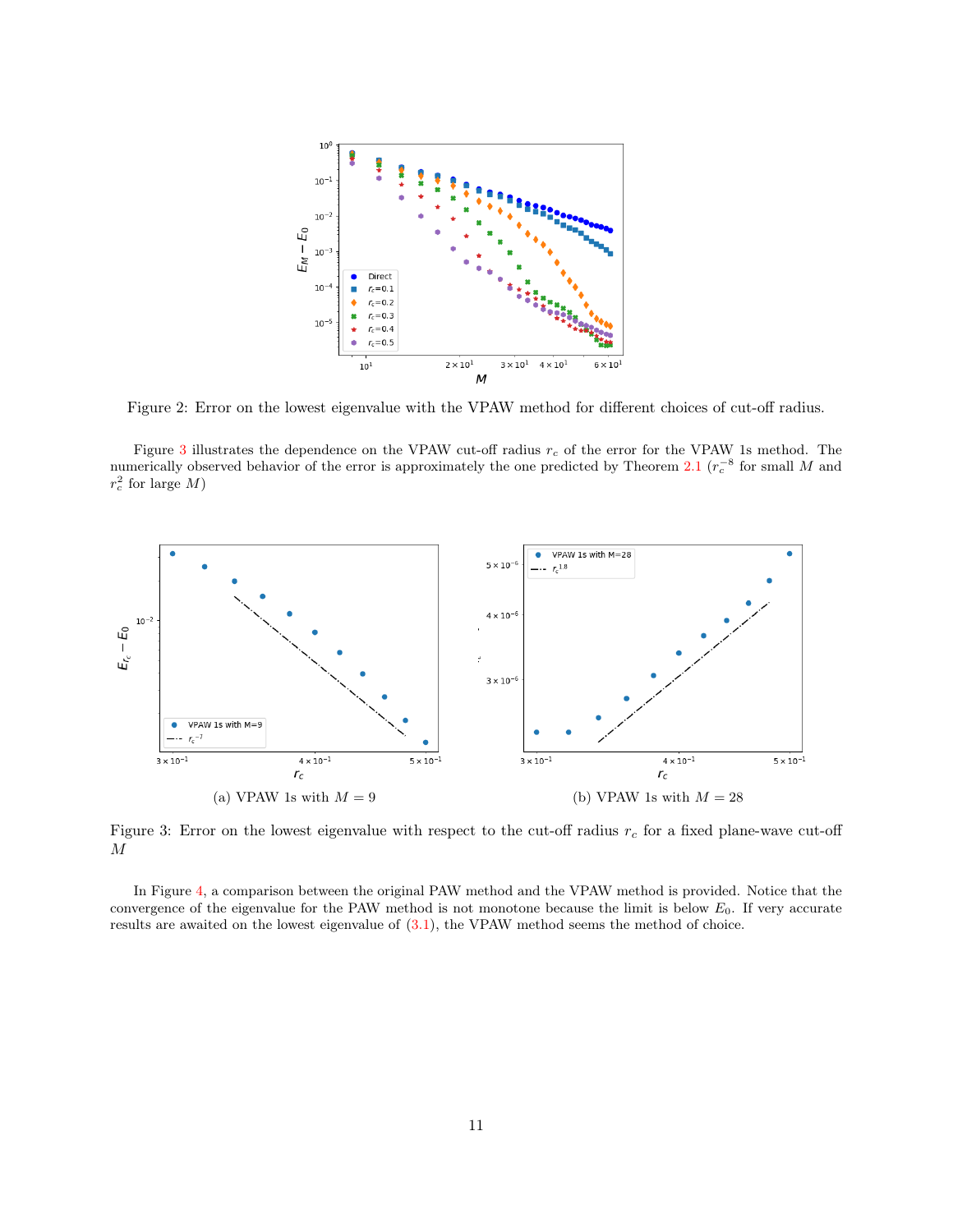<span id="page-11-1"></span>

Figure 4: Error on the lowest eigenvalue with the PAW and VPAW methods.

### 4 Concluding remarks

This paper provides an analysis of the VPAW method for the plane-wave discretization of eigenvalue problems of periodic linear Hamiltonians with Coulomb potentials. It theoretically and numerically shows the efficiency of the method to deal with Coulomb type singularities. Numerical tests to Kohn-Sham Hamiltonians are in preparation to assess the method on models closer to practice. This work also opens the way of an analysis of the PAW method for 3D models. The PAW and VPAW methods are closely related. Since the VPAW method gives the same eigenvalues as the original Hamiltonian, using the connection between the PAW and VPAW methods should give an estimation of the error introduced by the PAW method. This approach has already proven to be successful in the analysis of this error for a one-dimensional model [\[11\]](#page-27-6).

### <span id="page-11-0"></span>5 Proof of Theorem [2.1](#page-7-1)

The general idea of the proof is to isolate the main convergence difficulty which is the cusp of the eigenfunction  $\psi$ located at each nucleus and see how the VPAW method reduces it. Although the VPAW method reduces the cusps of the VPAW eigenfunction  $\psi$ , it introduces a derivative jump on the spheres  $\partial B(\mathbf{R}_I, r_c)$  that blows up as the cut-off radius shrinks. As in [\[3\]](#page-27-4), we split the pseudo wave function  $\tilde{\psi}$  into three parts using the singular expansion [\(1.19\)](#page-6-2). Let  $\omega$  be a smooth nonnegative cut-off function such that  $\omega(r) = g(\frac{r}{r_c})$  where g satisfies

- g is equal to 1 in  $B(0, 1/4)$ ,
- $supp(g) \subset B(0, 1/2)$ .

Therefore,  $\omega$  satisfies  $\text{supp}(\omega) \subset B(0, r_c/2)$ ,  $\text{supp}(1-\omega)^c \subset B(0, r_c/4)$  and  $\|\omega^{(k)}\|_{L^{\infty}(0, r_c)} \leq \frac{C}{r_c^k}$ . Let  $\eta \in \mathcal{K}^{\infty, \frac{5}{2} + N - \varepsilon}(\Gamma)$ be the remainder of the singular expansion [\(1.19\)](#page-6-2) applied to  $\psi$ :

$$
\eta(\mathbf{r}) = \psi(\mathbf{r}) - \sum_{I=1}^{N_{\text{at}}} \omega(|\mathbf{r} - \mathbf{R}_I|) \sum_{j=0}^{N} c_j^I(\widehat{\mathbf{r} - \mathbf{R}_I}) |\mathbf{r} - \mathbf{R}_I|^j,
$$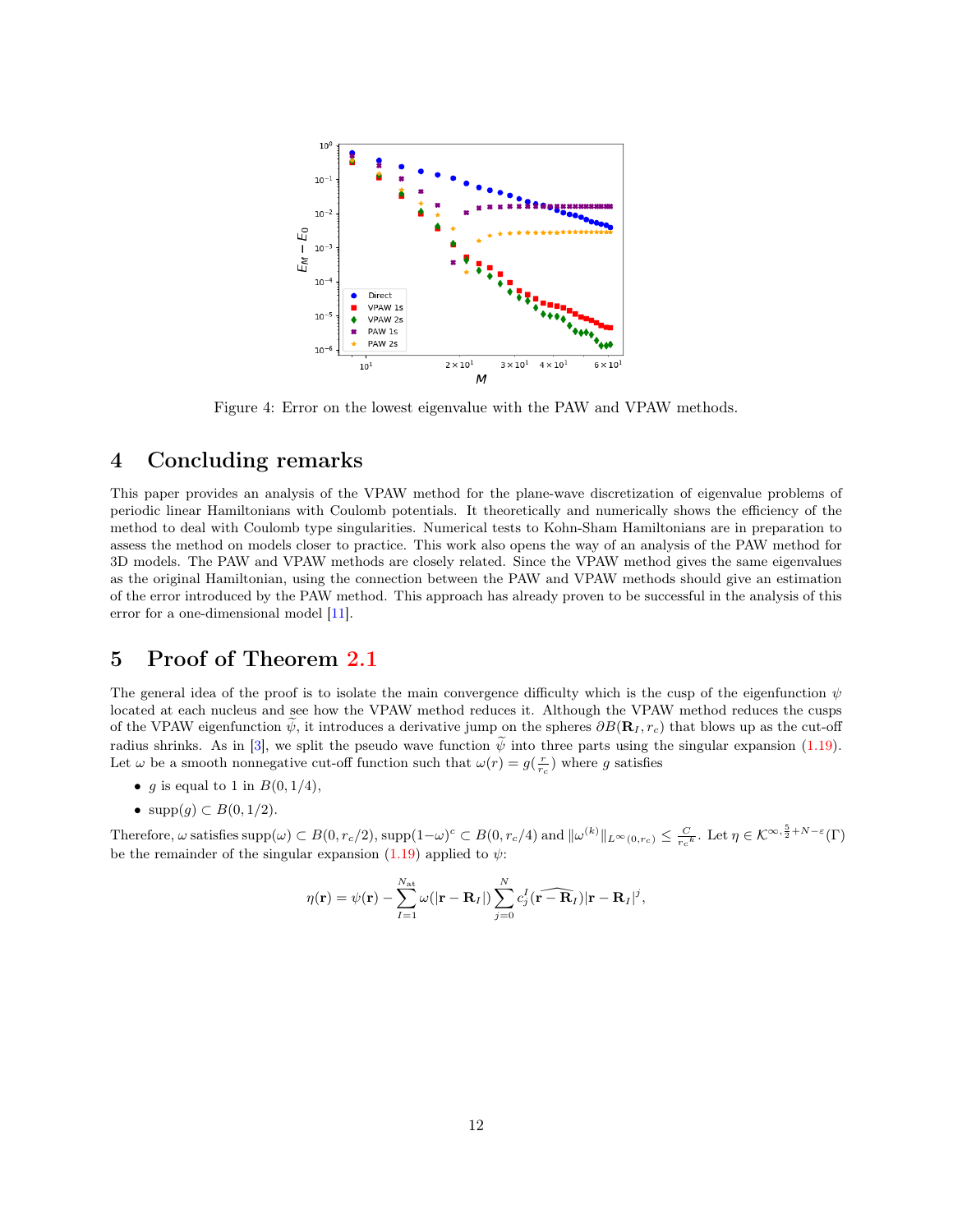where by Theorem [1.6](#page-6-0)  $c_j^I = \sum_{|m| \leq \ell \leq j} \psi_{j\ell m}^I Y_{\ell m}$ . By Equation [\(1.16\)](#page-4-4), we have:

<span id="page-12-3"></span>
$$
\tilde{\psi}(\mathbf{r}) = \psi(\mathbf{r}) - \sum_{I=1}^{N_{\text{at}}} \sum_{k=1}^{N_{\text{paw}}} \langle \tilde{p}_k^I, \tilde{\psi} \rangle (\phi_k^I(\mathbf{r} - \mathbf{R}_I) - \tilde{\phi}_k^I(\mathbf{r} - \mathbf{R}_I)),
$$
\n
$$
= \sum_{I=1}^{N_{\text{at}}} \omega(|\mathbf{r} - \mathbf{R}_I|) \sum_{j=0}^{N} c_j^I(\mathbf{r} - \mathbf{R}_I)|\mathbf{r} - \mathbf{R}_I|^j + \eta(\mathbf{r}) - \sum_{I=1}^{N_{\text{at}}} \sum_{k=1}^{N_{\text{paw}}} \langle \tilde{p}_k^I, \tilde{\psi} \rangle (\phi_k^I(\mathbf{r} - \mathbf{R}_I) - \tilde{\phi}_k^I(\mathbf{r} - \mathbf{R}_I)),
$$
\n
$$
= \sum_{I=1}^{N_{\text{at}}} \omega(|\mathbf{r} - \mathbf{R}_I|) \left( \sum_{j=0}^{N} c_j^I(\mathbf{r} - \mathbf{R}_I)|\mathbf{r} - \mathbf{R}_I|^j - \sum_{k=1}^{N_{\text{paw}}} \langle \tilde{p}_k^I, \tilde{\psi} \rangle (\phi_k^I(\mathbf{r} - \mathbf{R}_I) - \tilde{\phi}_k^I(\mathbf{r} - \mathbf{R}_I)) \right)
$$
\n
$$
+ \sum_{I=1}^{N_{\text{at}}} (1 - \omega(|\mathbf{r} - \mathbf{R}_I|) \sum_{k=1}^{N_{\text{paw}}} \langle \tilde{p}_k^I, \tilde{\psi} \rangle (\phi_k^I(\mathbf{r} - \mathbf{R}_I) - \tilde{\phi}_k^I(\mathbf{r} - \mathbf{R}_I)) + \eta(\mathbf{r}). \tag{5.1}
$$

The first part corresponds to the cusp of the pseudo wave function in a neighborhood of a nucleus. The second part is the d-th derivative jump caused by the lack of regularity at the sphere. The last part is the remainder appearing in the singular expansion of the original wave function  $\psi$ . In this section, we analyze the decay of the Fourier coefficients of the three parts separately.

We study the plane-wave convergence of the error on the eigenvalue for the VPAW method where  $\ell_{\rm max} = 0$ . In this setting, for our purpose, a singular expansion for  $N = 1$  is sufficient. Since only PAW functions for the angular momentum  $\ell = 0$ ,  $m = 0$  are considered, the 00 index in the PAW functions is dropped.

<span id="page-12-0"></span>**Proposition 5.1.** Let  $(c_j^I)_{0 \le j \le 1}$  be the functions of the singular expansion [\(1.19\)](#page-6-2) of  $\psi$  . Let  $n \ge 1$  be the number of PAW functions associated to the angular momentum  $\ell = 0, m = 0$ . Then there exists a positive constant C independent of  $r_c$  and K such that for all  $I = 1, \ldots, N_{at}$ , for all  $\varepsilon > 0$  and for K sufficiently large,

$$
\forall 0 < r_c < r_{\min}, \ \left| \int_{\Gamma} \omega(r) \left( \sum_{j=0}^{1} c_j^I(\hat{\mathbf{r}}) r^j - \sum_{k=1}^n \langle \tilde{p}_k^I, \tilde{\psi} \rangle (\phi_k^I(\mathbf{r}) - \tilde{\phi}_k^I(\mathbf{r})) \right) e^{-i\mathbf{K} \cdot \mathbf{r}} \, d\mathbf{r} \right| \leq \frac{Cr_c^{\min(2n,5)-\varepsilon}}{K^4}.
$$
\n(5.2)

This proposition states that the cusp of the VPAW eigenfunction  $\tilde{\psi}$  is reduced by a factor of order  $r_c^{\min(2n,5)-\varepsilon}$ . The proof can be found in Section [5.1.](#page-12-2)

<span id="page-12-1"></span>**Proposition 5.2.** Let  $n \geq 1$  be the number of PAW functions associated to the angular momentum  $\ell = 0, m = 0$ . There exists a positive constant C independent of  $r_c$  such that for all  $I = 1, \ldots, N_{at}$  and for K sufficiently large we have

$$
\forall 0 < r_c < r_{\min}, \ \left| \int_{\Gamma} (1 - \omega(r)) \sum_{k=1}^n \langle \widetilde{p}_k^I, \widetilde{\psi} \rangle (\phi_k^I(\mathbf{r}) - \widetilde{\phi}_k^I(\mathbf{r})) e^{-i\mathbf{K} \cdot \mathbf{r}} \, \mathrm{d}\mathbf{r} \right| \le \frac{C}{r_c^{d-1} K^{d+2}}.
$$

By reducing the cusp at a nucleus, the VPAW method introduces a derivative jump but for a higher order derivative. The proof can be found in Section [5.2.](#page-18-0)

<span id="page-12-4"></span>**Proposition 5.3.** Let  $\eta$  be the remainder of the expansion [\(5.1\)](#page-12-3) for  $N = 1$ . Let  $\eta_M$  be the truncation to the wavenumber M of the plane-wave expansion of  $\eta$ . Then for all  $\varepsilon > 0$ , we have

$$
\|\eta_M - \eta\|_{H^1_{\text{per}}} \le \frac{1}{M^{5/2-\varepsilon}} \|\eta\|_{H^{7/2-\varepsilon}_{\text{per}}}.
$$
\n(5.4)

This is a direct consequence of the regularity of the remainder of the expansion [\(1.19\)](#page-6-2) given by Theorem [1.5](#page-6-3) (see Remark [1.4\)](#page-6-5).

#### <span id="page-12-2"></span>5.1 Proof of Proposition [5.1](#page-12-0)

Without loss of generality, we assume that there is a nucleus located at  $\mathbf{R}_I = 0$ . Since the estimate in Proposition [5.1](#page-12-0) and [5.2](#page-12-1) do not depend on the atomic site, we will drop the upper index I.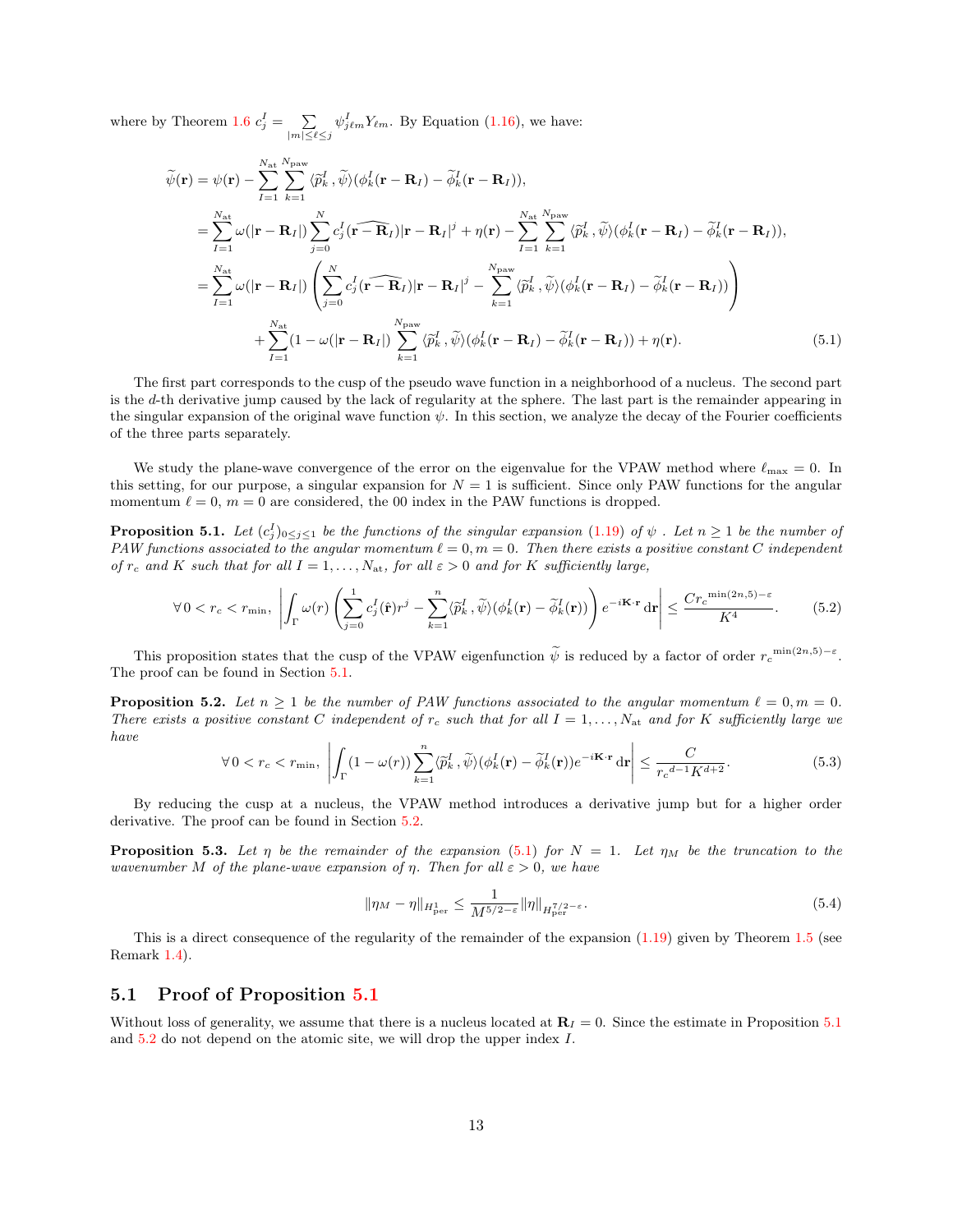The following notation is introduced

$$
p(r) := (p_1(r), \dots, p_n(r))^T \in \mathbb{R}^n,
$$
  
\n
$$
\widetilde{p}(\mathbf{r}) := (\widetilde{p}_1(\mathbf{r}), \dots, \widetilde{p}_n(\mathbf{r}))^T \in \mathbb{R}^n,
$$
  
\n
$$
\langle \widetilde{p}, f \rangle := (\langle \widetilde{p}_1, f \rangle, \dots, \langle \widetilde{p}_n, f \rangle)^T \in \mathbb{R}^n, \forall f \in L^2_{\text{per}}(\Gamma),
$$
  
\n
$$
\Phi(\mathbf{r}) := (\phi_1(\mathbf{r}), \dots, \phi_n(\mathbf{r}))^T \in \mathbb{R}^n,
$$
  
\n
$$
\widetilde{\Phi}(\mathbf{r}) := (\widetilde{\phi}_1(\mathbf{r}), \dots, \widetilde{\phi}_n(\mathbf{r}))^T \in \mathbb{R}^n,
$$
  
\n
$$
\mathcal{R}(r) := (R_1(r), \dots, R_n(r))^T \in \mathbb{R}^n,
$$
  
\n
$$
\widetilde{\mathcal{R}}(r) := (\widetilde{R}_1(r), \dots, \widetilde{R}_n(r))^T \in \mathbb{R}^n.
$$

For a function  $f \in L^2([-\frac{1}{2}, \frac{1}{2}]^3)$ , we denote by  $f_{\ell m}$  the averaged function

<span id="page-13-3"></span>
$$
f_{\ell m}(r) = \int_{S(0,1)} f(\mathbf{r}) Y_{\ell m}(\hat{\mathbf{r}}) d\hat{\mathbf{r}}.
$$
 (5.5)

We recall the following identity that will be extensively used in the rest of the paper:

<span id="page-13-1"></span>
$$
e^{-i\mathbf{K}\cdot\mathbf{r}} = 4\pi \sum_{|m| \leq \ell} i^{\ell} Y_{\ell m}(-\hat{\mathbf{K}}) Y_{\ell m}(\hat{\mathbf{r}}) j_{\ell}(Kr), \qquad (5.6)
$$

where  $j_\ell$  is the spherical Bessel function of the first kind.

To prove Proposition [5.1,](#page-12-0) we start with a lemma that caracterizes the main difficulties in the plane-wave convergence of the molecular wave function.

<span id="page-13-0"></span>**Lemma 5.4.** Let  $\ell$  and j be integers such that  $\ell \leq j$ . Let  $K > 0$ . Then if  $j + \ell$  is even, asymptotically as  $K \to \infty$ , we have for any positive integer  $n \geq j+3$ ,

$$
\int_0^{\frac{r_c}{2}} \omega(r) r^{j+2} j_\ell(Kr) \, dr = \frac{\beta_{j,\ell}}{K^{j+3}} + o\left(\frac{1}{K^n}\right),\tag{5.7}
$$

where

$$
\beta_{j,\ell} = (-1)^{(j+\ell)/2} (j-\ell+1)! \prod_{k=0}^{\ell} (j-\ell+1+2k),
$$

and if  $j + \ell$  is odd, for any positive integer  $n \geq j + 3$ ,

$$
\int_0^{\frac{r_c}{2}} \omega(r) r^{j+2} j_\ell(Kr) dr = o\left(\frac{1}{K^n}\right).
$$
\n(5.8)

*Proof.* We prove the lemma by induction on  $\ell$ . Let  $a_{j+2,\ell}$  be defined by

$$
a_{j+2,\ell} = \int_0^{\frac{r_c}{2}} \omega(r) r^{j+2} j_\ell(Kr) \, dr.
$$
 (5.9)

**Initialization** For  $\ell = 0$ , we have

$$
j_0(x) = \frac{\sin(x)}{x},
$$

hence for any  $j \in \mathbb{N}$ ,

<span id="page-13-2"></span>
$$
a_{j+2,0} = \frac{1}{K} \text{Im} \left( \int_0^{\frac{r_c}{2}} \omega(r) r^{j+1} e^{iKr} \, dr \right).
$$
 (5.10)

By integration by parts, we have

$$
\int_0^{\frac{r_c}{2}} \omega(r) r^{j+1} e^{iKr} dr = \frac{1}{iK} \underbrace{\left[ -\omega(r) r^{j+1} e^{iKr} \right]_0^{\frac{r_c}{2}}}_{=0} - \frac{1}{iK} \int_0^{\frac{r_c}{2}} (\omega(r) r^{j+1})' e^{iKr} dr
$$
\n
$$
= -\frac{1}{iK} \int_0^{\frac{r_c}{2}} \omega'(r) r^{j+1} e^{iKr} dr - \frac{j+1}{iK} \int_0^{\frac{r_c}{2}} \omega(r) r^j e^{iKr} dr.
$$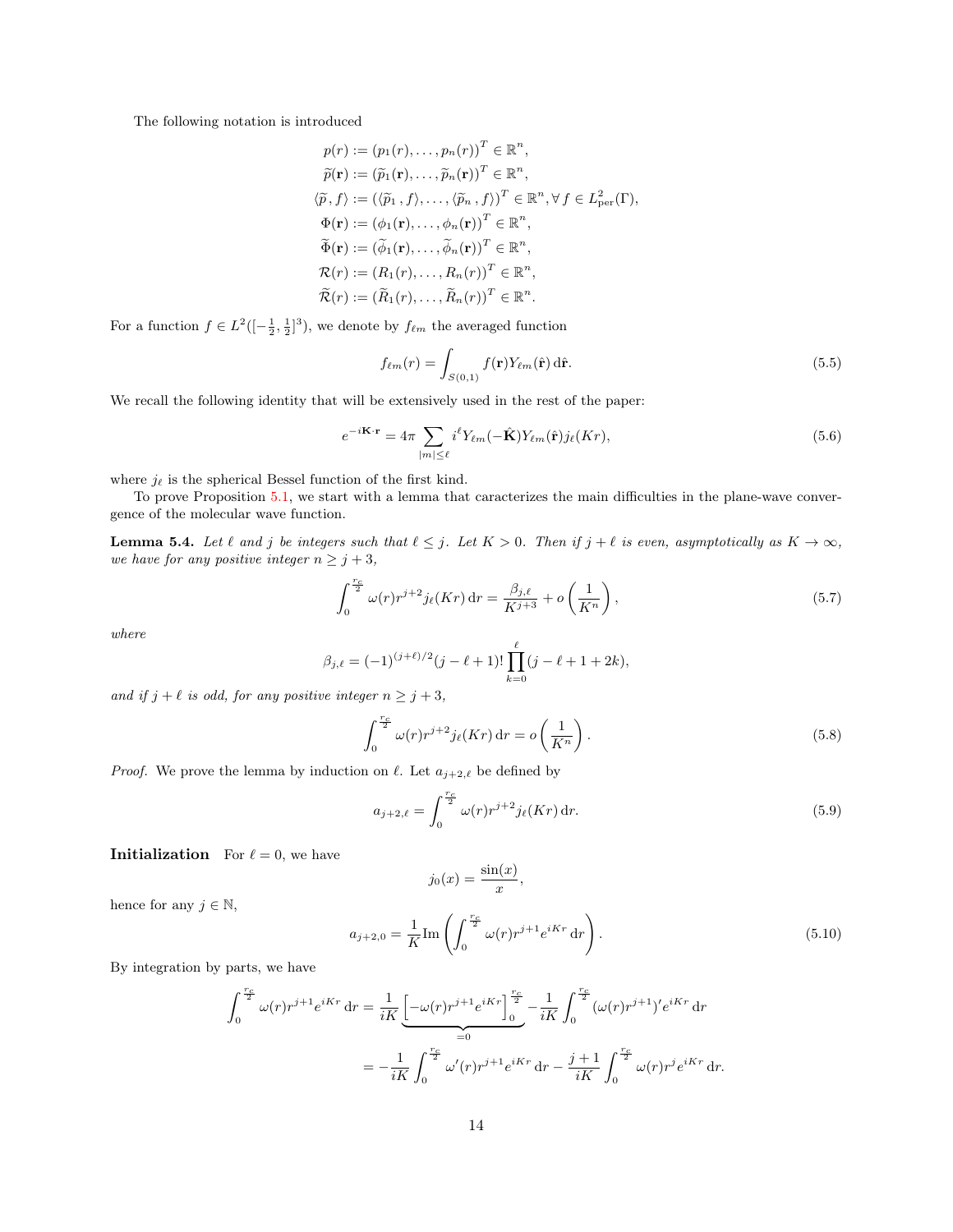The function  $r \mapsto r^{j+1} \omega'(r)$  belongs to  $C_c^{\infty}(0, \frac{r_c}{2})$  hence we have for any  $n > j + 2$ 

$$
\int_0^{\frac{r_c}{2}} \omega(r) r^{j+1} e^{iKr} \, dr = -\frac{(j+1)}{iK} \int_0^{\frac{r_c}{2}} \omega(r) r^j e^{iKr} \, dr + o\left(\frac{1}{K^n}\right) \tag{5.11}
$$

By integrating by parts j times and noticing that the functions  $r \mapsto r^k \omega'(r)$ ,  $k \in \mathbb{N}$  are in  $C_c^{\infty}(0, \frac{r_c}{2})$ , we obtain

$$
\int_0^{\frac{r_c}{2}} \omega(r) r^{j+1} e^{iKr} \, \mathrm{d}r = (-1)^{j+1} \frac{(j+1)!}{(iK)^{j+2}} + o\left(\frac{1}{K^n}\right). \tag{5.12}
$$

Hence using [\(5.10\)](#page-13-2), if j is even,  $a_{j+2,0} = o\left(\frac{1}{K^n}\right)$  for all positive integer n, otherwise  $a_{j+2,0} = (-1)^{j/2} \frac{(j+1)!}{K^{j+3}}$ .

Iteration Using the recurrence relation

$$
j_{\ell+1}(x) = -j'_{\ell}(x) + \frac{\ell j_{\ell}(x)}{x},\tag{5.13}
$$

we have the following recurrence relation on  $(a_{j,\ell})$ :

$$
a_{j+2,\ell+1} = \int_0^{\frac{r_c}{2}} \omega(r) r^{j+2} j_{\ell+1}(Kr) \, \mathrm{d}r \tag{5.14}
$$

$$
=\int_0^{\frac{r_c}{2}} \omega(r)r^{j+2}\left(-j_\ell'(Kr) + \frac{\ell j_\ell(Kr)}{Kr}\right) \mathrm{d}r\tag{5.15}
$$

$$
= \frac{\ell}{K} \int_0^{\frac{r_c}{2}} \omega(r) r^{j+1} j_\ell(Kr) dr - \int_0^{\frac{r_c}{2}} \omega(r) r^{j+2} j'_\ell(Kr) dr.
$$
 (5.16)

By integration by parts, using that  $r \mapsto r^{j+2}\omega'(r) \in C_c^{\infty}(0, \frac{r_c}{2})$ , we have

$$
\int_0^{\frac{r_c}{2}} \omega(r) r^{j+2} j_{\ell}'(Kr) dr = -\frac{j+2}{K} \int_0^{\frac{r_c}{2}} \omega(r) r^{j+1} j_{\ell}(Kr) dr + o\left(\frac{1}{K^n}\right).
$$

Thus, we have by iteration,

$$
a_{j+2,\ell+1} = \frac{j+\ell+2}{K} \int_0^{\frac{r_c}{2}} \omega(r) r^{j+1} j_{\ell}(Kr) dr + o\left(\frac{1}{K^n}\right)
$$
  
= 
$$
\frac{j+\ell+2}{K} a_{j+1,\ell} + o\left(\frac{1}{K^n}\right)
$$
  
= 
$$
\frac{\prod_{k=0}^{\ell+1} (j-\ell+2k)}{K^{\ell+1}} a_{j-\ell+1,0} + o\left(\frac{1}{K^n}\right).
$$

Hence if  $j + \ell + 1$  is odd,  $a_{j+2,\ell+1} = o\left(\frac{1}{K^n}\right)$  for all positive integer n, else if  $j + \ell + 1$  is even, for any  $n \geq j+3$ ,

$$
a_{j+2,\ell+1} = (-1)^{(j-\ell+1)/2} (j-\ell)! \frac{\prod_{k=0}^{\ell+1} (j-\ell+2k)}{K^{j+3}} + o\left(\frac{1}{K^n}\right).
$$

<span id="page-14-0"></span>**Lemma 5.5.** Let  $N \in \mathbb{N}^*$ . Let  $c_j$  be the functions of the singular expansion [\(1.19\)](#page-6-2) at 0 of  $\psi$ . Let  $\psi_{j\ell m}$  be the coefficients such that

$$
c_j(\hat{\mathbf{r}}) = \sum_{\ell=0}^j \sum_{|m| \leq \ell} \psi_{j\ell m} Y_{\ell m}(\hat{\mathbf{r}}).
$$

Then, we have asymptotically as K goes to  $\infty$  and for any positive integer n,

$$
\int_{\left[-\frac{1}{2},\frac{1}{2}\right]^{3}} \omega(r) \sum_{j=0}^{N} c_{j}(\hat{\mathbf{r}}) r^{j} e^{-i\mathbf{K}\cdot\mathbf{r}} \, \mathrm{d}\mathbf{r} = 4\pi \sum_{j=0}^{N} \sum_{\substack{\ell=0 \ j+\ell \ \text{odd}}} \sum_{|m| \leq \ell} i^{\ell} Y_{\ell m}(-\hat{\mathbf{K}}) \frac{\beta_{j,\ell} \psi_{j\ell m}}{K^{j+3}} + o\left(\frac{1}{K^{n}}\right). \tag{5.17}
$$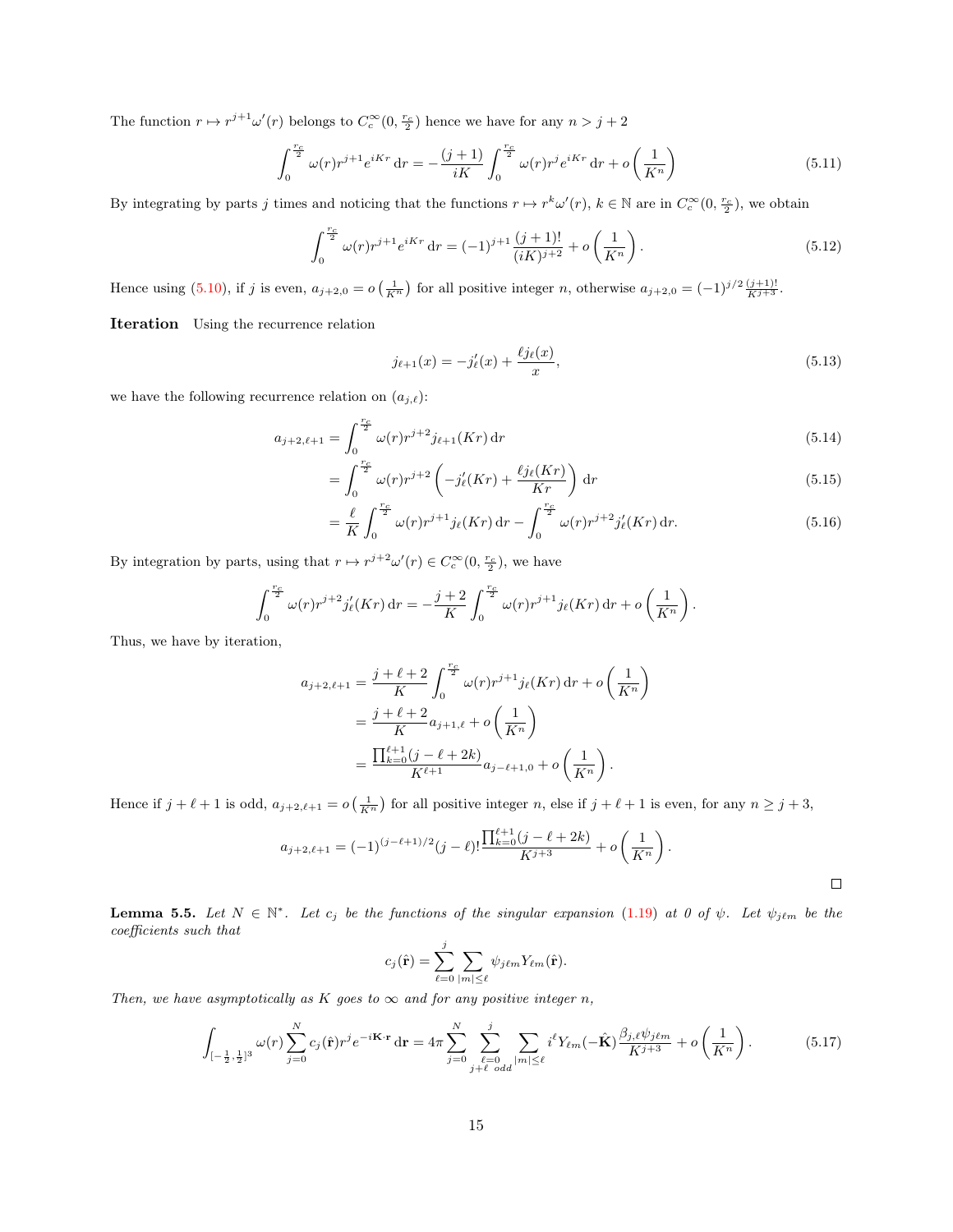*Proof.* We have since  $\text{supp}(\omega) \subset (0, \frac{r_c}{2})$ 

$$
\int_{\left[-\frac{1}{2},\frac{1}{2}\right]^3} \omega(r) \sum_{j=0}^N c_j(\hat{\mathbf{r}}) r^j e^{-i\mathbf{K}\cdot\mathbf{r}} \, \mathrm{d}\mathbf{r} = \int_0^{\frac{r_c}{2}} r^2 \omega(r) \sum_{j=0}^N r^j \sum_{\ell=0}^j \sum_{|m| \leq \ell} \psi_{j\ell m} \int_{S(0,1)} Y_{\ell m}(\hat{\mathbf{r}}) e^{-i\mathbf{K}\cdot\mathbf{r}} \, \mathrm{d}\hat{\mathbf{r}} \, \mathrm{d}r. \tag{5.18}
$$

Using the scattering expansion [\(5.6\)](#page-13-1) and applying Lemma [5.4,](#page-13-0) we get

$$
\int_{[-\frac{1}{2},\frac{1}{2}]^3} \omega(r) \sum_{j=0}^N c_j(\hat{\mathbf{r}}) r^j e^{-i\mathbf{K}\cdot\mathbf{r}} \, \mathrm{d}\mathbf{r} = 4\pi \sum_{j=0}^N \sum_{\ell=0}^j \sum_{|m| \leq \ell} i^{\ell} Y_{\ell m}^* (-\hat{\mathbf{K}}) \int_0^{\frac{r_c}{2}} \omega(r) r^{j+2} \psi_{j\ell m} j_{\ell}(Kr) \, \mathrm{d}r \tag{5.19}
$$

$$
=4\pi\sum_{j=0}^{N}\sum_{\substack{\ell=0\\j+\ell \text{ odd}}}^{j} \sum_{|m|\leq \ell} i^{\ell} Y_{\ell m}(-\hat{\mathbf{K}}) \frac{\beta_{j,\ell}\psi_{j\ell m}}{K^{j+3}} + o\left(\frac{1}{K^{n}}\right). \tag{5.20}
$$

 $\Box$ 

According to Lemma [5.5,](#page-14-0) the slowest decaying term is the term associated to  $j = 1$  and  $\ell = 0$ . Proposition [5.1](#page-12-0) is then a direct consequence of Lemmas [5.5](#page-14-0) and [5.6](#page-15-0) stated below.

<span id="page-15-0"></span>**Lemma 5.6.** Let  $\psi$  be an eigenfunction of  $H\psi = E\psi$ , with H defined in [\(1.3\)](#page-2-0). Let n be the number of PAW functions associated to the angular momentum  $\ell = 0, m = 0$ .

Then there exist coefficients  $(\alpha_k)_{1\leq k\leq n}$  and a positive constant C independent of  $r_c$  such that

$$
\|\psi_{00} - \alpha^T \mathcal{R}\|_{L^2(0,r_c)} \leq C r_c^{1/2 - \varepsilon + \min(2n,5)},
$$

where  $\psi_{00}$  denotes the averaged function  $\psi$  according to [\(5.5\)](#page-13-3). Moreover for these coefficients, we have

$$
\psi_{00}(0) - \alpha^T \mathcal{R}(0) = 0.
$$

We first prove that Proposition [5.1](#page-12-0) follows from Lemmas [5.5](#page-14-0) and [5.6.](#page-15-0)

Proof of Proposition [5.1.](#page-12-0) By definition of the PAW atomic functions  $\phi_k = R_k Y_{00}$ , these functions have a cusp at 0 and satisfy  $R'_k(0) = -ZR_k(0)$ . By Theorem [1.5,](#page-6-3) we have  $\psi_{100} = -Z\psi(0)$ . Using that the PAW pseudo wave functions are smooth in a neighbourdhood of 0 and Lemma [5.5](#page-14-0) for  $N = 1$ , we obtain

$$
\left| \int_{\Gamma} \omega(r) \left( \sum_{j=0}^{1} c_j^I(\hat{\mathbf{r}}) r^j - \sum_{k=1}^{n} \langle \widetilde{p}_k^I , \widetilde{\psi} \rangle (\phi_k^I(\mathbf{r}) - \widetilde{\phi}_k^I(\mathbf{r})) \right) e^{-i\mathbf{K} \cdot \mathbf{r}} \, d\mathbf{r} \right| \leq \frac{C}{K^4} |\psi(0) - \langle \widetilde{p}, \widetilde{\psi} \rangle^T \mathcal{R}(0)|,
$$

where  $C > 0$  is a constant independent of  $r_c$  and K. We will now show that  $|\psi(0) - \langle \tilde{p}, \tilde{\psi} \rangle^T \mathcal{R}(0)| \leq C r_c^{\min(2n,5)-\varepsilon}$ , for some constant  $C > 0$  independent of  $r_c$ . By duality of  $\widetilde{\phi}_j$  and  $\widetilde{p}_k$ , for any  $\alpha \in \mathbb{R}^n$  we have

<span id="page-15-1"></span>
$$
\psi(0) - \langle \widetilde{p}, \widetilde{\psi} \rangle^T \mathcal{R}(0) = \psi_{00}(0) - \alpha^T \mathcal{R}(0) - \langle \widetilde{p}, \widetilde{\psi} - \alpha^T \widetilde{\Phi} \rangle^T \mathcal{R}(0). \tag{5.21}
$$

First we rewrite  $\langle \tilde{p}, \tilde{\psi} - \alpha^T \tilde{\Phi} \rangle$  in a more convenient way. In a neighbordhood of 0, we have

$$
\psi - \langle \widetilde{p}, \widetilde{\psi} \rangle^T \Phi = \widetilde{\psi} - \langle \widetilde{p}, \widetilde{\psi} \rangle^T \widetilde{\Phi}.
$$

By multiplying by  $\widetilde{p}_k$ ,  $k = 1, ..., n$  and integrating over the ball  $B(0, r_c)$ , we obtain

$$
\langle \widetilde{p}_k, \psi \rangle - \langle \widetilde{p}, \widetilde{\psi} \rangle^T \langle \widetilde{p}_k, \Phi \rangle = 0,
$$

so

$$
\langle \widetilde{p}, \widetilde{\psi} \rangle = A^{-1} \langle \widetilde{p}, \psi \rangle,
$$

where  $A = (\langle \widetilde{p}_j, \phi_k \rangle)_{1 \leq j,k \leq n} = (\langle p_j, R_k \rangle_{[0, r_c]})_{1 \leq j,k \leq n}$  which is invertible by Assumption [1.](#page-4-1) By definition of the PAW functions, the 3D-integrals can be reduced to integrals on an interval

$$
\langle \widetilde{p}, \widetilde{\psi} \rangle = A^{-1} \langle p, \psi_{00} \rangle_{[0, r_c]},
$$

where

$$
\langle f, g \rangle_{[0, r_c]} = \int_0^{r_c} f(r)g(r)r^2 dr.
$$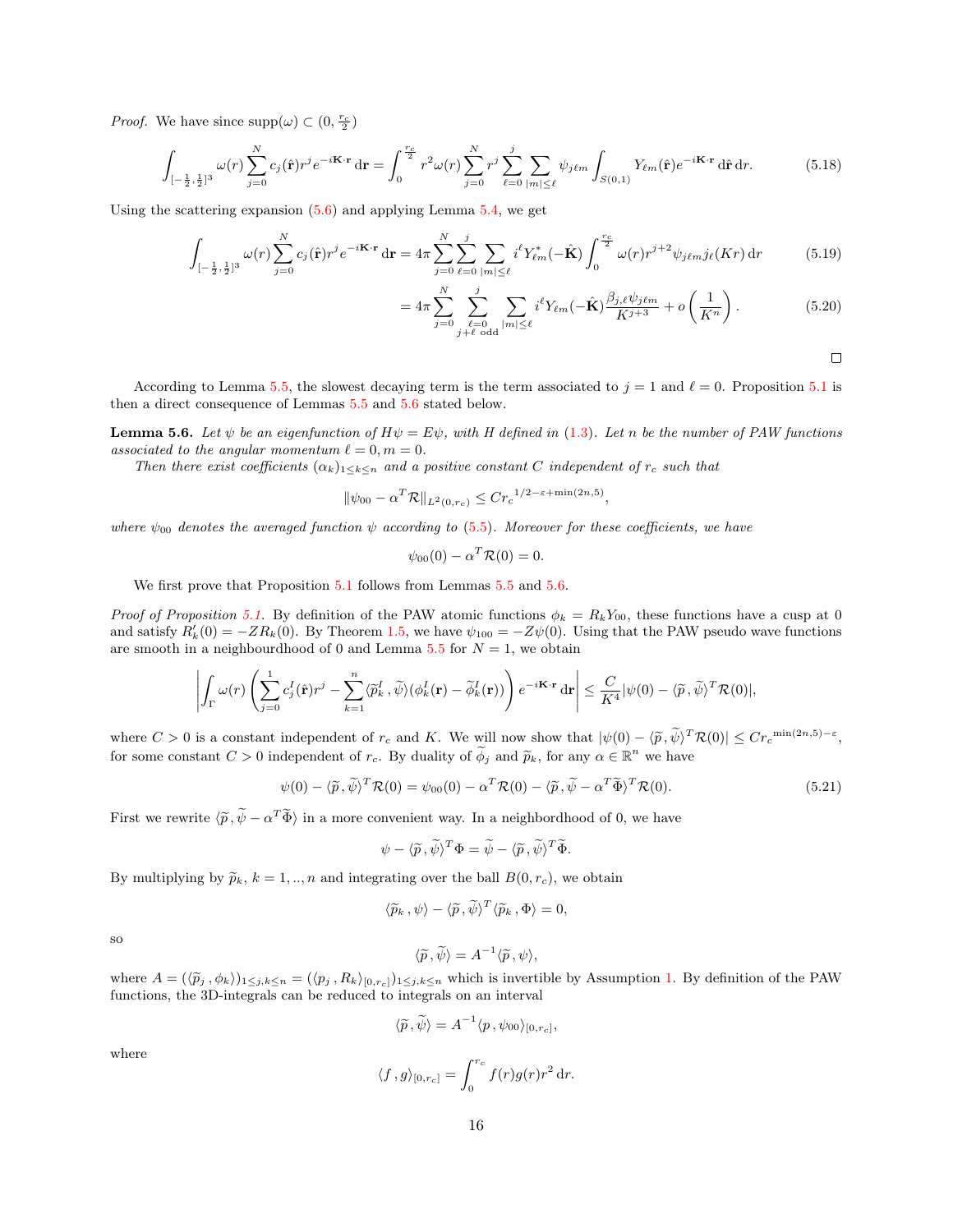By duality of the PAW functions,  $\langle \tilde{p}_j, \tilde{\phi}_k \rangle = \delta_{jk}$ , we have  $\langle \tilde{p}, \alpha^T \tilde{\Phi} \rangle = A^{-1} \langle p, \alpha^T \mathcal{R} \rangle_{[0, r_c]}$ . Hence,

$$
\langle \widetilde{p}, \widetilde{\psi} - \alpha^T \widetilde{\Phi} \rangle = A^{-1} \langle p, \psi_{00} - \alpha^T \mathcal{R} \rangle_{[0, r_c]}.
$$

By Lemma [A.7,](#page-23-0) there exists a constant C independent of  $r_c$  such that for any  $r_c > 0$ ,

$$
\left| \langle p, \psi_{00} - \alpha^T \mathcal{R} \rangle_{[0, r_c]}^T A^{-T} \mathcal{R}'(0) \right| \leq \frac{C}{r_c^{3/2}} \|\psi_{00} - \alpha^T \mathcal{R} \|_{L^2(B(0, r_c))} \leq \frac{C}{r_c^{1/2}} \|\psi_{00} - \alpha^T \mathcal{R} \|_{L^2(0, r_c)}.
$$
 (5.22)

From Lemma [5.6,](#page-15-0) we know that there exists  $\alpha \in \mathbb{R}^n$  such that

$$
\|\psi_{00} - \alpha^T \mathcal{R}\|_{L^2(0,r_c)} \leq C r_c^{\frac{1}{2} - \varepsilon + \min(2n,5)}
$$
 and  $\alpha^T \mathcal{R}(0) = \psi(0)$ .

Inserting this equation into  $(5.21)$  finishes the proof.

To show Proposition [5.1,](#page-12-0) it suffices to prove Lemma [5.6.](#page-15-0) In order to show this lemma, we start with a few intermediary results and introduce some notation. Let  $\psi_k \in \mathbb{R}$  and  $\zeta_k \in \mathbb{R}^n$  be, respectively, the coefficients of the singular expansion of  $\psi_{00}$  and  $\mathcal{R}$ :

$$
\psi_{00}(r) = \sum_{j=0}^{N} \psi_j r^j + \eta_{N+1}(r), \quad \eta_{N+1} \in \mathcal{K}^{\infty, \frac{5}{2} + N - \varepsilon}(\Gamma)
$$
\n(5.23)

$$
\mathcal{R}(r) = \sum_{j=0}^{N} \zeta_j r^j + \xi_{N+1}(r), \quad \xi_{N+1} \in \mathcal{K}^{\infty, \frac{5}{2} + N - \varepsilon}(\Gamma). \tag{5.24}
$$

The potential  $V^I$  defined in Equation [\(1.20\)](#page-6-6) is smooth, hence we can find  $(v_{2k})_{0\leq k\leq N} \in \mathbb{R}^N$  such that

$$
V_{00}^I(r) = \sum_{k=0}^N v_{2k} r^{2k} + \mathcal{O}(r^{2N+2}).
$$
\n(5.25)

The atomic potential  $W_{at}$  in Equation [1.6](#page-2-1) is also smooth so there is  $(w_{2k})_{0\leq k\leq N} \in \mathbb{R}^N$  such that

<span id="page-16-1"></span>
$$
(W_{\rm at})_{00}(r) = \sum_{k=0}^{N} w_{2k} r^{2k} + \mathcal{O}(r^{2N+2}).
$$
\n(5.26)

Finally, we denote  $\mathcal E$  the diagonal matrix with entries  $(\epsilon_1, \ldots, \epsilon_n)$ .

<span id="page-16-2"></span>**Lemma 5.7.** Let  $\mathcal{R} = (R_1, \ldots, R_n)^T$  where  $R_k$  is defined in [\(1.7\)](#page-3-0). There exists  $(\mu_j^{(k)})_{0 \leq j \leq k \leq n-1}$  and  $(\nu_j^{(k)})_{0 \leq j \leq k \leq n-1}$  such that

$$
\zeta_{2k} = \sum_{j=0}^{k} \mu_j^{(k)} \mathcal{E}^j \zeta_0 \tag{5.27}
$$

$$
\zeta_{2k+1} = \sum_{j=0}^{k} \nu_j^{(k)} \mathcal{E}^j \zeta_0,\tag{5.28}
$$

with  $\mu_k^{(k)} \neq 0$  for any  $0 \leq k \leq n-1$ .

Moreover, the vectors 
$$
(\zeta_k)_{1 \leq k \leq 5}
$$
 satisfies

$$
\zeta_1 = -Z\zeta_0
$$
  
\n
$$
\zeta_2 = -\frac{1}{3}\mathcal{E}\zeta_0 + \frac{1}{3}(Z^2 + w_0)\zeta_0
$$
  
\n
$$
\zeta_3 = \frac{2}{9}Z\mathcal{E}\zeta_0 - \left(\frac{Z^3}{18} + \frac{2}{9}Zw_0\right)\zeta_0
$$
  
\n
$$
\zeta_4 = \frac{1}{30}\mathcal{E}^2\zeta_0 - \left(\frac{Z^2}{18} + \frac{w_0}{15}\right)\mathcal{E}\zeta_0 + \left(\frac{Z^4}{180} + \frac{Z^2w_0}{18} + \frac{w_0^2}{30} + \frac{w_2}{10}\right)\zeta_0
$$
  
\n
$$
\zeta_5 = -\frac{23}{1350}Z\mathcal{E}^2\zeta_0 + \left(\frac{Z^3}{135} + \frac{23}{675}w_0Z\right)\mathcal{E}\zeta_0 - \left(\frac{Z^5}{2700} + \frac{Z^3w_0}{135} + \frac{23}{1350}Zw_0^2 + \frac{11}{150}Zw_2\right)\zeta_0.
$$

<span id="page-16-0"></span> $\Box$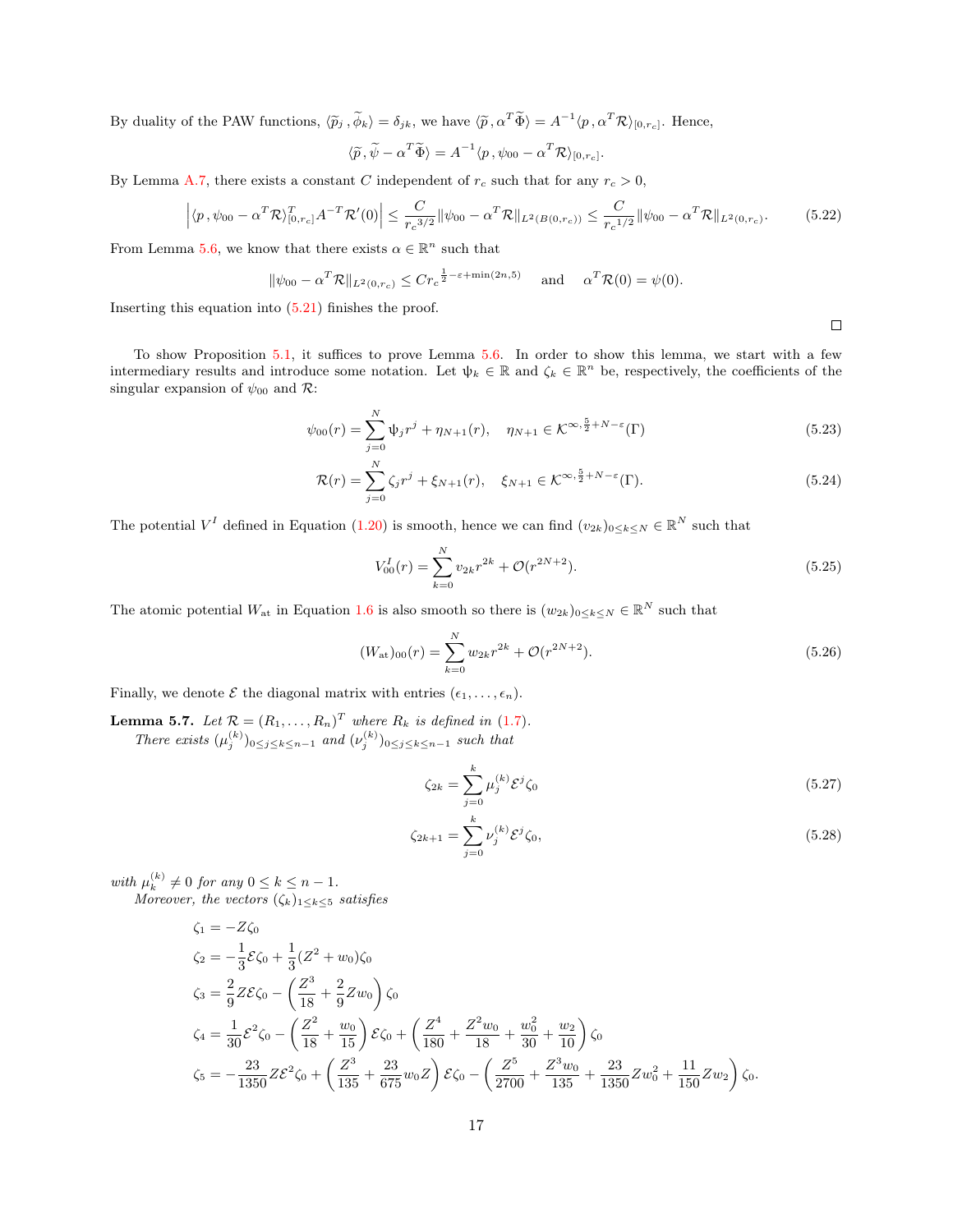We give an explicit formula of  $\zeta_k$  for  $k \leq 5$  because we will show that we cannot systematically improve the bound in Lemma [5.6](#page-15-0) for  $n \geq 2$ .

*Proof.* This lemma is proved by iteration using Equation [\(1.22\)](#page-6-7) applied to each  $R_k$ ,  $k = 1, \ldots, n$ 

$$
\forall N \ge 1, \ \frac{(N+1)(N+2)}{2}\zeta_{N+1} = -Z\zeta_N + (w*\zeta)_{N-1} - \mathcal{E}\zeta_{N-1}.
$$

Here  $(w_{2k})_{k>0}$  and  $(\zeta_{2k})_{k>0}$  are defined respectively by [\(5.24\)](#page-16-0) and [\(5.26\)](#page-16-1). Since  $W_{\text{at}}$  is smooth, we have

$$
(w*\zeta)_{2k} = \sum_{j=0}^{k} w_{2k-2j}\zeta_{2j}, \quad (w*\zeta)_{2k+1} = \sum_{j=0}^{k} w_{2k-2j}\zeta_{2j+1}.
$$

By iteration, one notices that  $\mu_k^{(k)} \neq 0$  for all  $k \in \mathbb{N}$ .

Proof of Lemma [5.6.](#page-15-0) To minimize  $\|\psi_{00} - \alpha^T \mathcal{R}\|_{L^2(0,r_c)}$  with respect to  $\alpha$  for  $r_c$  small, we need to determine how many successive terms in the singular expansion of  $\psi_{00}$  can be canceled with n functions  $R_k, k = 1, \ldots, n$ , *i.e.* we need to determine for which  $N_{\text{max}} \leq 2n$  we have

<span id="page-17-0"></span>
$$
\forall 0 \le k \le N_{\text{max}}, \ \alpha^T \zeta_k = \psi_k. \tag{5.29}
$$

Expressing  $\zeta_k$  (resp.  $\psi_k$ ) as a linear combination of  $(\zeta_0, \ldots, \mathcal{E}^{\lceil \frac{N_{\text{max}}}{2} \rceil - 1} \zeta_0)$  (resp.  $(\psi_0, \ldots, E^{\lceil \frac{N_{\text{max}}}{2} \rceil - 1} \psi_0)$ ) using Lemma  $5.7$ , the linear system  $(5.29)$  can be reformulated as

<span id="page-17-1"></span>
$$
\begin{pmatrix} M_1 \\ M_2 \end{pmatrix} \begin{pmatrix} \zeta_0^T \\ \zeta_0^T \mathcal{E} \\ \vdots \\ \zeta_0^T \mathcal{E}^{\lceil N_{\text{max}}/2 \rceil - 1} \end{pmatrix} \alpha = \begin{pmatrix} N_1 \\ N_2 \end{pmatrix} \begin{pmatrix} \psi_0 \\ E \psi_0 \\ \vdots \\ E^{\lceil N_{\text{max}}/2 \rceil - 1} \psi_0 \end{pmatrix},
$$
\n(5.30)

where  $M_1 = (\mu_j^{(k)})_{0 \le j,k \le \lceil N_{\text{max}}/2 \rceil-1}$ , and  $M_2 = (\nu_j^{(k)})_{0 \le j,k \le \lceil N_{\text{max}}/2 \rceil-1}$ , with  $\mu_j^{(k)}$  and  $\nu_j^{(k)}$  given by Lemma [5.7.](#page-16-2)  $N_1$ and  $N_2$  the same matrices as  $M_1$  and  $M_2$  but where the coefficients  $\mu_j^{(k)}$  and  $\nu_j^{(k)}$  are generated using  $(v_{2k})$  instead of  $(w_{2k}).$ 

We will show that if  $n \leq 2$ , then  $N_{\text{max}} = 2n$ , otherwise,  $N_{\text{max}} = 5$ . Equation [\(5.30\)](#page-17-1) is equivalent to

$$
\begin{cases} M_1(\zeta_0^T \mathcal{E}^k)_{0 \le k \le \lceil N_{\max}/2 \rceil - 1} \alpha = N_1(E^k \psi_0)_{0 \le k \le \lceil N_{\max}/2 \rceil - 1} \\ M_2(\zeta_0^T \mathcal{E}^k)_{0 \le k \le \lceil N_{\max}/2 \rceil - 1} \alpha = N_2(E^k \psi_0)_{0 \le k \le \lceil N_{\max}/2 \rceil - 1}, \end{cases}
$$

hence Equation [\(5.30\)](#page-17-1) has a solution if and only if

$$
M_2M_1^{-1}N_1(E^k\psi_0)_{0\leq k\leq \lceil N_{\max}/2\rceil-1}=N_2(E^k\psi_0)_{0\leq k\leq \lceil N_{\max}/2\rceil-1}.
$$

Since this holds for any value E, a necessary and sufficient condition to solve  $(5.30)$  is  $M_2M_1^{-1}N_1 = N_2$ .

For  $n = 1$ ,  $M_1 = N_1 = (1)$  and  $M_2 = N_2 = (-Z)$  hence [\(5.30\)](#page-17-1) is solvable when  $N_{\text{max}} = 2$ . The remainder  $\psi_{00} - \alpha \mathcal{R}$  belongs to  $\mathcal{K}^{\infty, \frac{7}{2} - \varepsilon}(\Gamma)$ , hence by Lemma [A.1,](#page-21-0) there exists a constant C independent of  $r_c$  such that

$$
\|\psi_{00} - \alpha \mathcal{R}\|_{L^2(0, r_c)} \leq C r_c^{5/2 - \varepsilon}.
$$

For  $n = 2$ , we can check using Lemma [5.7](#page-16-2) that

$$
M_2 M_1^{-1} = \begin{pmatrix} -Z & 0\\ \frac{Z^3}{6} & -\frac{2Z}{3} \end{pmatrix}.
$$

Thus  $M_2M_1^{-1}N_1 = N_2$  and [\(5.30\)](#page-17-1) has a solution  $(\alpha_1, \alpha_2)$  such that  $\psi_{00}(r) - \alpha^T \mathcal{R}(r)$  belongs to  $\mathcal{K}^{\infty, \frac{11}{2} - \varepsilon}(\Gamma)$ , hence by Lemma [A.1,](#page-21-0)  $\|\psi_{00}(r) - \alpha^T \mathcal{R}(r)\|_{L^2(0,r_c)} \leq C r_c^{9/2-\varepsilon}$ .

For  $n \geq 3$ , the dependence on the atomic potential  $W_{at}$  does not vanish in  $M_2M_1^{-1}$ . For example, the  $(3, 1)$ coordinate of the matrix  $M_2M_1^{-1}$  has a term equal to  $\frac{391}{6075}Z^3w_0$  which is unlikely to be compensated in general. For  $n \geq 3$ , we thus have:

$$
\psi_{00}(r)-\alpha^T\mathcal{R}(r)=\mathcal{O}(r^5),
$$

hence  $\|\psi_{00}(r) - \alpha^T \mathcal{R}(r)\|_{L^2(0,r_c)} \leq C r_c^{11/2}$  for a constant C independent of  $r_c$ .

 $\Box$ 

 $\Box$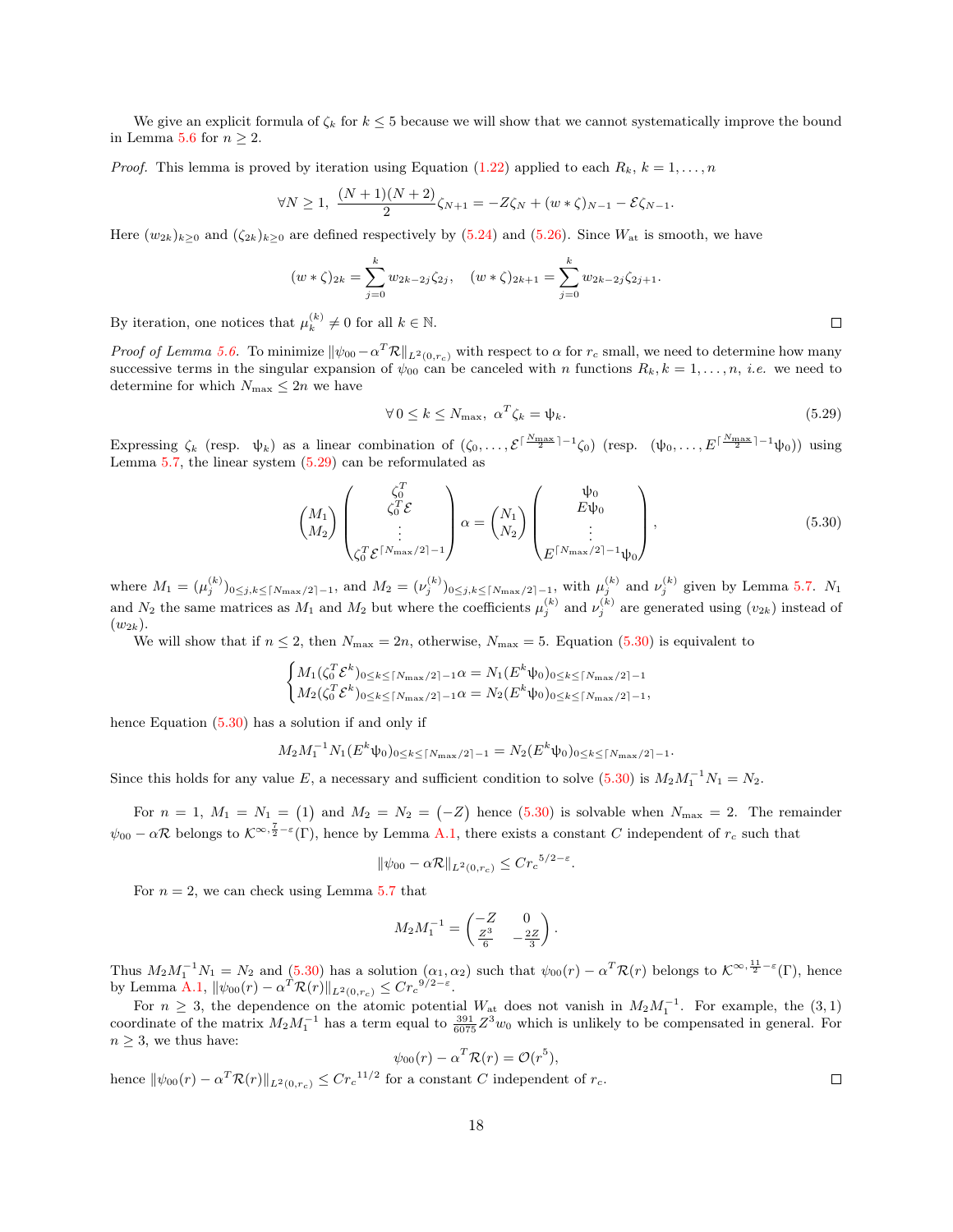### <span id="page-18-0"></span>5.2 Proof of Proposition [5.2](#page-12-1)

The derivative jump of the *d*-th derivative jump at  $r = r_c$  of  $\langle \tilde{p}, \tilde{\psi} \rangle^T \tilde{\mathcal{R}}^{(d)}$  needs to be estimated.

<span id="page-18-2"></span>**Lemma 5.8.** There exists a positive constant C independent of  $r_c$  such that

$$
\forall 0 < r_c < r_{\min}, \ \left| \langle \widetilde{p}, \widetilde{\psi} \rangle^T [\widetilde{\mathcal{R}}^{(d)}]_{r_c} \right| \leq \frac{C}{r_c^{d-1}},
$$

where  $[\widetilde{\mathcal{R}}^{(d)}]_{r_c} = \lim_{h \to 0, h > 0} \widetilde{\mathcal{R}}^{(d)}(r_c + h) - \widetilde{\mathcal{R}}^{(d)}(r_c - h)$ . For any  $k \in \mathbb{N}$ , we have

$$
\left\| \langle \widetilde{p}, \widetilde{\psi} \rangle^T \left( \mathcal{R}^{(k)} - \widetilde{\mathcal{R}}^{(k)} \right) \right\|_{L^{\infty}(0, r_c)} \leq \frac{C}{r_c^k}.
$$

The proof of this lemma is given in the appendix.

*Proof of Proposition [5.2.](#page-12-1)* Using the relation  $(5.6)$ , we have

$$
\int_{\left[-\frac{1}{2},\frac{1}{2}\right]^3} (1 - \omega(r)) \langle \widetilde{p}, \widetilde{\psi} \rangle^T (\Phi - \widetilde{\Phi}) e^{-i\mathbf{K} \cdot \mathbf{r}} \, \mathrm{d}\mathbf{r} = 4\pi \int_0^{r_c} (1 - \omega(r)) \langle \widetilde{p}, \widetilde{\psi} \rangle^T (\mathcal{R}(r) - \widetilde{\mathcal{R}}(r)) j_0(Kr) r^2 \, \mathrm{d}r. \tag{5.31}
$$

Since  $\omega$  is equal to 1 in a neighbourhood of 0, we can restrict the integral in the equation above to the interval  $(r_c - \eta, r_c)$  for some  $\eta > 0$ . Recall that

$$
j_0(x) = \frac{\sin(x)}{x},
$$

thus

<span id="page-18-1"></span>
$$
\int_{\left[-\frac{1}{2},\frac{1}{2}\right]^3} (1 - \omega(r)) \langle \tilde{p}, \tilde{\psi} \rangle^T (\Phi - \tilde{\Phi}) e^{-i\mathbf{K} \cdot \mathbf{r}} \, \mathrm{d}\mathbf{r} = \frac{4\pi}{K} \langle \tilde{p}, \tilde{\psi} \rangle^T \int_{r_c - \eta}^{r_c} (1 - \omega(r)) (\mathcal{R}(r) - \tilde{\mathcal{R}}(r)) \sin(Kr) r \, \mathrm{d}r. \tag{5.32}
$$

We denote by f the function  $r \mapsto r(1 - \omega(r))(\mathcal{R}(r) - \tilde{\mathcal{R}}(r))$  and use

$$
\int_{r_c - \eta}^{r_c} f(r) \sin(Kr) dr = \text{Im} \left( \int_{r_c - \eta}^{r_c} f(r) e^{iKr} dr \right).
$$

By definition of the cut-off function, for any  $k \in \mathbb{N}$ , we have

$$
f^{(k)}(r_c - \eta) = 0,\t\t(5.33)
$$

and for  $k \in \mathbb{N}^*$ ,  $(1 - \omega)^{(k)}(r_c) = 0$ . Thus by integration by parts,

$$
\int_{r_c - \eta}^{r_c} f(r)e^{iKr} dr = \left[ f(r) \frac{e^{iKr}}{iK} \right]_{r_c - \eta}^{r_c} - \frac{1}{iK} \int_{r_c - \eta}^{r_c} f'(r)e^{iKr} dr = \frac{i}{K} \int_{r_c - \eta}^{r_c} f'(r)e^{iKr} dr.
$$

As  $\mathcal{R} - \widetilde{\mathcal{R}}$  is  $C^{d-1}$  but not  $C^d$  at  $r_c$ , by integrating by parts d times, we have:

$$
\int_{r_c - \eta}^{r_c} f(r)e^{iKr} \, dr = \frac{i^{d+1}r_c}{K^{d+1}} [\widetilde{\mathcal{R}}^{(d)}]_{r_c} e^{iKr_c} - \frac{i^{d+1}}{K^{d+1}} \int_{r_c - \eta}^{r_c} f^{(d+1)}(r)e^{iKr} \, dr. \tag{5.34}
$$

Thus inserting the last equation in [\(5.32\)](#page-18-1), we obtain

$$
\begin{split} \int_{[-\frac{1}{2},\frac{1}{2}]^3} (1-\omega(r)) \langle \widetilde{p},\widetilde{\psi} \rangle^T (\Phi-\widetilde{\Phi}) e^{-i\mathbf{K}\cdot\mathbf{r}} \, \mathrm{d}\mathbf{r} &= \mathrm{Im}(i^{d+1}e^{iKr_c}) \frac{4\pi r_c}{K^{d+2}} \langle \widetilde{p},\widetilde{\psi} \rangle^T [\widetilde{\mathcal{R}}^{(d)}]_{r_c} \\ &\qquad \qquad - \mathrm{Im}\left(\frac{4\pi i^{d+1}}{K^{d+2}} \int_{r_c-\eta}^{r_c} \langle \widetilde{p},f \rangle^T f^{(d+1)}(r) e^{iKr} \, \mathrm{d}r\right). \end{split}
$$

According to Lemma [5.8,](#page-18-2)

$$
\left| \langle \widetilde{p}, \widetilde{\psi} \rangle^T [\widetilde{\mathcal{R}}^{(d)}]_{r_c} \right| \leq \frac{C}{r_c^{d-1}}.
$$

Furthermore, we have

$$
\langle \widetilde{p}, \widetilde{\psi} \rangle^T f^{(d+1)}(r) = r \left( (1 - \omega) \langle \widetilde{p}, \widetilde{\psi} \rangle (\mathcal{R} - \widetilde{\mathcal{R}}) \right)^{(d+1)} + \left( (1 - \omega) \langle \widetilde{p}, \widetilde{\psi} \rangle (\mathcal{R} - \widetilde{\mathcal{R}}) \right)^{(d)}.
$$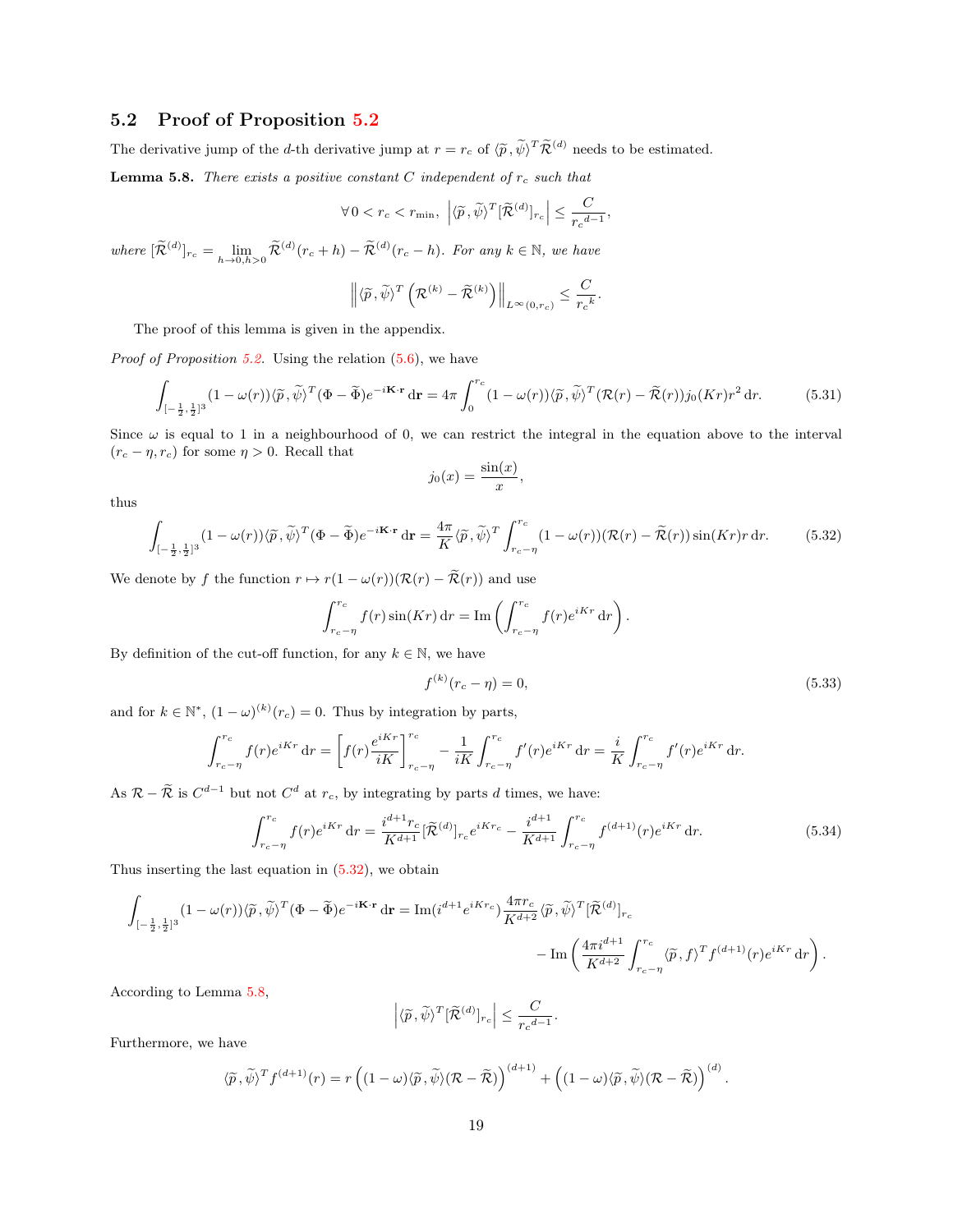By assumption on  $\omega$ , we know that  $\|\omega^{(k)}\|_{L^{\infty}(0,r_c)} \leq C r_c^{-k}$ , hence

$$
\left\| \langle \widetilde{p}, \widetilde{\psi} \rangle^T f^{(d+1)} \right\|_{L^{\infty}(0, r_c)} \leq r_c \sum_{k=0}^{d+1} {d+1 \choose k} \left\| (1-\omega)^{(k)} (\mathcal{R} - \widetilde{\mathcal{R}})^{(d+1-k)} \right\|_{L^{\infty}(0, r_c)}
$$

$$
+ \sum_{k=0}^{d} {d \choose k} \left\| (1-\omega)^{(k)} (\mathcal{R} - \widetilde{\mathcal{R}})^{(d-k)} \right\|_{L^{\infty}(0, r_c)}
$$

$$
\leq \frac{C}{r_c^d},
$$

where we used Lemma [5.8.](#page-18-2) Thus, we obtain

$$
\left| \int_{r_c - \eta}^{r_c} \langle \widetilde{p}, f \rangle^T f^{(d+1)}(r) e^{iKr} \, dr \right| \le r_c \left\| \langle \widetilde{p}, \widetilde{\psi} \rangle^T f^{(d+1)} \right\|_{L^{\infty}(0, r_c)} \le \frac{C}{r_c d - 1},
$$

which finishes the proof of this proposition.

#### 5.3 Convergence theorem

To prove the estimate on the eigenvalues, we will use the following classical result ([\[33\]](#page-28-15), p. 68).

<span id="page-19-0"></span>**Proposition 5.9.** Let H be a self-adjoint coercive  $H^1$ -bounded operator,  $E_1 \leq \cdots \leq E_n$  be the lowest eigenvalues of H and  $\psi_1,\ldots,\psi_n$  be  $L^2$ -normalized associated eigenfunctions. Let  $E_1^{(M)} \leq \cdots \leq E_n^{(M)}$  be the lowest eigenvalues of the Rayleigh quotient of H restricted to the subspace  $V_M$  of dimension M.

Let  $w_k \in V_M$  for  $1 \leq k \leq n$  be such that

$$
\sum_{k=1}^{n} \|w_k - \psi_k\|_{H^1}^2 < 1
$$

Then there exists a positive constant C which depends on the  $H^1$  norm of H and the coercivity constant such that for all  $1 \leq k \leq n$ 

$$
\left| E_k^{(M)} - E_k \right| \le C \sum_{k=1}^n \| w_k - \psi_k \|_{H^1}^2
$$

We would like to apply this result to  $\psi_K = (\text{Id} + T)\psi_K$  where  $\psi_K$  is the truncation of the plane-wave expansion of f to the wave number K. In order to do this, we need to show that the  $H_{\text{per}}^1$ -norm of  $(\text{Id} + T)\tilde{\psi}$  is bounded by a the  $H_{\text{per}}^1$ -norm of  $\widetilde{\psi}$  independently of the cut-off radius  $r_c$ .

**Lemma 5.10.** There exists a positive constant C independent of  $r_c$  such that for any function  $f \in H^1_{per}([-\frac{1}{2},\frac{1}{2}]^3)$ 

$$
\|(\mathrm{Id} + T)f\|_{H^1_{\mathrm{per}}} \le C \|f\|_{H^1_{\mathrm{per}}}.
$$

*Proof.* By definition, we have  $(\text{Id} + T)f = f + \langle \tilde{p}, f \rangle^T (\Phi - \tilde{\Phi})$ . By Lemma [A.6,](#page-23-1) we have

$$
\langle \widetilde{p},f \rangle^{T} (\mathcal{R}(r) - \widetilde{\mathcal{R}}(r)) = C_{r_c}^{T} (C_{r_c} G(P) C_{r_c}^{T})^{-1} C_{r_c} \int_0^1 \chi(t) P(t) f_{00}(r_c t) t^2 dt \cdot \left( \begin{pmatrix} C_1^{-1} \\ 0 \end{pmatrix} \mathcal{R}(r) - P(\frac{r}{r_c}) \right),
$$

 $\Box$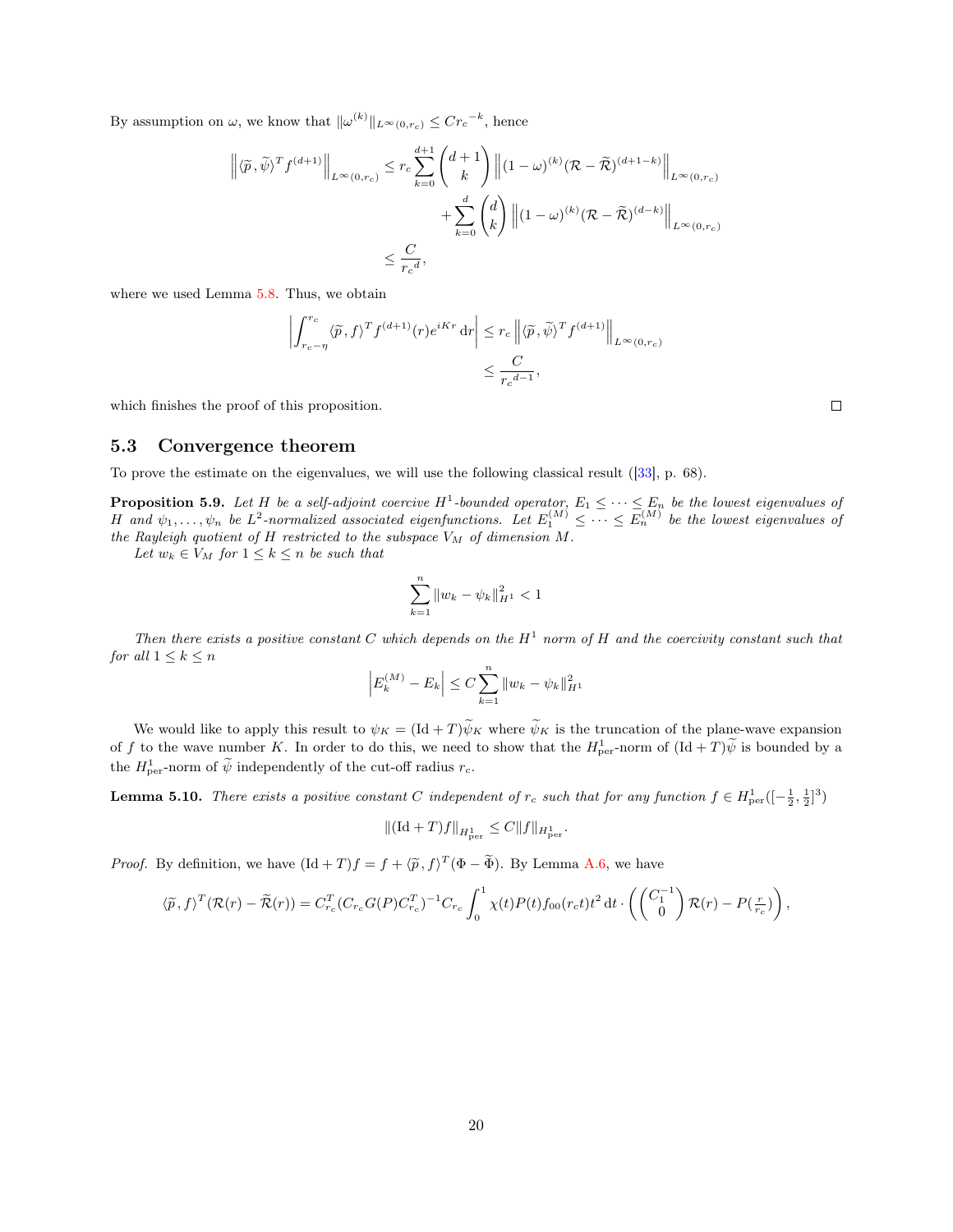with  $\Big\|$  $\begin{pmatrix} C_1^{-1} \\ 0 \end{pmatrix}$  $\left\| \mathcal{R}(r) \right\|_{L^{\infty}(0,r_c)}$ uniformly bounded with respect to  $r_c$ . Thus it suffices to bound  $\int_0^1 t^2 \chi(r_c t) f_{00}(r_c t) P(t) dt$ :

$$
\left| \int_0^1 t^2 \chi(r_c t) f_{00}(r_c t) P(t)^2 dt \right| \leq \left( \int_0^1 t^2 \chi(r_c t)^2 P(t) dt \right)^{1/2} \left( \int_0^1 t^2 f_{00}(r_c t)^2 dt \right)^{1/2}
$$
  

$$
\leq \frac{C}{r_c^{3/2}} \left( \int_0^{r_c} r^2 f_{00}(r)^2 dr \right)^{1/2}
$$
  

$$
\leq \frac{C}{r_c^{3/2}} \left( \int_0^{r_c} r^2 f_{00}(r)^6 dr \right)^{1/6} \left( \int_0^{r_c} r^2 dr \right)^{1/3}
$$
  

$$
\leq \frac{C}{r_c^{1/2}} ||f||_{L^6(B_{r_c})}
$$
  

$$
\leq \frac{C}{r_c^{1/2}} ||f||_{H^1(B_{r_c})}.
$$

We obtain

$$
|\langle p, f_{00}\rangle_{[0,r_c]}^T(\mathcal{R}(r) - \widetilde{\mathcal{R}}(r))| \leq \frac{C}{r_c^{1/2}} \|f\|_{H^1(B_{r_c})}.
$$

 $\text{Since } \left\| \right.$  $\begin{pmatrix} C_1^{-1} \\ 0 \end{pmatrix}$  $\left\Vert \mathcal{R}^{\prime}(r)\right\Vert _{L^{\infty}(0,r_{c})}$  $=\mathcal{O}\left(\frac{1}{r_c}\right)$ , we can prove similarly T  $\overline{a}$  $\mathcal{C}_{0}^{(n)}$ 

$$
\left| \langle p, f_{00} \rangle_{[0, r_c]}^T (\mathcal{R}'(r) - \widetilde{\mathcal{R}}'(r)) \right| \leq \frac{C}{r_c^{3/2}} \| f \|_{H^1(B_{r_c})}
$$

.

Thus we get

$$
\|(\mathrm{Id}+T)f\|_{H^1_\mathrm{per}}\leq C\|f\|_{H^1_\mathrm{per}}.
$$

We have all the elements to prove the main convergence theorem.

*Proof of Theorem [2.1.](#page-7-1)* Using Equation  $(5.1)$ , Propositions [5.1,](#page-12-0) [5.2](#page-12-1) and [5.3,](#page-12-4) we have

$$
\begin{split} \|\widetilde{\psi}_M-\widetilde{\psi}\|_{H^1_{\rm per}} &\leq \left\|\widetilde{\psi}_M-\widetilde{\psi}-\eta_M+\eta\right\|_{H^1_{\rm per}}+\|\eta_M-\eta\|_{H^1_{\rm per}}\\ &\leq \left(\sum_{K\geq M, \mathbf{K}\in (2\pi\mathbb{Z})^3}(1+K^2)\left(\frac{r_c^{\min(n,3)+1-\varepsilon}}{K^4}+\frac{1}{r_c^{d-1}K^{d+2}}\right)^2\right)^{\frac{1}{2}}+o\left(\frac{1}{M^{5/2-\varepsilon}}\right). \end{split}
$$

By Proposition [5.9,](#page-19-0) we obtain

$$
|E_M - E| \le C || (\text{Id} + T)(\tilde{\psi}_M - \tilde{\psi})||^2_{H^1_{\text{per}}}
$$
  
\n
$$
\le C ||\tilde{\psi}_M - \tilde{\psi}||^2_{H^1_{\text{per}}}
$$
  
\n
$$
\le C \left( \left( \sum_{K \ge M, \mathbf{K} \in (2\pi \mathbb{Z})^3} (1 + K^2) \left( \frac{r_c^{\min(2n, 5) - \varepsilon}}{K^4} + \frac{1}{r_c^{d-1} K^{d+2}} \right)^2 \right)^{1/2} + o\left( \frac{1}{M^{5/2 - \varepsilon}} \right) \right)^2
$$
  
\n
$$
\le C \left( \frac{r_c^{2\min(2n, 5) - 2\varepsilon}}{M^3} + \frac{r_c^{\min(2n, 5) - \varepsilon}}{M^{4 - \varepsilon}} + \frac{1}{r_c^{2d - 2} M^{2d - 1}} + o\left( \frac{1}{M^{5 - \varepsilon}} \right) \right).
$$

## 6 Acknowledgements

The author is grateful to Xavier Blanc, Antoine Levitt, Eric Cancès and Marc Torrent for helpful discussion and fruitful comments.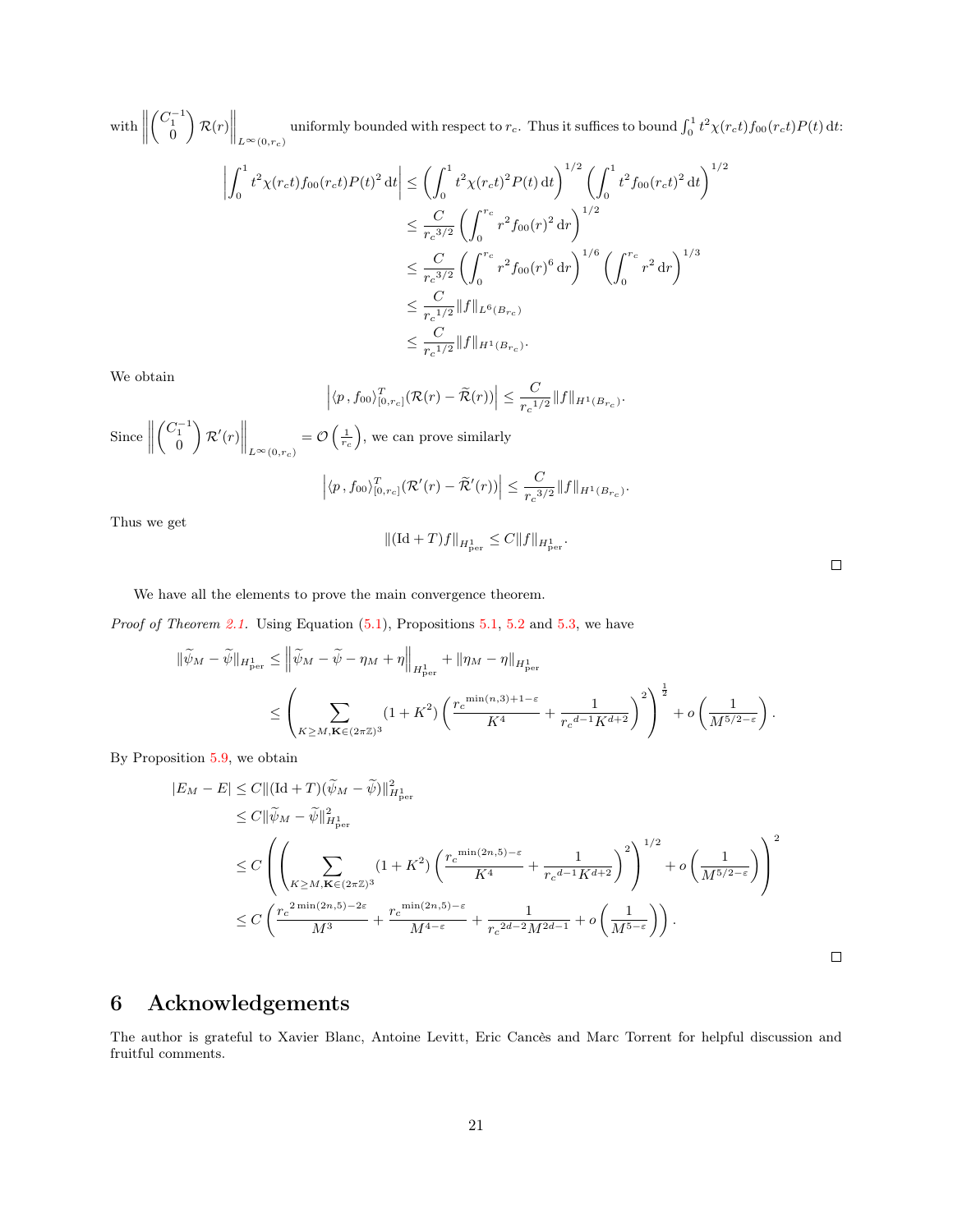### A Appendix

We have gathered in this section proofs of some technical lemmas, most of which are simple transpositions of lemmas that can be found in [\[11,](#page-27-6) [3\]](#page-27-4).

### A.1 Results related to the weighted Sobolev space  $\mathcal{K}^{\infty,a}(\Gamma)$

<span id="page-21-0"></span>**Lemma A.1.** Let  $f \in \mathcal{K}^{\infty,a}(\Gamma)$  and  $0 < R < 1$ . Let  $\ell \in \mathbb{N}$  and  $m \in \mathbb{N}$  such that  $|m| \leq \ell$ . Then there exists a constant C independent of f such that

$$
\int_0^R |f_{\ell m}(r)| r^2 \, dr \leq C R^{a + \frac{3}{2}} \|f\|_{\mathcal{K}^{\infty, a}},
$$

and for  $a \geq 1$ 

$$
\int_0^R |f_{\ell m}(r)|^2 \, dr \leq C R^{2a-2} \|f\|_{K^{\infty, a}}.
$$

*Proof.* Since  $Y_{\ell m} \in L^{\infty}(S(0,1))$ , we have

$$
\int_0^R |f_{\ell m}(r)| r^2 \, dr \le C \int_{B(0,R)} |f(\mathbf{r})| \, d\mathbf{r}
$$
  
\n
$$
\le C \int_{B(0,R)} r^a r^{-a} |f(\mathbf{r})| \, d\mathbf{r}
$$
  
\n
$$
\le C \left( \int_0^R r^{2a+2} \, dr \right)^{1/2} \left( \int_{B(0,R)} r^{-2a} |f(\mathbf{r})|^2 \, d\mathbf{r} \right)^{1/2}
$$
  
\n
$$
\le C R^{a+\frac{3}{2}} \|f\|_{\mathcal{K}^{\infty,a}},
$$

where in the fourth inequality we used the definition of the weighted Sobolev space  $\mathcal{K}^{\infty,a}$ . The second identity is proved the same way.  $\Box$ 

<span id="page-21-1"></span>**Lemma A.2.** Let  $N \in \mathbb{N}^*$  and  $\eta$  a radial function such that  $\eta \in \mathcal{K}^{\infty,5/2+N-\epsilon}(\Gamma)$ ,  $\epsilon > 0$ . Then for R sufficiently small, we have

$$
\|\eta\|_{L^{\infty}(0,R)} \le \|f\|_{\mathcal{K}^{\infty,a}} R^{N+\frac{1}{2}-\varepsilon}
$$

.

*Proof.* By definition of the weighted Sobolev space, we have for  $R$  sufficiently small,

$$
\int_{B(0,R)}|\eta(r)|^2r^{-5-2N+2\varepsilon}\,\mathrm{d}\mathbf{r}<\infty,
$$

hence

$$
\int_0^R |\eta(r)|^2 r^{-3-2N+2\varepsilon} \, \mathrm{d}r < \infty,
$$
\n
$$
\int_0^R |f(x)|^2 \, \mathrm{d}x = 1 - 2N + 2\varepsilon
$$

 $\int_0^1 |\eta'(r)|^2 r^{-1-2N+2\varepsilon} \, dr < \infty.$ 

Similarly we have

Therefore,

$$
\begin{cases} \int_0^R|\eta(r)|^2\,\mathrm{d} r\leq R^{2N+3-2\varepsilon}\int_0^R|\eta(r)|^2r^{-1-2N+2\varepsilon}\,\mathrm{d} r,\\ \int_0^R|\eta'(r)|^2\,\mathrm{d} r\leq R^{2N+1-2\varepsilon}\int_0^R|\eta'(r)|^2r^{-1-2N+2\varepsilon}\,\mathrm{d} r. \end{cases}
$$

By the Sobolev embedding theorem, we have the result.

**Remark A.3.** Lemma [A.2](#page-21-1) implies that the remainder  $\eta_N$  of the singularity expansion [\(1.19\)](#page-6-2) of radial functions are bounded :  $\|\eta_N\|_{L^{\infty}(0,r_c)} \leq Cr_c^{N+1}$ , where the constant is independent of  $r_c$ .

 $\Box$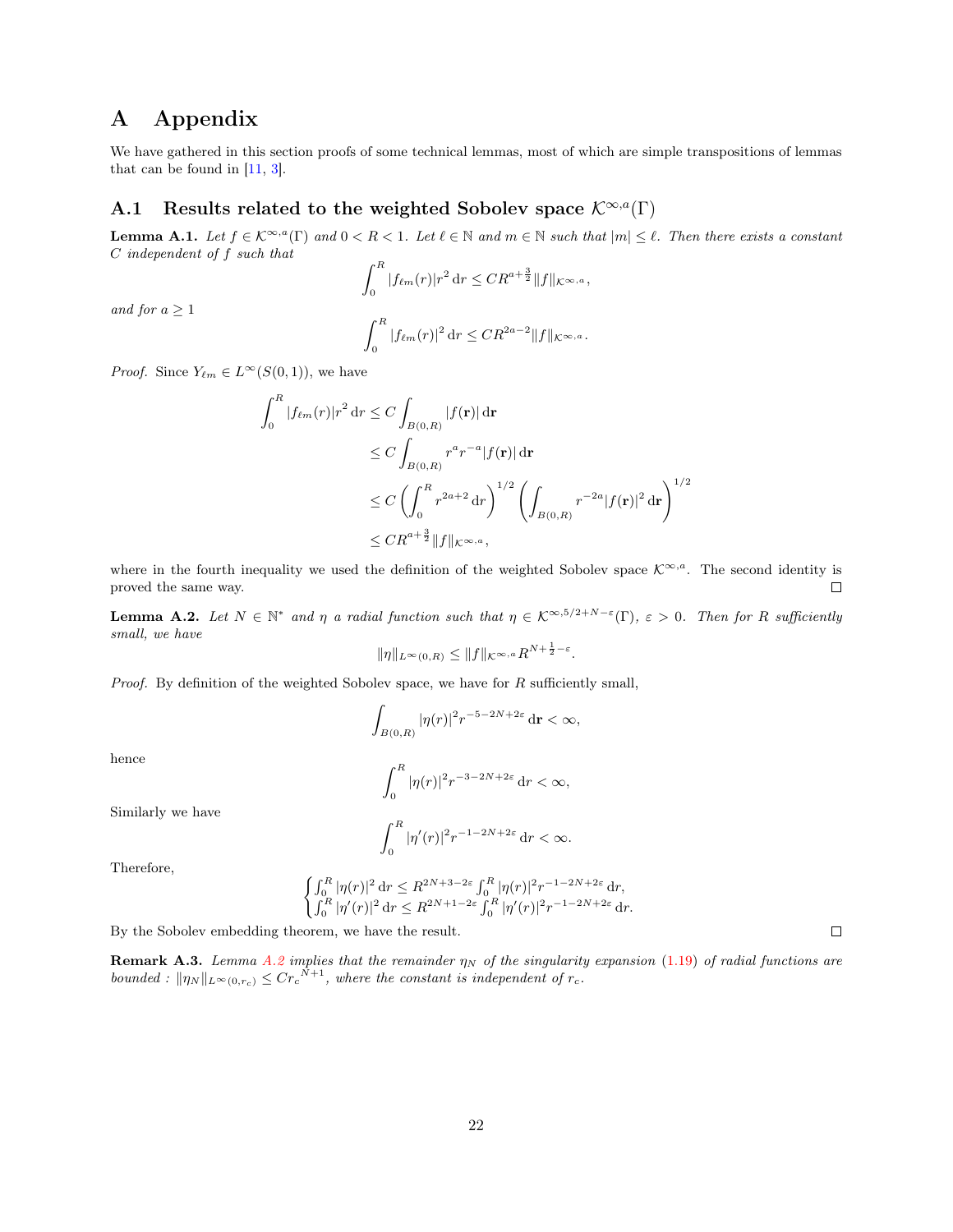### A.2 Validity of the assumptions for the hydrogenoid atom

We show in this subsection that the Assumptions [1](#page-4-1) and [3](#page-4-3) hold in the particular case of the hydrogenoid atom, *i.e.* where in  $(1.6)$   $W_{at} = 0$ . The eigenfunctions of the hydrogenoid atom can be written

$$
\varphi_{n\ell m}(\mathbf{r}) = R_{n\ell}(r) Y_{\ell m}(\hat{\mathbf{r}}), \quad n \ge \ell + 1,
$$

with

$$
R_{n\ell}(r) = \sqrt{\left(\frac{2Z}{n}\right)^3 \frac{(n-\ell-1)!}{2n(n+\ell)!}} e^{-Zr/n} \left(\frac{2Zr}{n}\right)^{\ell} L_{n-\ell-1}^{(2\ell+1)}\left(\frac{2Zr}{n}\right),\tag{A.1}
$$

where  $L_{n-\ell-1}^{(2\ell+1)}$  denotes the generalized Laguerre polynomials. The constant term of  $L_{n-\ell-1}^{(2\ell+1)}$  is equal to  $\binom{n+\ell}{n-\ell-1} > 0$ , hence Assumption [3](#page-4-3) holds for the hydrogenoid atom wave function.

<span id="page-22-0"></span>**Lemma A.4.** Let  $R_{n\ell}(r) = L_{n-1}(\frac{2Z}{n})e^{-\frac{Zr}{n}}$ , where  $\deg(L_{n-1}) = n-1$ . Let  $r > 0$  and  $\mathcal{R}_k = (R_{1\ell}^{(k)}(r), \ldots, R_{n\ell}^{(k)}(r))^T$ for  $0 \leq k \leq n-1$ . Then the matrix  $(\mathcal{R}_0, \ldots, \mathcal{R}_{n-1})$  is invertible.

Proof. We have

$$
R_{n\ell}^{(k)}(r) = \left(\frac{Z}{n}\right)^k e^{-\frac{Zr}{n}} \sum_{j=0}^k 2^j {k \choose j} L_{n-1}^{(j)} \left(\frac{2Zr}{n}\right).
$$

Let 
$$
\mathcal{P} = (L_j^{(k)}(\frac{2Zr}{j+1}))_{0 \le j,k \le n-1}
$$
,  $\mathcal{M} = (2^j {k \choose j})_{0 \le j,k \le n-1}$  and  $\mathcal{Z} = ((\frac{Z}{k+1})^j)_{0 \le j,k \le n-1}$ . One can check that  

$$
(\mathcal{R}_0, \dots, \mathcal{R}_{n-1}) = \mathcal{Z} \text{ diag}(e^{-Zr}, \dots, e^{-\frac{Zr}{n}}) \mathcal{PM}.
$$

P and M are both triangular with no null entry on the diagonal. Z is a Vandermonde matrix, hence  $(\mathcal{R}_0, \ldots, \mathcal{R}_{n-1})$ is invertible. П

#### A.3 Lemmas related to PAW functions

Let  $P_k, k \in \mathbb{N}$  the polynomials defined by

<span id="page-22-2"></span>
$$
P_k(t) = \frac{1}{2^k k!} (t^2 - 1)^k.
$$
\n(A.2)

By definition, these polynomials form a basis of even polynomials and satisfy

$$
\begin{cases} P_k^{(j)}(1) = 0, & 0 \le j \le k - 1, \\ P_k^{(k)}(1) = 1. \end{cases}
$$

Let P be the vector  $(P_0, \ldots, P_{d-1})^T$  and  $C_{r_c} \in \mathbb{R}^{n \times d}$  be the matrix such that

<span id="page-22-3"></span>
$$
\widetilde{\mathcal{R}}(t) = C_{rc} P(\frac{t}{r_c}).\tag{A.3}
$$

The following lemma summarizes the main properties of the matrix  $C_{r_c}$ .

<span id="page-22-4"></span>**Lemma A.5.** Let  $C_1 \in \mathbb{R}^{n \times n}$  and  $C_2 \in R^{n \times (n-d)}$  be the matrices such that

$$
\widetilde{\mathcal{R}}(r) = \left(C_1 \mid C_2\right) P\left(\frac{r}{r_c}\right).
$$

Moreover,  $C_1$  is invertible, the norm of  $C_1^{-1}C_2$  is uniformly bounded with respect to  $r_c$  and

$$
C_2^T C_1^{-T} e_0 = \mathcal{O}(r_c).
$$

*Proof.* Let  $C_{r_c}$  be the matrix  $\left(C_1 \mid C_2\right)$ . Let  $c_j$  be the columns of  $C_{r_c}$ . By continuity of  $\tilde{\mathcal{R}}$  and of its derivatives at  $r_c$ , and by our choice of the polynomials  $P_k$ , the columns of  $C_{r_c}$  satisfy

<span id="page-22-1"></span>
$$
\forall 0 \le j \le d - 1, \ c_j = r_c^j \mathcal{R}^{(j)}(r_c) - \sum_{k=0}^{j-1} P_k^{(j)} c_k. \tag{A.4}
$$

Hence  $c_k$  is a linear combination of the vectors  $r_c^j \mathcal{R}^{(j)}(r_c)$  for  $j \leq k$  with coefficients that are *independent* of r<sub>c</sub>. Moreover we can deduce that the transformation of  $(c_j)_{0\leq j\leq n-1}$  to  $(r_c^j \mathcal{R}^{(j)}(r_c))_{0\leq j\leq n-1}$  is invertible. If r<sub>c</sub>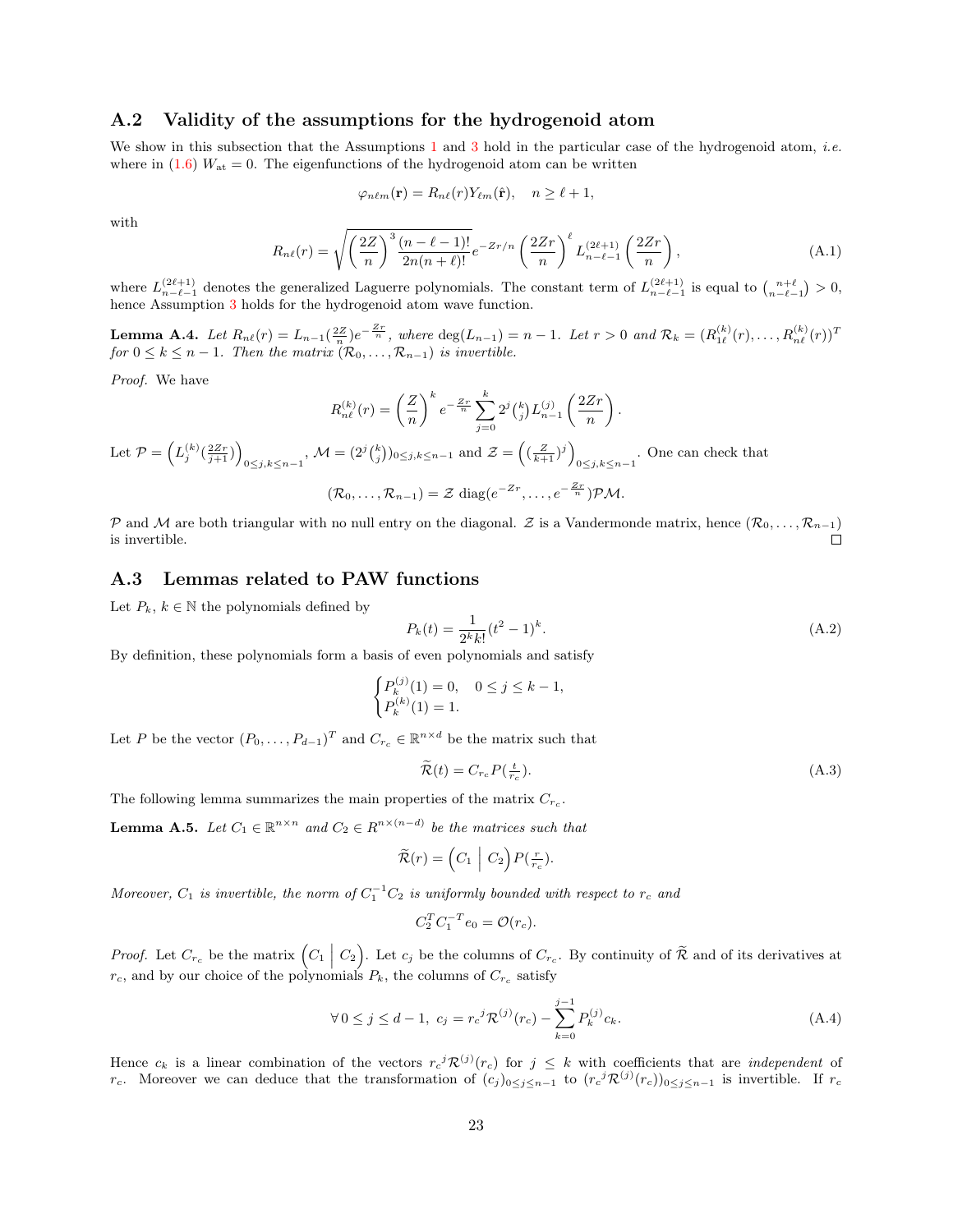is sufficiently small, by Assumption [1,](#page-4-1) the family  $(r_c{}^j \mathcal{R}^{(j)}(r_c))_{0 \leq j \leq n-1}$  is linearly independent, thus we can define  $(g_j)_{0 \leq j \leq n-1}$  to be the dual family to  $(c_j)_{0 \leq j \leq n-1}$   $(i.e.$   $c_j^T g_k = \delta_{jk}$  and we have  $||g_j|| = \mathcal{O}\left(\frac{1}{r_c^{n-1}}\right)$ . Hence, using the recurrence [\(A.4\)](#page-22-1), we can show that the norm of  $C_1^{-1}C_2$  is uniformly bounded with respect to  $r_c$ .

To prove  $C_2^TC_1^{-T}e_0 = \mathcal{O}(r_c)$ , first notice that  $C_1^{-T}e_0 = g_1$ . Since  $P_0$  is a constant polynomial, for  $j \ge 1$ , we have

$$
c_j = r_c{}^j \mathcal{R}^{(j)}(r_c) - \sum_{k=1}^{j-1} P_k^{(j)} c_k.
$$

Thus for  $j = n$ , we have

$$
c_n^T g_0 = r_c{}^n \mathcal{R}^{(n)}(r_c)^T g_0 - \sum_{k=1}^{j-1} P_k^{(j)} c_k^T g_0 = \mathcal{O}(r_c),
$$

and by iteration, we can check that

$$
\forall n \le j \le d-1, \ c_j^T g_0 = \mathcal{O}(r_c).
$$

 $\Box$ 

<span id="page-23-1"></span>Lemma A.6. We have

$$
\langle \widetilde{p},f\rangle^T (\mathcal{R}(r) - \widetilde{\mathcal{R}}(r)) = C_{r_c}^T (C_{r_c} G(P) C_{r_c}^T)^{-1} C_{r_c} \int_0^1 \chi(t) P(t) f_{00}(r_c t) t^2 dt \cdot \left( \begin{pmatrix} C_1^{-1} \\ 0 \end{pmatrix} \mathcal{R}(r) - P(\frac{r}{r_c}) \right),
$$

with P being the vector of the polynomials  $P_k$  defined in  $(A.2)$ ,  $C_{r_c}$  the matrix of coefficients of  $R$  in the basis  $(P_k)$ given in  $(A.3)$  and  $G(P)$  the matrix

$$
G(P) = \int_0^1 \chi(t) P(t) P(t)^T t^2 dt.
$$

The norm of the matrix  $C_{r_c}^T(C_{r_c}G(P)C_{r_c}^T)^{-1}C_{r_c}$  is uniformly bounded as  $r_c$  goes to 0 and we have

$$
\left\| \begin{pmatrix} C_1^{-1} \\ 0 \end{pmatrix} \mathcal{R}(r) \right\|_{L^{\infty}(0,r_c)} \leq C \quad \text{and} \quad \left\| \begin{pmatrix} C_1^{-1} \\ 0 \end{pmatrix} \mathcal{R}'(r) \right\|_{L^{\infty}(0,r_c)} \leq \frac{C}{r_c}
$$

*Proof.* Since  $G(P)$  is positive-definite,  $G(P)^{1/2}$ exists. Note that the matrix  $G(P)^{1/2} C_{r_c}^T (C_{r_c} G(P) C_{r_c}^T)^{-1} C_{r_c} G(P)^{1/2}$  is symmetric and is a projector, hence its norm is independent of  $r_c$ .

Writing down the Taylor expansion of  $R$  at  $r_c$ , we obtain

$$
\mathcal{R}(r) = \sum_{k=0}^{n-1} \frac{(r - r_c)^k}{k!} \mathcal{R}^{(k)}(r_c) + \mathcal{O}((r - r_c)^n)
$$
  
= 
$$
\sum_{k=0}^{n-1} \frac{1}{k!} \left(\frac{r}{r_c} - 1\right)^k r_c^k \mathcal{R}^{(k)}(r_c) + \mathcal{O}((r - r_c)^n).
$$

By Lemma [A.5,](#page-22-4)  $||C_1^{-1}r_c^k \mathcal{R}^{(k)}(r_c)||$  is uniformly bounded as  $r_c$  goes to 0, which concludes the proof of the lemma.

<span id="page-23-0"></span>**Lemma A.7.** Let  $f \in L^2(\Gamma)$ . Let  $\ell \geq 0$ ,  $|m| \leq \ell$  be integers. Let n be the number of PAW functions associated to the angular momentum  $\ell$ , m for a cut-off radius  $r_c$ . There exists a constant independent of  $r_c$  and f such that

$$
|\langle \widetilde{p}, f \rangle^T \mathcal{R}(0)| \leq \frac{C}{r_c^{3/2}} \|f\|_{L^2(B_{r_c})}.
$$

*Proof.* The proof of this lemma is similar to the proof of Proposition 3.2 in [\[3\]](#page-27-4). We give the proof in case  $\ell = m = 0$ . First, it is possible to show that

<span id="page-23-2"></span>
$$
\langle \tilde{p}, f \rangle = \int_0^1 \chi(t) (C_{r_c}^{(Q)} G_{r_c})^{-1} C_{r_c}^{(Q)} Q(t) f(r_c t) t^2 dt,
$$
\n(A.5)

.

where  $Q(t) = (Q_0(t), \ldots, Q_{d-1}(t))^T$  is a vector of even polynomials which forms a basis of even polynomials of degree at most  $2d - 2$ ,

$$
\widetilde{\mathcal{R}}(x) = C_{r_c}^{(Q)} Q(\frac{x}{r_c}),
$$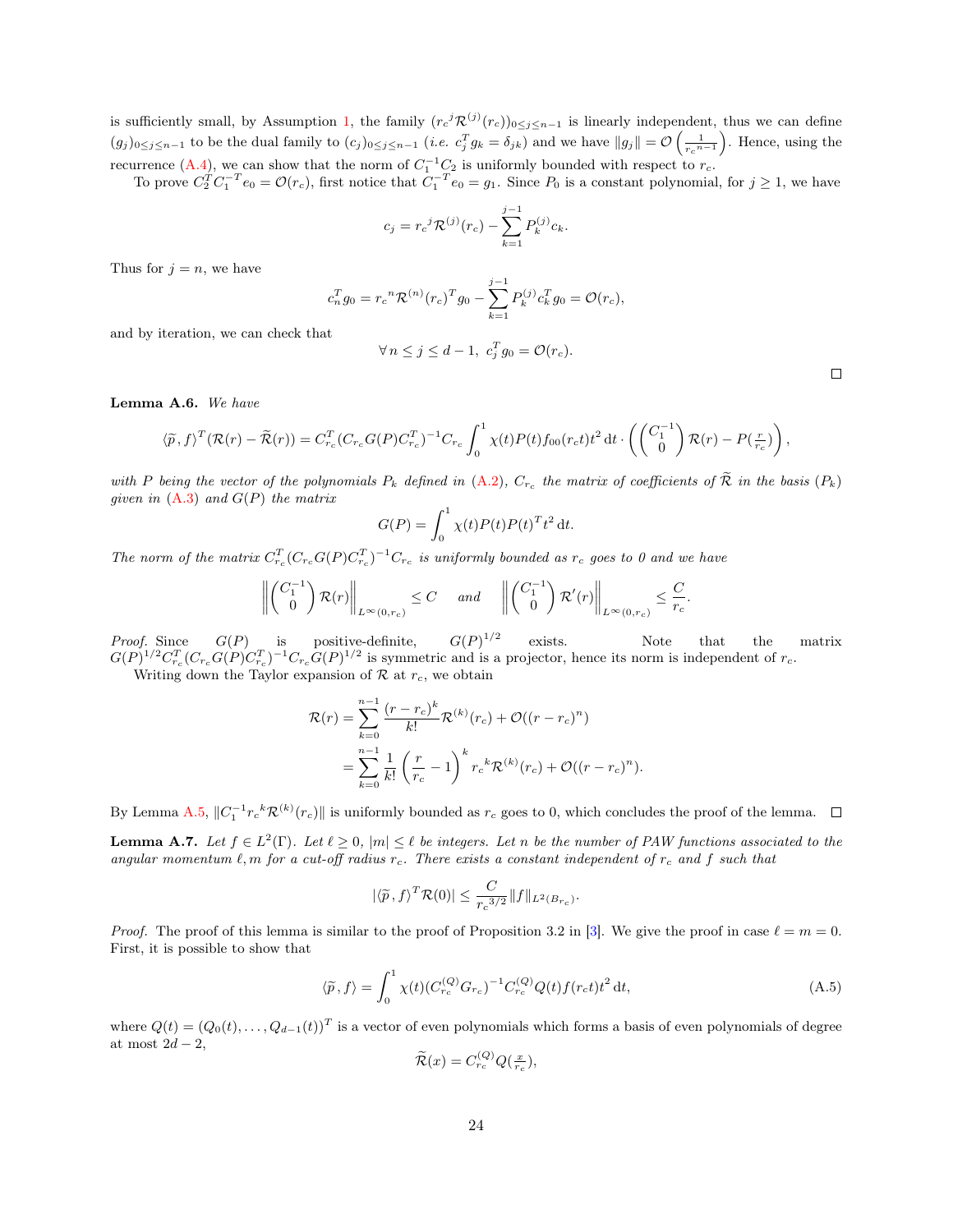with  $C_{r_c}^{(Q)} \in \mathbb{R}^{n \times d}$  and

$$
G_{r_c} = \int_0^1 \chi(t) Q(t) \mathcal{R}(r_c t)^T t^2 dt \in \mathbb{R}^{d \times n}.
$$

By Lemma [5.7,](#page-16-2) we have that  $(\zeta_{2k})_{0\leq k\leq n-1}$  and  $(\zeta_{2k+1})_{0\leq k\leq n-1}$  defined by the singular expansion of  $\mathcal R$ :

<span id="page-24-0"></span>
$$
\mathcal{R}(t) = \sum_{k=0}^{n-1} \zeta_{2k} t^{2k} + \zeta_{2k+1} t^{2k+1} + \eta_{2n}(t),
$$
\n(A.6)

satisfy

$$
\zeta_{2k} = \sum_{j=0}^{k} \mu_j^{(k)} \mathcal{E}^j \zeta_0
$$
 and  $\zeta_{2k+1} = \sum_{j=0}^{k} \nu_j^{(k)} \mathcal{E}^j \zeta_0$ ,

where  $\mu_k^{(k)} \neq 0$  and  $\mathcal E$  is the diagonal matrix of the eigenvalues  $(\epsilon_1, \ldots, \epsilon_n)$ . By Assumption [3,](#page-4-3)  $\zeta_0$  has no null entry. The eigenvalues of the atomic operator [\(1.6\)](#page-2-1) for a fixed  $\ell, m$  are simple, hence  $(\mathcal{E}^j \zeta_0)_{0 \leq j \leq n-1}$  is a linearly independent family. Hence,  $(\zeta_{2k})_{0\leq k\leq n-1}$  is a basis of  $\mathbb{R}^n$ . Let  $(h_k)$  be the dual basis to  $(r_c^{2j}\mathcal{E}^j\zeta_0)_{0\leq j\leq n-1}$ , *i.e.*  $h_k^T r_c^{2j}\mathcal{E}^j\zeta_0 = \delta_{kj}$ .

Injecting  $(A.6)$  in the definition of  $G_{r_c}$ , we obtain

$$
G_{r_c}^T = \int_0^1 \chi(t) \mathcal{R}(r_c t) Q(t)^T t^2 dt \tag{A.7}
$$

$$
= \int_0^1 \chi(t) \left( \sum_{k=0}^{n-1} r_c^{2k} \mathcal{E}^k \zeta_0 \sum_{j=k}^{n-1} \mu_k^{(j)} r_c^{2j-2k} t^{2j} + r_c \sum_{k=0}^{n-1} r_c^{2k} \mathcal{E}^k \zeta_0 \sum_{j=k}^{n-1} \nu_k^{(j)} r_c^{2j-2k} t^{2j+1} + \eta_{2n}(r_c t) \right) Q(t)^T t^2 dt. \tag{A.8}
$$

By Lemma [A.1,](#page-21-0) we have

$$
\left| \int_0^1 \chi(t) \eta_{2n}(r_c t) Q(t)^T t^2 dt \right| = \frac{1}{r_c^3} \left| \int_0^{r_c} \chi(\frac{t}{r_c}) \eta_{2n}(t) Q(\frac{t}{r_c})^T t^2 dt \right| \leq C r_c^{2n}.
$$
 (A.9)

Let  $(Q_k)_{0 \leq k \leq d-1}$  be the even polynomials such that

$$
\int_0^1 \chi(t)t^{2j} Q_k(t)t^2 dt = \delta_{jk}.
$$

Such polynomials exist since the Gram matrix  $(\int_0^1 \chi(t) t^{2j+2k+2} dt)_{0 \le j,k \le n-1}$  is invertible. Let

$$
X_j = \int_0^1 \chi(t) t^{2j+1} Q(t) t^2 dt,
$$

and

<span id="page-24-1"></span>
$$
\mathcal{H} = \begin{pmatrix} h_0^T \\ \vdots \\ h_{n-1}^T \end{pmatrix} \in \mathbb{R}^{n \times n}.
$$
\n(A.10)

Then denoting by  $e_k$  the k-th canonical vector, we have

$$
\mathcal{H}G_{r_c}^T = \sum_{k=0}^{n-1} \mu_k^{(k)} e_k e_k^T + \sum_{k=0}^{n-1} \sum_{j=k+1}^{n-1} \mu_k^{(j)} r_c^{2j-2k} e_k e_j^T + r_c \sum_{k=0}^{n-1} \nu_k^{(j)} r_c^{2j-2k} e_k X_j^T + \mathcal{O}(r_c^2)
$$
  
= 
$$
\sum_{k=0}^{n-1} \mu_k^{(k)} e_k e_k^T + \mathcal{O}(r_c).
$$

Let

$$
\mathcal{A} = \sum_{k=0}^{n-1} \mu_k^{(k)} e_k e_k^T \in \mathbb{R}^{n \times n},\tag{A.11}
$$

and Π the transition matrix such that

$$
C_{r_c}^{(Q)} = C_{r_c} \Pi,
$$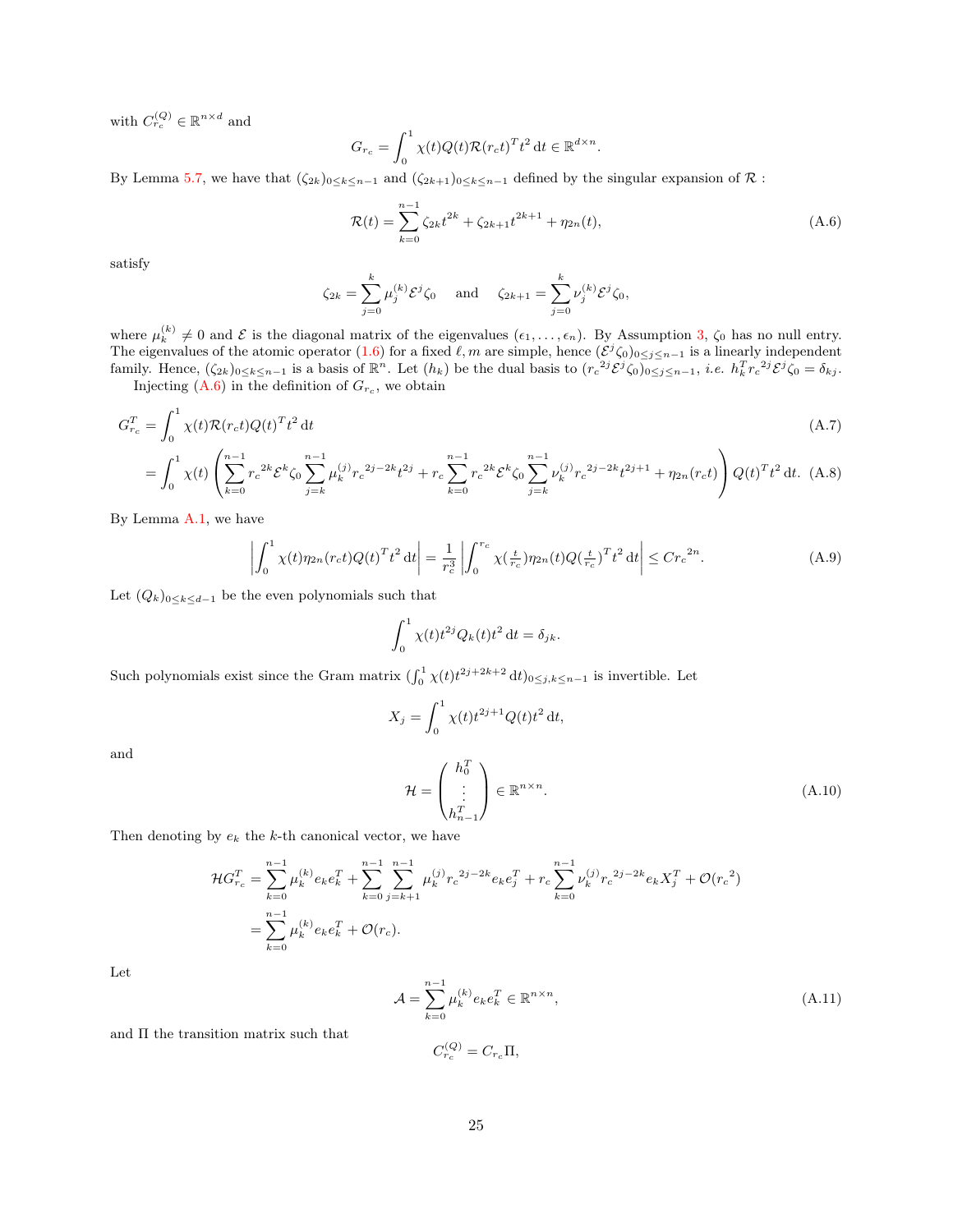where  $C_{r_c}$  is defined in  $(A.3)$ . Hence we have

$$
(C_{r_c}^{(Q)})^T (C_{r_c}^{(Q)} G_{r_c})^{-T} \mathcal{R}(0) = (C_{r_c}^{(Q)})^T (C_{r_c}^{(Q)} G_{r_c})^{-T} \mathcal{H}^{-1} e_0
$$
  
\n
$$
= (C_{r_c}^{(Q)})^T (C_{r_c}^{(Q)} G_{r_c} \mathcal{H}^T)^{-T} e_0
$$
  
\n
$$
= \Pi^T \begin{pmatrix} I_n \\ M^T + \mathcal{O}(r_c) \end{pmatrix} \left( C^{-1} C_{r_c} \Pi \begin{pmatrix} A \\ 0 \end{pmatrix} + \mathcal{O}(r_c) \right)^{-T} e_0
$$
  
\n
$$
= \Pi^T \begin{pmatrix} I_n \\ M^T + \mathcal{O}(r_c) \end{pmatrix} \left( \begin{pmatrix} I_n \\ M + \mathcal{O}(r_c) \end{pmatrix} \Pi \begin{pmatrix} A \\ 0 \end{pmatrix} + \mathcal{O}(r_c) \right)^{-T} e_0,
$$

where we used Lemma [A.5](#page-22-4) in the third and fourth inequality. Decomposing Π into four blocks

$$
\Pi = \begin{pmatrix} \Pi_1 & \Pi_2 \\ \Pi_3 & \Pi_4 \end{pmatrix}, \quad \text{with } \Pi_1 \in \mathbb{R}^{n \times n},
$$

we obtain

$$
(C_{r_c}^{(Q)})^T (C_{r_c}^{(Q)} G_{r_c})^{-T} \mathcal{R}(0) = \left( \begin{pmatrix} \Pi_1^T + \Pi_3^T M^T \\ \Pi_2^T + \Pi_4^T M^T \end{pmatrix} + \mathcal{O}(r_c) \right) (\Pi_1 \mathcal{A} + M \Pi_3 \mathcal{A} + \mathcal{O}(r_c)) e_0
$$

$$
= \begin{pmatrix} \mathcal{A}^{-1} \\ (\Pi_2^T + \Pi_4^T M^T) (\Pi_1 + M \Pi_3)^{-1} \end{pmatrix} e_0 + \mathcal{O}(r_c).
$$

Hence  $\|(C_{r_c}^{(Q)})^T(C_{r_c}^{(Q)}G_{r_c})^{-T}\mathcal{R}(0)\|$  is uniformly bounded as  $r_c$  goes to 0. Thus, there exists a constant C independent of  $r_c$  and  $f$  such that :

$$
\left| \langle \widetilde{p}, f \rangle^T \mathcal{R}(0) \right| \le C \int_0^1 |f(r_c t)| t^2 dt
$$
  

$$
\le \frac{C}{r_c^{3/2}} \|f\|_{L_{\text{per}}^2}.
$$

 $\hfill \square$ 

We can now prove Lemma [5.8.](#page-18-2)

*Proof of Lemma [5.8.](#page-18-2)* We start with the proof of the estimate of  $\left[ \langle \tilde{p}, \tilde{\psi} \rangle^T \tilde{\mathcal{R}}^{(d)} \right]$ . We have using  $(A.5)$  and  $(A.3)$ 

$$
\left[ \langle \widetilde{p}, \widetilde{\psi} \rangle^T \widetilde{\mathcal{R}}^{(d)} \right]_{r_c} = \langle \widetilde{p}, \widetilde{\psi} \rangle^T (\mathcal{R}^{(d)}(r_c) - \widetilde{\mathcal{R}}^{(d)}(r_c))
$$
\n(A.12)

$$
= \frac{1}{r_c^d} \int_0^1 \chi(t) \psi_{00}(r_c t) Q(t) t^2 dt \cdot (C_{r_c}^{(Q)})^T (C_{r_c}^{(Q)} G_{r_c})^{-T} \left( r_c^d \mathcal{R}^{(d)}(r_c) - C_{r_c} P^{(d)}(1) \right). \tag{A.13}
$$

First, we prove that

<span id="page-25-0"></span>
$$
(C_{r_c}^{(Q)})^T (C_{r_c}^{(Q)} G_{r_c})^{-T} \left( r_c^d \mathcal{R}^{(d)}(r_c) - C_{r_c} P^{(d)}(1) \right) = \begin{pmatrix} 0 \\ * \end{pmatrix} + \mathcal{O}(r_c), \tag{A.14}
$$

then

<span id="page-25-1"></span>
$$
\int_0^1 \chi(t)\psi_{00}(r_c t)Q(t)t^2 dt = \psi(0)e_0 + \mathcal{O}(r_c).
$$
\n(A.15)

If both statements are true, then we deduce that there exists a constant  $C$  independent of  $r_c$  such that

$$
\left| \left[ \langle \widetilde{p}, \widetilde{\psi} \rangle^T \widetilde{\mathcal{R}}^{(d)} \right]_{r_c} \right| \leq \frac{C}{r_c^{d-1}}.
$$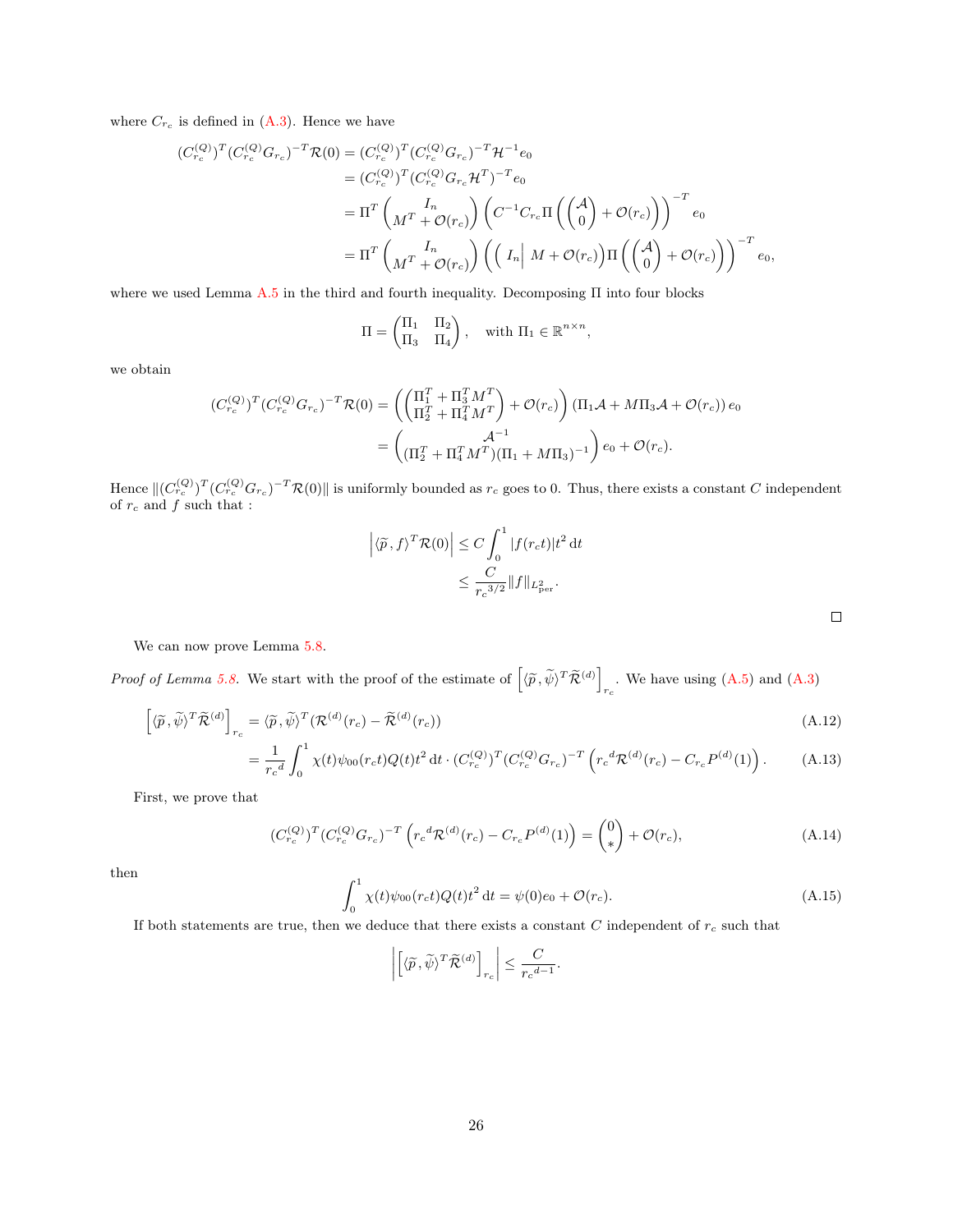**Step 1 (proof of [\(A.14\)](#page-25-0))** By [\(5.24\)](#page-16-0), we have for  $0 \le j \le 2n - 1$  even

$$
r_c{}^j \mathcal{R}^{(j)}(r_c) = \sum_{k=j/2}^{n-1} \zeta_{2k} \frac{(2k)!}{(2k-j)!} r_c{}^{2k} + \zeta_{2k+1} \frac{(2k+1)!}{(2k+1-j)!} r_c{}^{2k+1} + \mathcal{O}(r_c{}^{2n})
$$
  
= 
$$
\sum_{k=j/2}^{n-1} \sum_{\ell=0}^k \mu_{\ell}^{(k)} r_c{}^{2\ell} \mathcal{E}^{\ell} \zeta_0 \frac{(2k)!}{(2k-j)!} r_c{}^{2k-2\ell} + r_c \sum_{k=j/2}^{n-1} \sum_{\ell=0}^k \nu_{\ell}^{(k)} r_c{}^{2\ell} \mathcal{E}^{\ell} \zeta_0 \frac{(2k+1)!}{(2k+1-j)!} r_c{}^{2k-2\ell} + \mathcal{O}(r_c{}^{2n}),
$$

where we applied Lemma [A.2](#page-21-1) to estimate the remainder of the singular expansion. By noticing that  $\mathcal{H}r_c^{2j}\mathcal{E}^j\zeta_0=e_j$ with  $H$  defined in  $(A.10)$ , we have

<span id="page-26-0"></span>
$$
(C_{r_c}^{(Q)})^T (C_{r_c}^{(Q)} G_{r_c})^{-T} r_c^j \mathcal{E}^j \zeta_0 = \begin{pmatrix} \mathcal{A}^{-1} \\ * \end{pmatrix} e_j + \mathcal{O}(r_c).
$$

Using  $||(C_{r_c}^{(Q)})(C_{r_c}^{(Q)}G_{r_c})^{-1}|| = \mathcal{O}\left(\frac{1}{r_c^{2n-2}}\right)$ , we thus get

$$
(C_{r_c}^{(Q)})^T (C_{r_c}^{(Q)} G_{r_c})^{-T} r_c{}^j \mathcal{R}^{(j)}(r_c) = \binom{I_n}{*} \sum_{k=j/2}^{n-1} e_k + \mathcal{O}(r_c). \tag{A.16}
$$

For  $0 \leq j \leq 2n-1$  odd, we have

$$
r_c{}^j \mathcal{R}^{(j)}(r_c) = r_c{}^j \zeta_j + \sum_{k=\frac{j+1}{2}}^{n-1} \zeta_{2k} \frac{(2k)!}{(2k-j)!} r_c{}^{2k} + \zeta_{2k+1} \frac{(2k+1)!}{(2k+1-j)!} r_c{}^{2k+1} + \mathcal{O}(r_c{}^{2n}),
$$

similarly to the even case, we thus obtain

$$
(C_{r_c}^{(Q)})^T (C_{r_c}^{(Q)} G_{r_c})^{-T} r_c^j \mathcal{R}^{(j)}(r_c) = \binom{\mathcal{A}^{-1}}{\ast} \sum_{k=\frac{j+1}{2}}^{n-1} \nu_k^{(k)} e_k + \mathcal{O}(r_c). \tag{A.17}
$$

For  $j \ge 2n$ , using  $||(C_{r_c}^{(Q)})(C_{r_c}^{(Q)}G_{r_c})^{-1}|| = \mathcal{O}\left(\frac{1}{r_c^{2n-2}}\right)$ , then

<span id="page-26-2"></span><span id="page-26-1"></span>
$$
(C_{r_c}^{(Q)})^T (C_{r_c}^{(Q)} G_{r_c})^{-T} r_c{}^j \mathcal{R}^{(j)}(r_c) = \mathcal{O}(r_c). \tag{A.18}
$$

From  $(A.16)$  (when  $d \leq 2n-1$  and d is even),  $(A.17)$  (when  $d \leq 2n-1$  and d is odd) or  $(A.18)$  (when  $d \geq 2n$ ), we have  $\lambda$ 

$$
(C_{r_c}^{(Q)})^T (C_{r_c}^{(Q)} G_{r_c})^{-T} r_c^d \mathcal{R}^{(d)}(r_c) = \binom{0}{*} + \mathcal{O}(r_c).
$$

It remains to prove the same statement for the other part. By definition of the polynomials  $P_k$  [\(A.2\)](#page-22-2), we have

$$
P^{(d)}(1) = (\underbrace{0, \ldots, 0}_{\lfloor \frac{d}{2} \rfloor}, \ast, \ldots, \ast)^{T},
$$

so  $C_{r_c}P^{(d)}(1)$  is a linear combination of the last  $\lceil \frac{d}{2} \rceil$  columns of  $C_{r_c}$ . However, by Lemma [A.5,](#page-22-4) we know that except the first column of  $C_{r_c}$ , the columns of  $C_{r_c}$  do not depend on  $\mathcal{R}(r_c)$  and by [\(A.16\)](#page-26-0) and [\(A.17\)](#page-26-1), for  $j \geq 1$ ,

$$
e_0^T (C_{r_c}^{(Q)})^T (C_{r_c}^{(Q)} G_{r_c})^{-T} r_c{}^j \mathcal{R}^{(j)}(r_c) = \mathcal{O}(r_c),
$$

which finishes the proof of the first step.

**Step 2 (proof of [\(A.15\)](#page-25-1))** Since  $\psi \in H^2_{\text{per}}(\Gamma)$ , by Sobolev embedding theorem,  $\psi$  is continuous, hence  $\psi(0)$  is finite. Thus

$$
\int_0^1 \chi(t)\psi_{00}(r_c t)Q(t)t^2 dt = \int_0^1 \chi(t)\left(\psi(0) + \int_0^{r_c t} \psi'_{00}(u) du\right)Q(t)t^2 dt
$$
  
=  $\psi(0)e_0 + \int_0^1 \chi(t)\int_0^{r_c t} \psi'_{00}(u) du Q(t)t^2 dt$ ,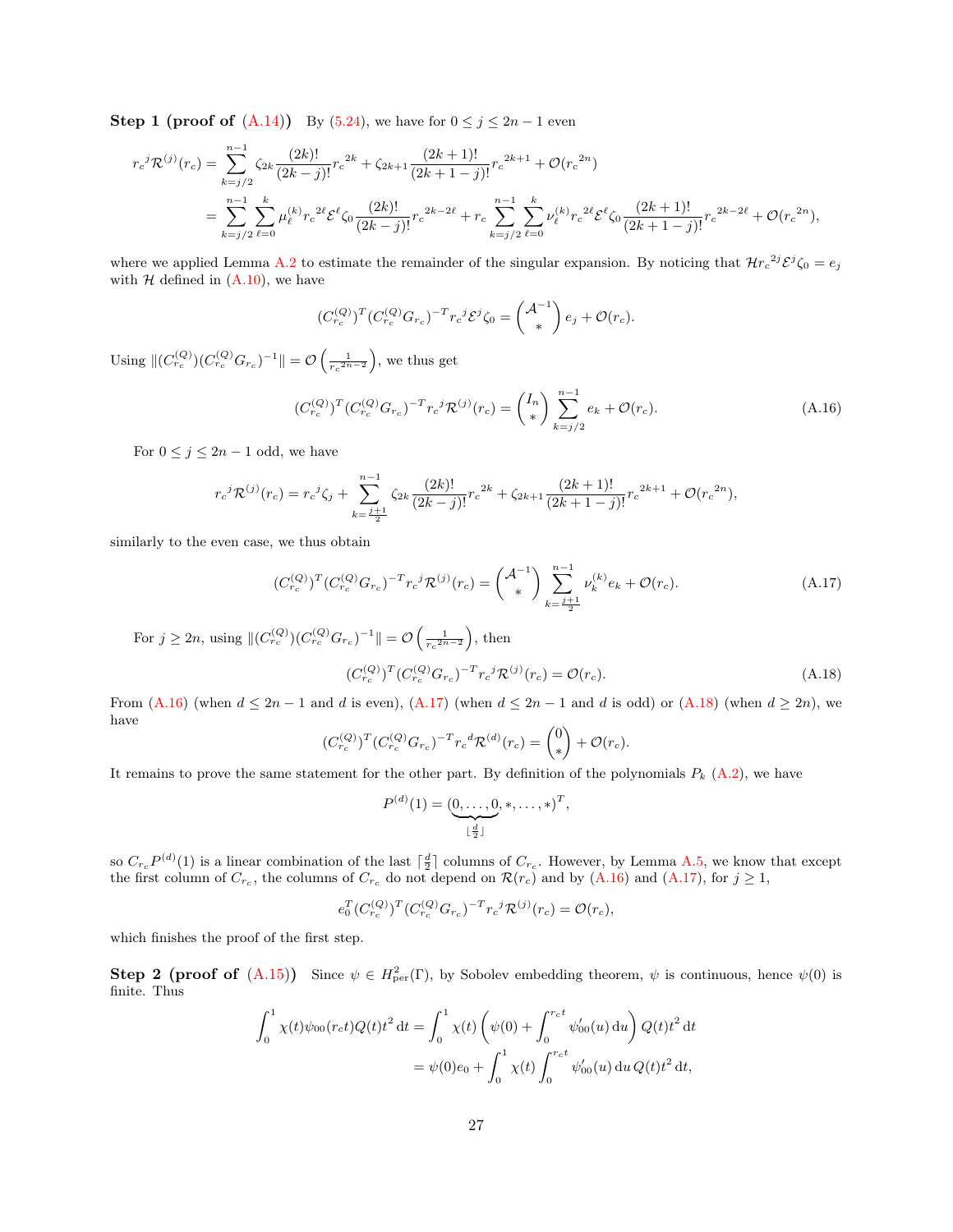by definition of the polynomials  $Q_k$ .

We have  $(C$  denotes a constant independent of  $r_c$ )

$$
\left| \int_0^1 \chi(t) \int_0^{r_c t} \psi'_{00}(u) du Q(t) t^2 dt \right| \leq \left( \int_0^1 \chi(t)^2 Q(t)^2 t^4 dt \int_0^1 \left( \int_0^{r_c t} \psi'_{00}(u) du \right)^2 dt \right)^{1/2}
$$
  

$$
\leq C r_c \left( \int_0^1 \left( \frac{1}{u} \psi'_{00} \right)^2 u^2 du \right)^{1/2}.
$$

Using Hardy inequality, we get

$$
\left| \int_0^1 \chi(t) \int_0^{r_c t} \psi'_{00}(u) \, \mathrm{d}u \, Q(t) t^2 \, \mathrm{d}t \right| \leq C r_c \| \psi \|_{H^2_{\text{per}}},
$$

which ends the proof of  $(A.15)$ .

The proof of the bound on  $\langle \tilde{p}, \tilde{\psi} \rangle^T (\mathcal{R}^{(k)} - \tilde{\mathcal{R}}^{(k)})$  is a direct extension of the proof of [\(A.14\)](#page-25-0).

 $\Box$ 

### References

- <span id="page-27-16"></span>[1] J. BEZANSON, A. EDELMAN, S. KARPINSKI, AND V. B. SHAH, Julia: A fresh approach to numerical computing, SIAM review, 59 (2017), pp. 65–98.
- <span id="page-27-3"></span>[2] X. Blanc, E. Cancès, and M.-S. Dupuy, Variational projector augmented-wave method, Comptes Rendus Mathematique, 355 (2017), pp. 665 – 670.
- <span id="page-27-4"></span>[3] X. Blanc, E. Cancès, and M.-S. Dupuy, Variational projector augmented-wave method: theoretical analysis and preliminary numerical results, Numer. Math., 144 (2020), pp. 271–321.
- <span id="page-27-5"></span>[4] P. E. BLOCHL, Projector augmented-wave method, Phys. Rev. B, 50 (1994), pp. 17953–17979.
- <span id="page-27-12"></span>[5] E. CANCÈS AND N. MOURAD, A mathematical perspective on density functional perturbation theory, Nonlinearity, 27 (2014), pp. 1999–2033.
- <span id="page-27-0"></span>[6] E. CANCES AND N. MOURAD, Existence of a type of optimal norm-conserving pseudopotentials for Kohn–Sham models, Communications in Mathematical Sciences, 14 (2016), pp. 1315–1352.
- <span id="page-27-10"></span>[7] I. CATTO, C. LE BRIS, AND P.-L. LIONS, On the thermodynamic limit for Hartree-Fock type models, vol. 18, 2001, pp. 687–760.
- <span id="page-27-9"></span>[8] , On some periodic Hartree-type models for crystals, vol. 19, 2002, pp. 143–190.
- <span id="page-27-2"></span>[9] H. CHEN AND R. SCHNEIDER, Numerical analysis of augmented plane wave methods for full-potential electronic structure calculations, ESAIM Math. Model. Numer. Anal., 49 (2015), pp. 755–785.
- <span id="page-27-1"></span>[10] M.-S. Dupuy, Analysis of the projector augmented-wave method for electronic structure calculations in periodic settings, theses, Université Sorbonne Paris Cité, Sept. 2018.
- <span id="page-27-6"></span>[11]  $\_\_\_\_\$ n Projector augmented-wave method: an analysis in a one-dimensional setting, ESAIM Math. Model. Numer. Anal., 54 (2020), pp. 25–58.
- <span id="page-27-8"></span>[12] M. S. P. Eastham, The spectral theory of periodic differential equations, Texts in Mathematics (Edinburgh), Scottish Academic Press, Edinburgh; Hafner Press, New York, 1973.
- <span id="page-27-15"></span>[13] Y. V. EGOROV AND B.-W. SCHULZE, Pseudo-differential operators, singularities, applications, vol. 93 of Operator Theory: Advances and Applications, Birkhäuser Verlag, Basel, 1997.
- <span id="page-27-13"></span>[14] H.-J. FLAD, R. SCHNEIDER, AND B.-W. SCHULZE, Asymptotic regularity of solutions to Hartree-Fock equations with Coulomb potential, Math. Methods Appl. Sci., 31 (2008), pp. 2172–2201.
- <span id="page-27-7"></span>[15] D. GONTIER, Mathematical contributions to the calculations of electronic structures, PhD thesis, Université Paris-Est, 2015.
- <span id="page-27-14"></span>[16] E. HUNSICKER, V. NISTOR, AND J. O. SOFO, Analysis of periodic Schrödinger operators: regularity and approximation of eigenfunctions, J. Math. Phys., 49 (2008), pp. 083501, 21.
- <span id="page-27-11"></span>[17] F. Jollet, M. Torrent, and N. Holzwarth, Generation of Projector Augmented-Wave atomic data: A 71 element validated table in the XML format, Computer Physics Communications, 185 (2014), pp. 1246–1254.